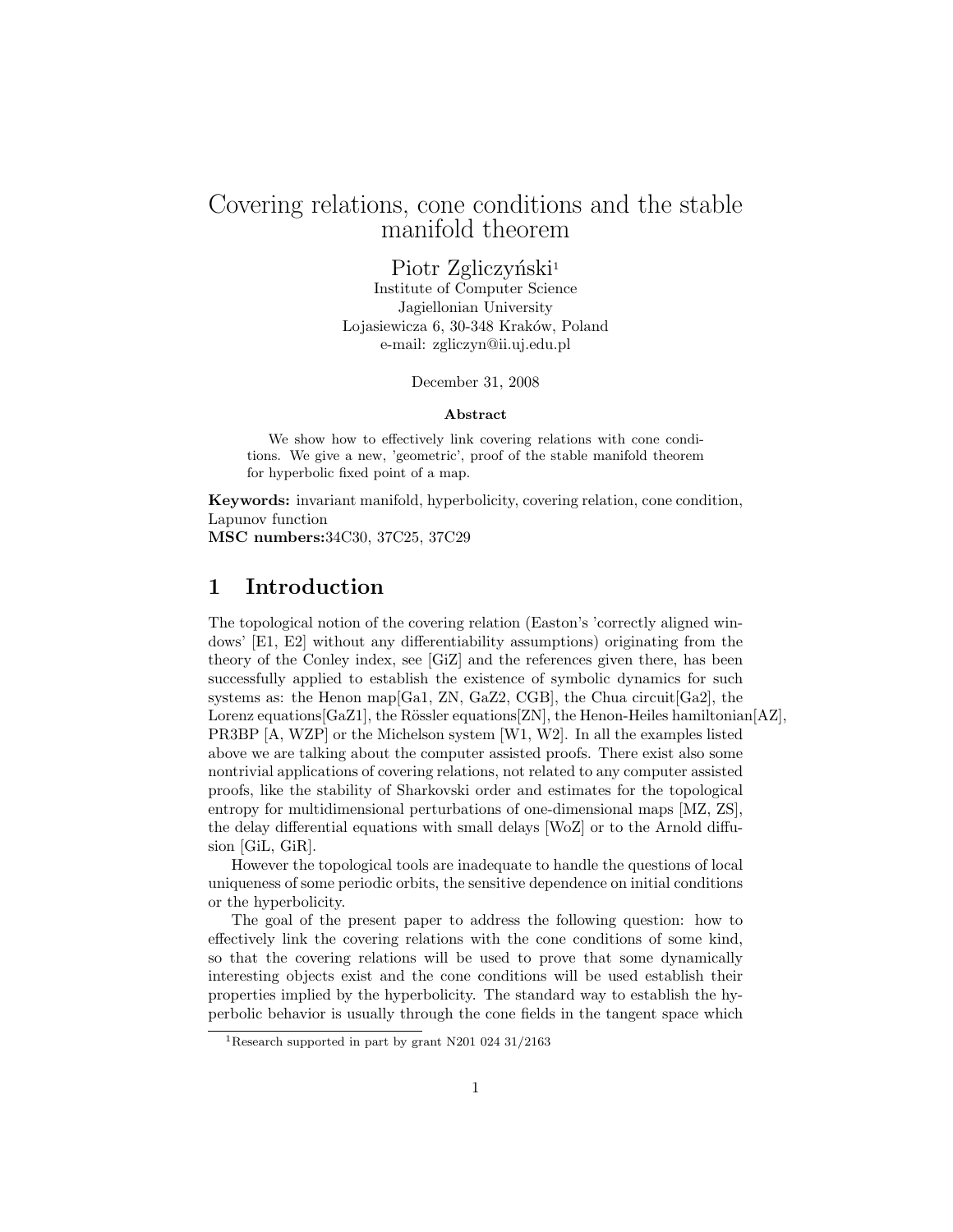are mapped into itself by the tangent map and/or its inverse, see [T] and the references given there. In this paper we introduce a different approach, which is based on the two point Lapunov function for a map  $f$ , by which we understand the function of two variables  $L(z_1, z_2)$ , satisfying locally the following condition  $L(f(z_1), f(z_2)) > L(z_1, z_2)$  for  $z_1 \neq z_2$ . For uniformly hyperbolic systems the proposed approach appears to be equivalent to the standard one, but our method does not require the uniform hyperbolicity. The proposed approach has been already applied to the study (a computer assisted proof) of the cocoon bifurcation in the Michelson system in [KWZ].

The main application of the proposed approach discussed in this paper is a new 'geometric' proof of the existence of the (un)stable manifold for a hyperbolic fixed point for a map or an ODE. The stable manifold theorem goes back to Poincaré, Hadamard and Perron, see [Ha] and the references given there, but there still appear new proofs in the literature, the recent ones are [C, HL, McS]. The interesting feature of our approach is that the whole proof in made in the phase space, is local and gives explicit bounds on the size of the (un)stable manifolds. A proof, similar in sprit, but not in the realization, has been proposed by Hartman in [Ha, Exercises 5.3 and 5.4].

Our geometric approach to the proof of the stable manifold theorem should be contrasted with the standard approach see [Ha, Hal, I70, I80, Ro, C, HL], where the problem of the existence of stable manifold is rephrased as a question of the existence of fixed point in a suitable Banach space of graphs of functions or sequences. Moreover, our approach does not require that the fixed point is hyperbolic, the essential assumption is the existence of the two-point Lapunov function. In Section 6 we analyze a non-hyperbolic example of this type.

The results about the (un)stable manifolds for hyperbolic fixed points stated and proved in this paper are weaker than those obtained using the Perron-Irwin method [I70, I80, C] as we did not get the smoothness of the invariant manifolds, in our proof we obtain only that they are Lipschitz manifolds for  $C<sup>1</sup>$  maps and analytic for the analytic maps. Also contrary to the results from [I70, I80, C], which are valid in Banach space, we restrict ourselves to the finite dimensional case, but it clear that our proof can be easily adapted to compact maps on the Banach space. Both, our proof and others proofs, consist of two parts, the first one is about the existence of graph of the function, which is contained in the (un)stable set of the fixed point and in the second part, it is shown that in fact this graph contains the whole local (un)stable set. It turns out, that when using our approach the conditions required for both parts of the proof are different one from another, while in the standard approach the conditions necessary for the first part might be so strong that they imply the cone conditions necessary for the second one. It turns out that this results with weaker conditions, when using our method. This is illustrated by examples in Section 7. This is especially important when the explicit estimates for the invariant manifold are required, as it is for example in the context of computer assisted proofs.

Let us finish this introduction with the short description of the paper by listing the content of its sections. Section 2 contains the definitions and theorems about the covering relations. Section 3 is about the cone conditions expressed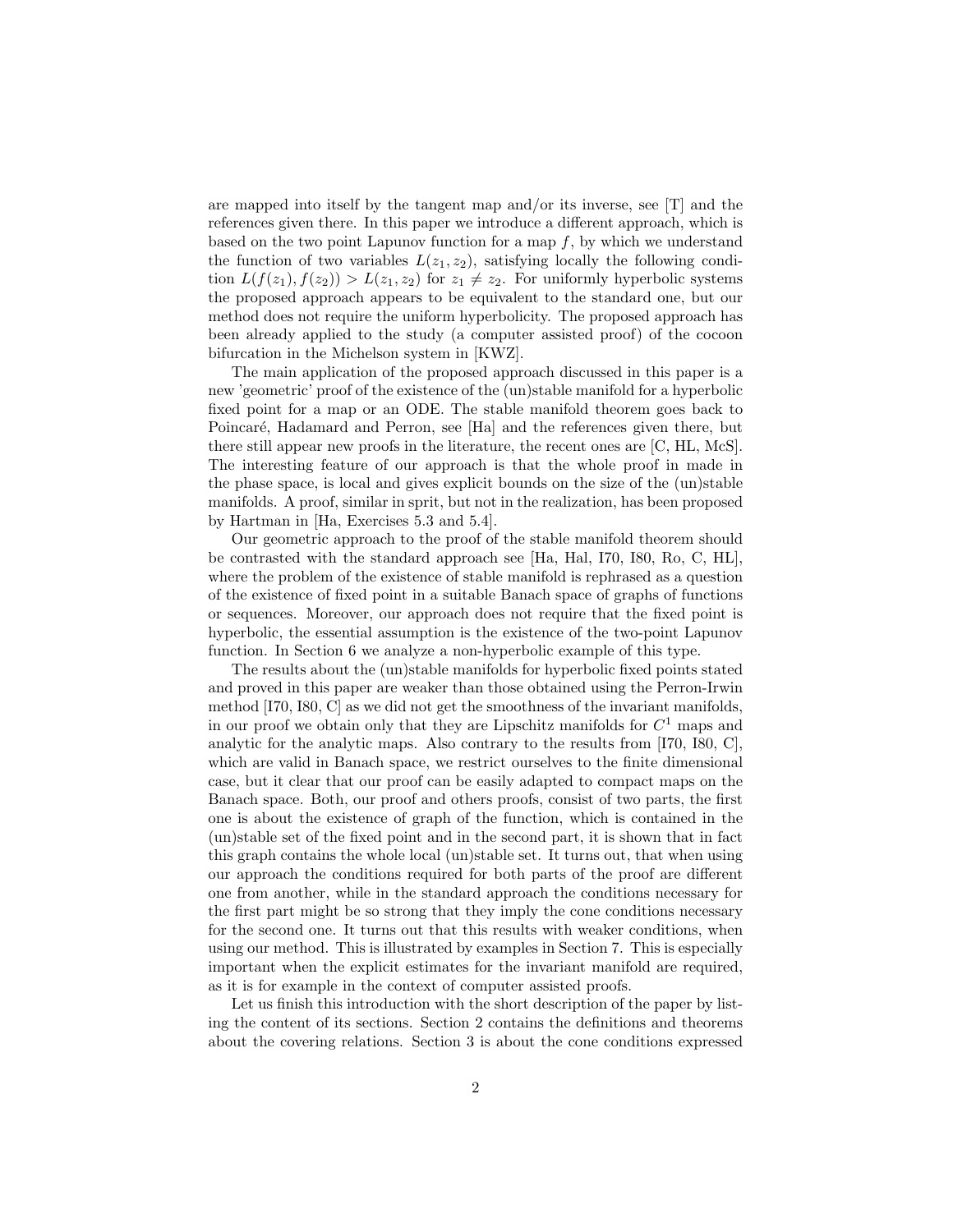in terms of two-point Lapunov functions and its interactions with the notion of covering relations. Section 4 contains main theorems about (un)stable sets for chains of covering relations satisfying the cone conditions. In Section 5 we apply the tools developed in previous sections to prove the (un)stable manifold theorem for hyperbolic fixed points of maps. In Section 6 we discuss a planar example with an non-hyperbolic fixed points and its (un)stable manifold. Section 7 contains some quantitative comparisons of the range of the existence of stable manifold for a map using our approach and the standard approach. In Section 8 we prove a theorem about the continuous and Lipschitz dependence of stable manifold of hyperbolic fixed point with respect to the parameters. Section 9 contains a proof that for an analytic map the (un)stable manifold of hyperbolic fixed point is analytic and depends analytically on parameters. In Section 10 we prove the stable manifold theorem for hyperbolic fixed point for ODEs. In Section 11 we prove that for a linear map our cone conditions expressed in terms of two-point Lapunov function are equivalent to the hyperbolicity.

#### 1.1 Notation

By N, Z, Q, R, C we denote the set of natural, integer, rational, real and complex numbers, respectively.  $\mathbb{Z}_-$  and  $\mathbb{Z}_+$  are negative and positive integers, respectively. By  $S^1$  we will denote a unit circle on the complex plane.

For  $\mathbb{R}^n$  we will denote the norm of x by ||x|| and when in some context the formula for the norm is not specified, then it means that any norm can be used. Let  $x_0 \in \mathbb{R}^s$ , then  $B_s(x_0, r) = \{z \in \mathbb{R}^s \mid ||x_0 - z|| < r\}$  and  $B_s = B_s(0, 1)$ .

For  $z \in \mathbb{R}^u \times \mathbb{R}^s$  we will call usually the first coordinate, x, and the second one y. Hence  $z = (x, y)$ , where  $x \in \mathbb{R}^u$  and  $y \in \mathbb{R}^s$ . We will use the projection maps  $\pi_x(z) = x(z) = x$  and  $\pi_y(z) = y(z) = y$ .

Let  $z \in \mathbb{R}^n$  and  $U \subset \mathbb{R}^n$  be a compact set and  $f: U \to \mathbb{R}^n$  be continuous map, such that  $z \notin f(\partial U)$ . Then the local Brouwer degree [S] of f on U at z is defined and will be denoted by  $deg(f, U, z)$ .

Let  $A: \mathbb{R}^n \to \mathbb{R}^n$  be a linear map. By  $Sp(A)$  we denote the spectrum of A, which is the set of  $\lambda \in \mathbb{C}$ , such that there exists  $x \in \mathbb{C}^n \setminus \{0\}$ , such that  $Ax = \lambda x$ .

### 2 Covering relations, horizontal and vertical disks

The goal of this section is to recall from [GiZ, WZ] the notions of h-sets, covering relations, horizontal and vertical disks.

**Definition 1** [GiZ, Definition 1] An h-set, N, is a quadruple  $(|N|, u(N), s(N), c_N)$  such that

- |N| is a compact subset of  $\mathbb{R}^n$
- $u(N), s(N) \in \{0, 1, 2, \dots\}$  are such that  $u(N) + s(N) = n$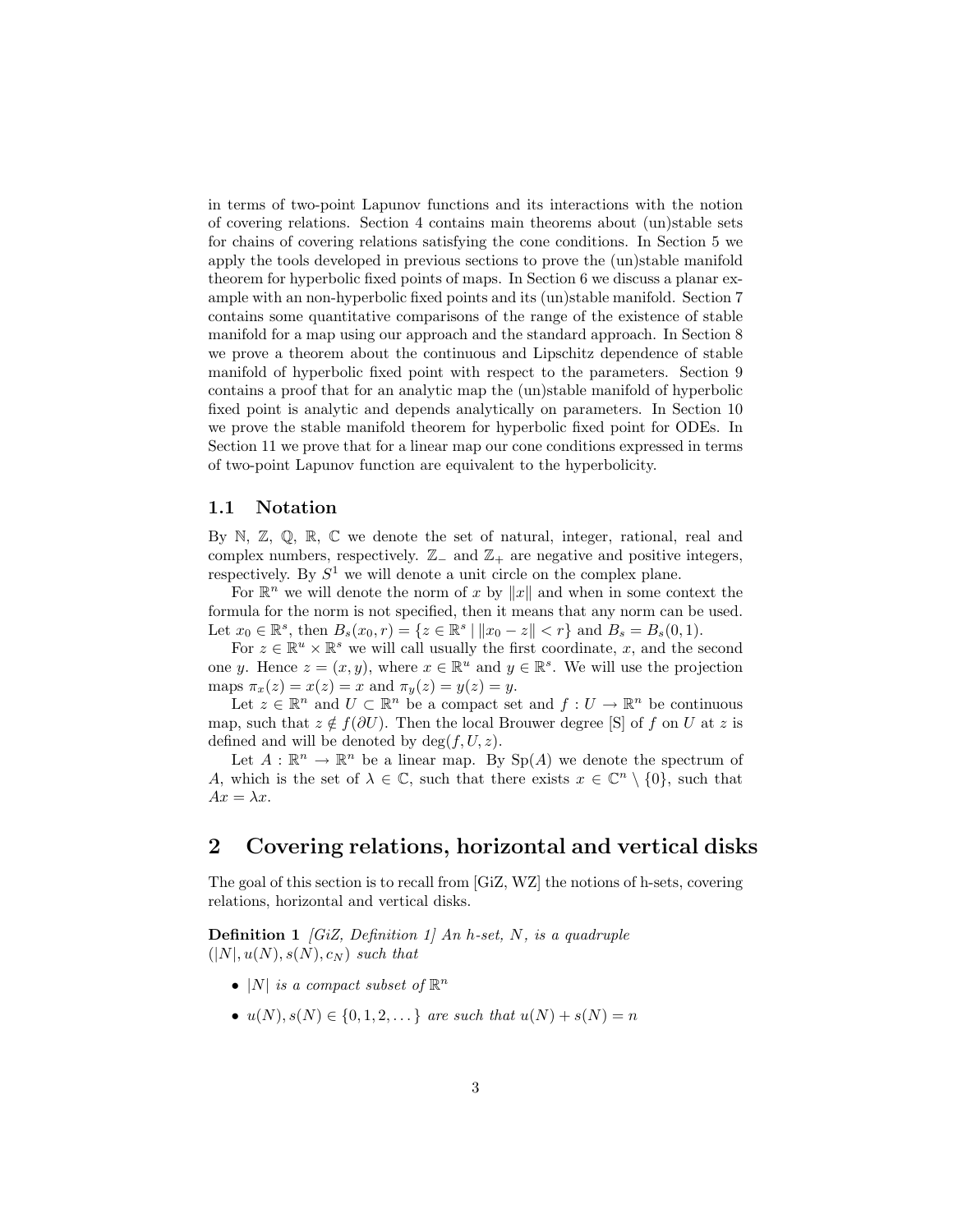•  $c_N : \mathbb{R}^n \to \mathbb{R}^n = \mathbb{R}^{u(N)} \times \mathbb{R}^{s(N)}$  is a homeomorphism such that

$$
c_N(|N|) = \overline{B_{u(N)}} \times \overline{B_{s(N)}}.
$$

We set

$$
\dim(N) := n,
$$
  
\n
$$
N_c := \overline{B_{u(N)}} \times \overline{B_{s(N)}},
$$
  
\n
$$
N_c^- := \partial B_{u(N)} \times \overline{B_{s(N)}},
$$
  
\n
$$
N_c^+ := \overline{B_{u(N)}} \times \partial B_{s(N)},
$$
  
\n
$$
N^- := c_N^{-1}(N_c^-), \quad N^+ = c_N^{-1}(N_c^+).
$$

Hence an  $h$ -set,  $N$ , is a product of two closed balls in some coordinate system. The numbers  $u(N)$  and  $s(N)$  are called the nominally unstable and nominally stable dimensions, respectively. The subscript  $c$  refers to the new coordinates given by homeomorphism  $c_N$ . Observe that if  $u(N) = 0$ , then  $N^- = \emptyset$  and if  $s(N) = 0$ , then  $N^+ = \emptyset$ . In the sequel to make notation less cumbersome we will often drop the bars in the symbol  $|N|$  and we will use N to denote both the h-sets and its support.

**Definition 2** [GiZ, Definition 3] Let N be a h-set. We define a h-set  $N^T$  as follows

•  $|N^T| = |N|$ 

• 
$$
u(N^T) = s(N), s(N^T) = u(N)
$$

• We define a homeomorphism  $c_{N^T}: \mathbb{R}^n \to \mathbb{R}^n = \mathbb{R}^{u(N^T)} \times \mathbb{R}^{s(N^T)}$ , by

 $c_{N^{T}}(x) = j(c_{N}(x)),$ 

where  $j : \mathbb{R}^{u(N)} \times \mathbb{R}^{s(N)} \to \mathbb{R}^{s(N)} \times \mathbb{R}^{u(N)}$  is given by  $j(p,q) = (q,p)$ .

П

Observe that  $N^{T,+} = N^-$  and  $N^{T,-} = N^+$ . This operation is useful in the context of inverse maps.

**Definition 3** *[W2, Definition 2.2]* Assume that  $N$ ,  $M$  are h-sets, such that  $u(N) = u(M) = u$  and let  $f: N \to \mathbb{R}^{\dim(M)}$  be continuous. Let  $f_c = c_M \circ f \circ c_N^{-1}$ :  $N_c \to \mathbb{R}^u \times \mathbb{R}^{s(M)}$ .

Let w be a nonzero integer. We say that

$$
N \stackrel{f,w}{\Longrightarrow} M
$$

( $N$  f-covers  $M$  with degree  $w$ ) iff the following conditions are satisfied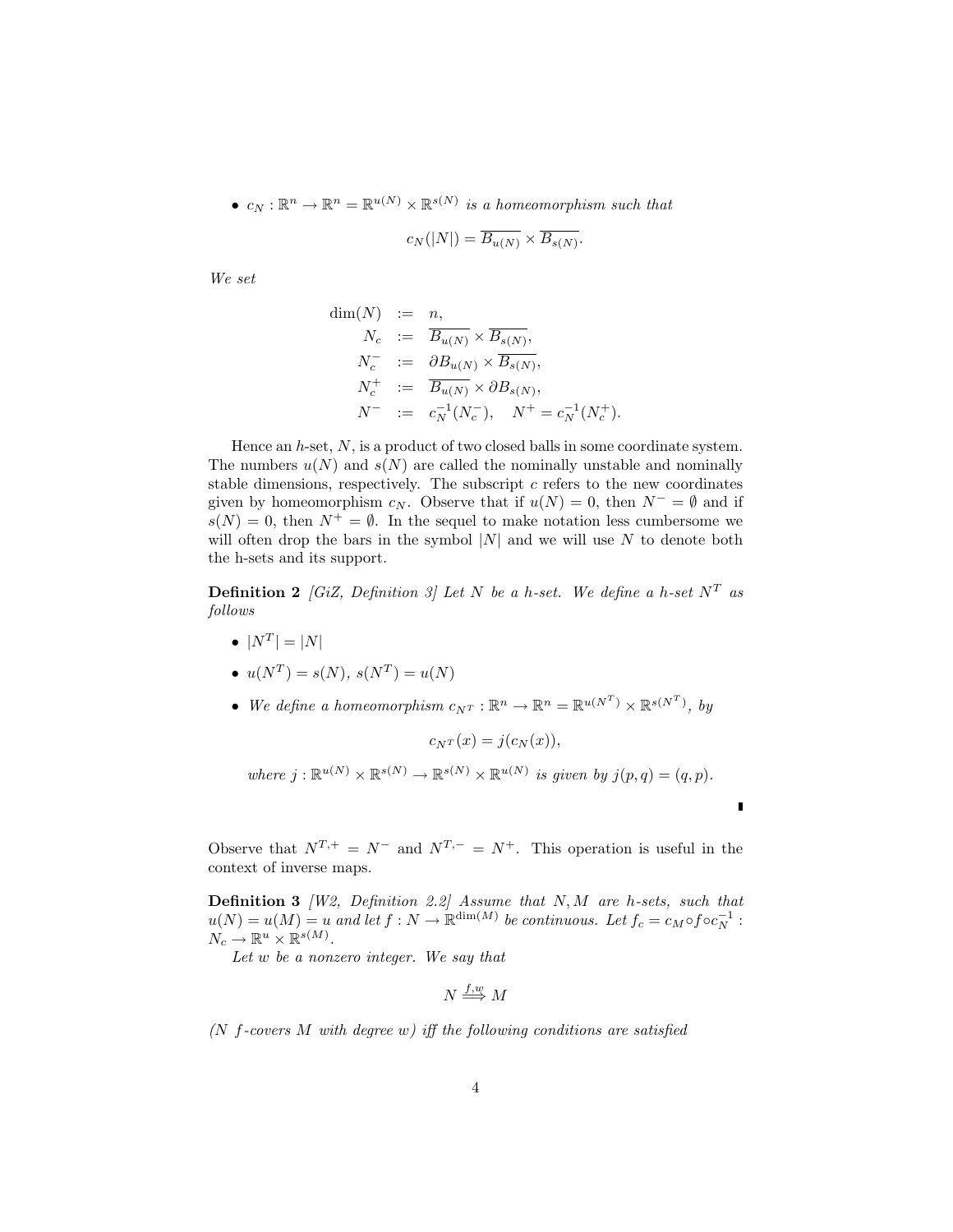**1.** there exists a continuous homotopy  $h : [0,1] \times N_c \to \mathbb{R}^u \times \mathbb{R}^s$ , such that the following conditions hold true

$$
h_0 = f_c, \tag{1}
$$

$$
h([0,1], N_c^-) \cap M_c = \emptyset, \qquad (2)
$$

$$
h([0,1], N_c) \cap M_c^+ = \emptyset. \tag{3}
$$

**2.** If  $u > 0$ , then there exists a map  $A : \mathbb{R}^u \to \mathbb{R}^u$ , such that

$$
h_1(p,q) = (A(p),0), \text{ for } p \in \overline{B_u}(0,1) \text{ and } q \in \overline{B_s}(0,1), \quad (4)
$$

$$
A(\partial B_u(0,1)) \quad \subset \quad \mathbb{R}^u \setminus \overline{B_u}(0,1). \tag{5}
$$

Moreover, we require that

$$
\deg(A, \overline{B_u}(0,1), 0) = w,\tag{6}
$$

Observe that in the above definition  $s(N)$  and  $s(M)$  can be different, this is the only difference compared to [GiZ, Definition 6].

**Remark 1** Observe, that since for any norm in  $\mathbb{R}^n$  the closed unit ball is homeomorphic to  $[-1, 1]^n$ , therefore for h-sets and covering relations we will use different norms in different contexts.

**Remark 2** If the map A in condition 2 of Def. 3 is a linear map, then condition (5) implies, that

$$
\deg(A, \overline{B_u}(0,1), 0) = \pm 1.
$$

Hence condition (6) is in this situation automatically fulfilled with  $w = \pm 1$ .

In fact, this is the most common situation in the applications of covering relations.

Most of the time we will not interested in the value of  $w$  in the symbol  $N \stackrel{f,w}{\Longrightarrow} M$  and we will often drop it and write  $N \stackrel{f}{\Longrightarrow} M$ , instead. Sometimes we may even drop the symbol f and write  $N \Longrightarrow M$ .

**Definition 4** [GiZ, Definition 7] Assume N, M are h-sets, such that  $u(N) =$  $u(M) = u$  and  $s(N) = s(M) = s$ . Let  $g : \mathbb{R}^n \supset \Omega \to \mathbb{R}^n$ . Assume that  $g^{-1}: |M| \to \mathbb{R}^n$  is well defined and continuous. We say that  $N \stackrel{g}{\iff} M$  (N  $g\text{-}back covers\ M$  ) iff  $M^T \stackrel{g^{-1}}{\Longrightarrow} N^T$ .

**Definition 5** [WZ, Definition 10] Let N be an h-set. Let b :  $\overline{B_{u(N)}} \to |N|$  be continuous and let  $b_c = c_N \circ b$ . We say that b is a horizontal disk in N if there exists a homotopy  $h : [0,1] \times \overline{B_{u(N)}} \to N_c$ , such that

$$
h_0 = b_c \tag{7}
$$

$$
h_1(x) = (x, 0), \qquad \text{for all } x \in \overline{B_{u(N)}} \tag{8}
$$

$$
h(t,x) \in N_c^-, \quad \text{for all } t \in [0,1] \text{ and } x \in \partial B_{u(N)} \tag{9}
$$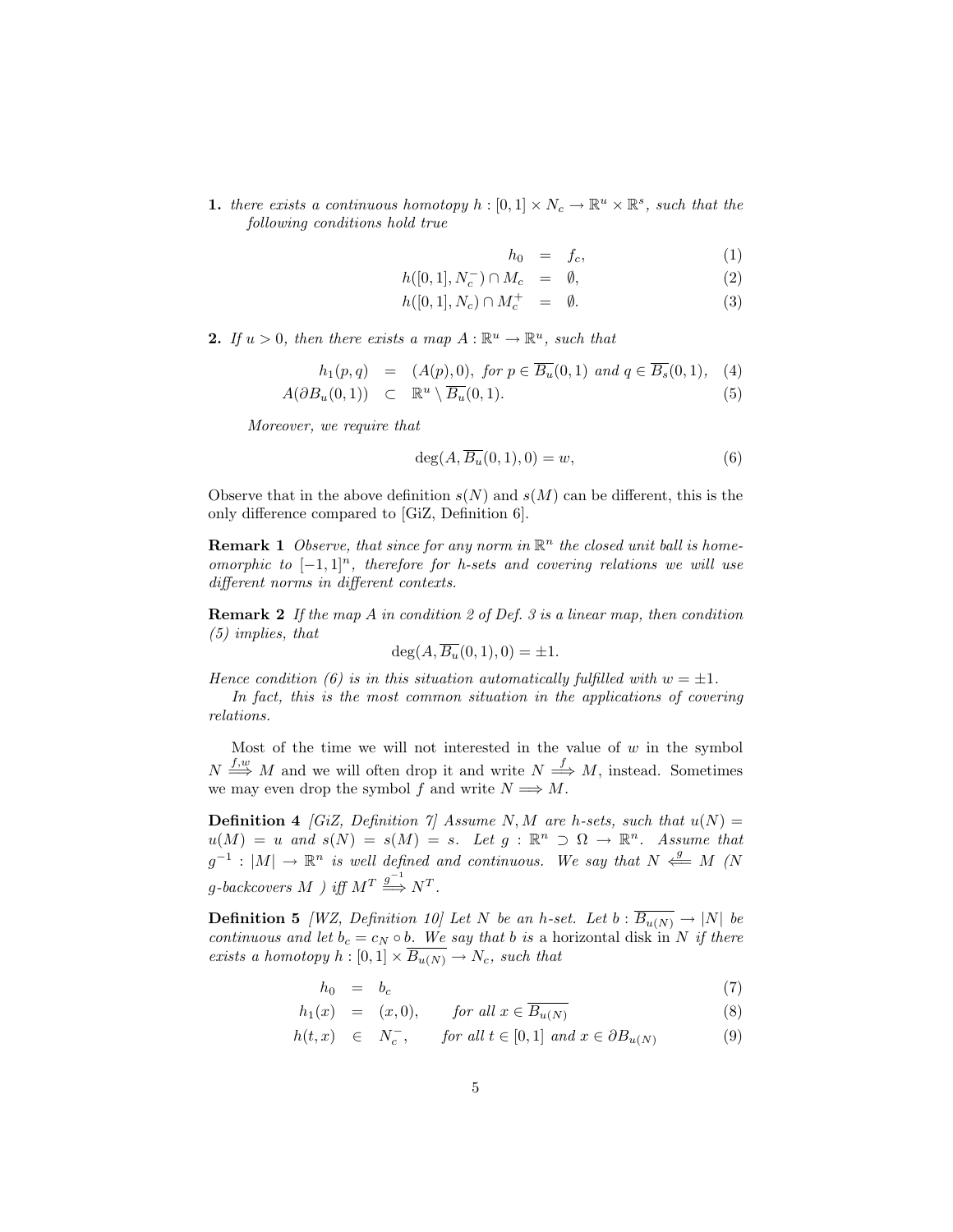**Definition 6** [WZ, Definition 11] Let N be an h-set. Let  $b : \overline{B_{s(N)}} \to |N|$  be continuous and let  $b_c = c_N \circ b$ . We say that b is a vertical disk in N if there exists a homotopy  $h : [0,1] \times B_{s(N)} \to N_c$ , such that

$$
h_0 = b_c
$$
  
\n
$$
h_1(x) = (0, x), \quad \text{for all } x \in \overline{B_{s(N)}}
$$
  
\n
$$
h(t, x) \in N_c^+, \quad \text{for all } t \in [0, 1] \text{ and } x \in \partial B_{s(N)}.
$$
  
\n(10)

**Definition 7** Let N be an h-set in  $\mathbb{R}^n$  and b be a horizontal (vertical) disk in N.

We will say that  $x \in \mathbb{R}^n$  belongs to b, when  $b(z) = x$  for some  $z \in \text{dom}(b)$ . By |b| we will denote the image of b. Hence  $z \in |b|$  iff z belongs to b.

The theorem below contains a slight generalization of Theorem 9 in [GiZ]

**Theorem 3** Assume  $N_i$ ,  $i = 0, \ldots, k$ ,  $N_k = N_0$  are h-sets and for each  $i =$  $1, \ldots, k$  we have either

$$
N_{i-1} \stackrel{f_i, w_i}{\Longrightarrow} N_i \tag{11}
$$

or

$$
N_i \subset \text{dom}(f_i^{-1}) \quad \text{and} \quad N_{i-1} \stackrel{f_i, w_i}{\Longleftarrow} N_i. \tag{12}
$$

Then there exists a point  $x \in \text{int}N_0$ , such that

$$
f_i \circ f_{i-1} \circ \cdots \circ f_1(x) \quad \in \quad \text{int}N_i, \quad i = 1, \dots, k \tag{13}
$$

$$
f_k \circ f_{k-1} \circ \cdots \circ f_1(x) = x \tag{14}
$$

**Proof:** Under additional assumption that  $s(N_i) = s$  for  $i = 1, ..., k$  this theorem was proved in [GiZ].

The situation of different  $s(N_i)$  can be reduced to the previous one as follows. Let  $s = \max_{i=1,...,k-1} s_i$ .

Let us fix the norm  $||x|| = \max_i |x_i|$ .

We define new h-sets  $N_i$  and maps  $\tilde{f}_i$  as follows

$$
|\tilde{N}_i| = |N_i| \times [-1, 1]^{s - s_i}, \quad u(\tilde{N}_i) = u(N_i), \quad s(\tilde{N}_i) = s \tag{15}
$$

$$
c_{\tilde{N}_i}(x, y, \tilde{y}) = (c_{N_i}(x, y), \tilde{y}), \qquad \text{where } (x, y) \in \mathbb{R}^{\dim(N_i)}, \tilde{y} \in \mathbb{R}^{s - s_i}
$$
 (16)

For direct covering proceed as follows. Let  $h_i$  be the homotopy from the covering relation  $N_{i-1} \stackrel{f_i}{\Longrightarrow} N_i$ . We define a new homotopy  $\tilde{h}_i$  and  $\tilde{f}_i$  by

$$
\tilde{h}_i(t, (x, y, \tilde{y}_{i-1})) = h_i(t, (x, y)) \times \{0\}^{s - s(N_i)}
$$
  

$$
\tilde{f}_i(x, y, \tilde{y}_{i-1}) = f_i(x, y) \times \{0\}^{s - s(N_i)}
$$

Observe that for  $i = 1, ..., k$  such that we have direct covering (11) we have

$$
\tilde{N}_{i-1} \stackrel{\tilde{f}_i, w_i}{\Longrightarrow} \tilde{N}_i \tag{17}
$$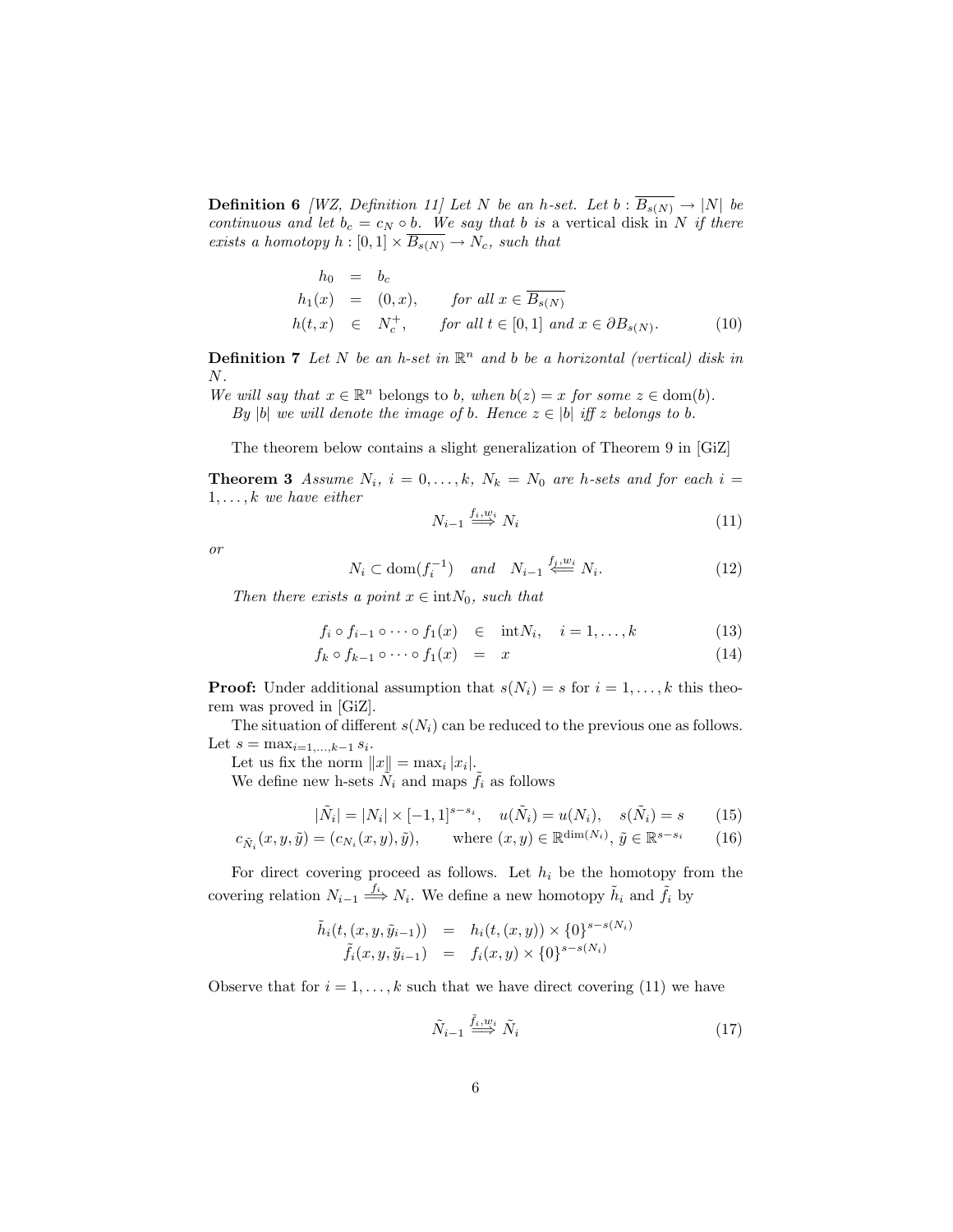For backcovering (i.e. (12)) by definition we know that  $s(N_{i-1}) = s(N_i)$ , therefore we just add  $s-s(N_{i-1})$  contracting directions (which will be expanding for inverse map). We define

$$
\tilde{h}_i(t,(x,y,\tilde{y}_i)) = (h_i(t,(x,y)), 2\tilde{y}_i) \n\tilde{f}_i^{-1}(x,y,\tilde{y}_i) = (f_i^{-1}(x,y), 2\tilde{y}_i).
$$

The assertion now follows from Theorem 9 in [GiZ].

**Theorem 4** Let  $k \geq 1$ . Assume  $N_i$ ,  $i = 0, \ldots, k$ , are h-sets and for each  $i = 1, \ldots, k$  we have either

$$
N_{i-1} \stackrel{f_i, w_i}{\Longrightarrow} N_i \tag{18}
$$

or

$$
N_i \subset \text{dom}(f_i^{-1}) \quad \text{and} \quad N_{i-1} \stackrel{f_j, w_i}{\Longleftarrow} N_i. \tag{19}
$$

Assume that  $b_0$  is a horizontal disk in  $N_0$  and  $b_e$  is a vertical disk in  $N_k$ . Then there exists a point  $x \in \text{int}N_0$ , such that

$$
x = b_0(t)
$$
, for some  $t \in B_{u(N_0)}(0, 1)$  (20)

$$
f_i \circ f_{i-1} \circ \cdots \circ f_1(x) \quad \in \quad \text{int}N_i, \quad i = 1, \dots, k \tag{21}
$$

$$
f_k \circ f_{k-1} \circ \cdots \circ f_1(x) = b_e(z), \quad \text{for some } z \in B_{s(N_k)}(0,1) \tag{22}
$$

Proof: Just as in the case of Theorem 3, the assertion was proved in [WZ, Thm. 4] under the assumption that  $s(N_i) = s$  is independent of i.

We can reduce the current case exactly in the same way as in the proof of Theorem 3. We define  $\tilde{f}_i$  and  $\tilde{N}_i$  as it was done there. For disks let  $h_0$  and  $h_e$  be the homotopies from definitions of  $b_0$  and  $b_e$ , respectively. We define the horizontal disk  $\tilde{b}_0$  and the vertical disk  $\tilde{b}_e$  and their homotopies  $\tilde{h}_0$  and  $\tilde{h}_e$  as follows

$$
\begin{array}{rcl}\n\text{dom}(\tilde{b}_0) & = & \text{dom}(b_0), \quad \tilde{b}_0(x) = b_0(x) \times \{0\}^{s-s(N_0)} \\
\tilde{h}_0(t, x) & = & h(t, x) \times \{0\}^{s-s(N_0)} \\
\text{dom}(\tilde{b}_e) & = & \text{dom}(b_e) \times [-1, 1]^{s-s(N_k)}, \qquad \tilde{b}_e(y, \tilde{y}) = (b_e(y), \tilde{y}), \\
\tilde{h}_e(t, y, \tilde{y}) & = & (h_e(y), \tilde{y}).\n\end{array}
$$

Now we apply Theorem 4 from [WZ].

# 3 Cone conditions

The goal of this section is to introduce a method, which will allow to handle relatively easily the hyperbolic structure on h-sets. Some of this material has been already presented in [KWZ], but is included here to make this paper reasonably self-contained.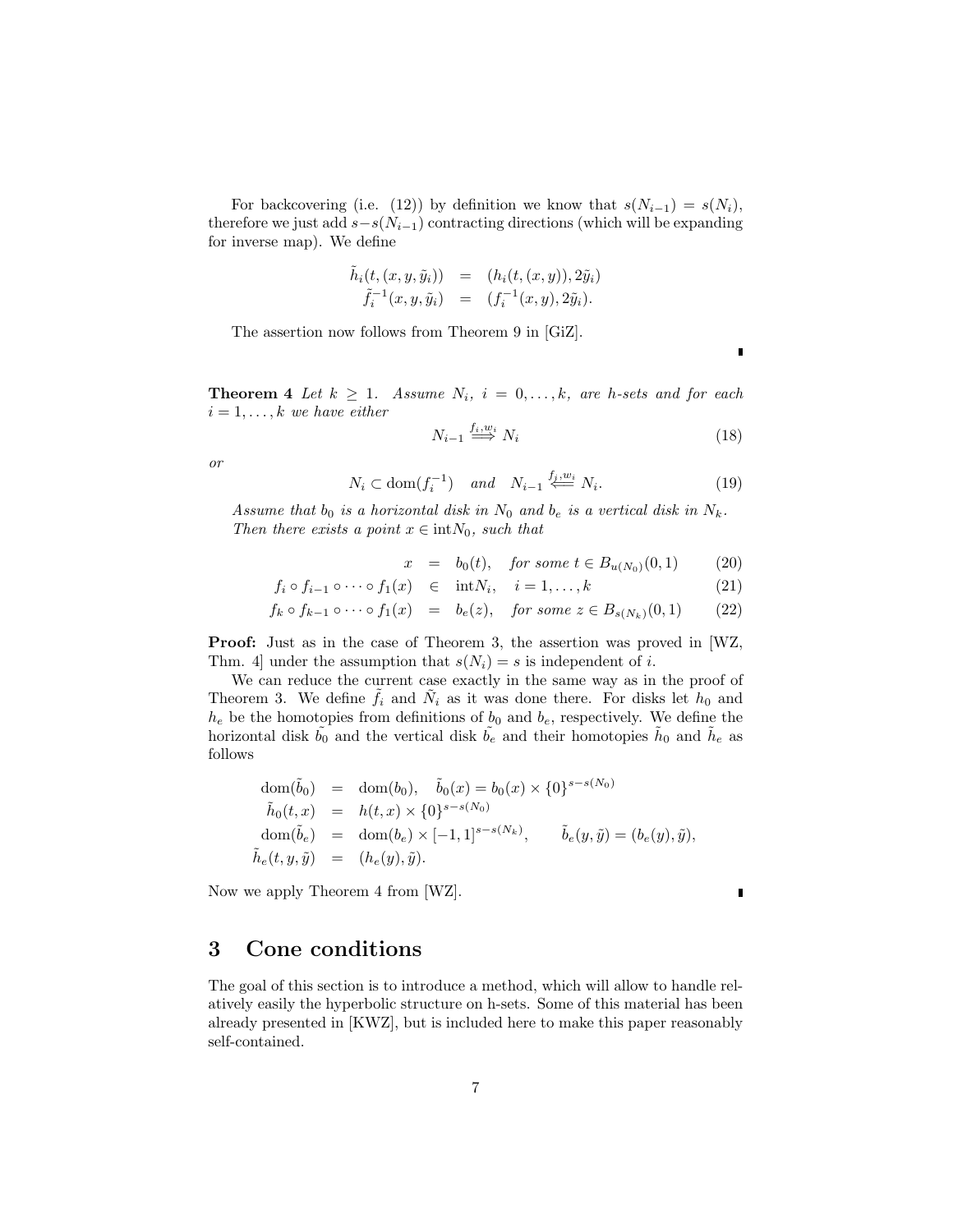**Definition 8** Let  $N \subset \mathbb{R}^n$  be an h-set and  $Q : \mathbb{R}^n \to \mathbb{R}$  be a quadratic form

$$
Q((x,y)) = \alpha(x) - \beta(y), \qquad (x,y) \in \mathbb{R}^{u(N)} \times \mathbb{R}^{s(N)}, \tag{23}
$$

where  $\alpha : \mathbb{R}^{u(N)} \to \mathbb{R}$ , and  $\beta : \mathbb{R}^{s(N)} \to \mathbb{R}$  are positive definite quadratic forms. The pair  $(N, Q)$  we be called an h-set with cones.

We will refer to the quadratic forms  $\alpha$  and  $\beta$  as positive and negative parts of Q, respectively.

If  $(N, Q)$  is an h-set with cones, then we define a function  $L_N : \mathbb{R}^n \times \mathbb{R}^n \to \mathbb{R}$ by

$$
L_N(z_1, z_2) = Q(c_N(z_1) - c_N(z_2))
$$
\n(24)

Quite often we will drop  $Q$  in the symbol  $(N, Q)$  and we will say that N is an h-set with cones.

#### 3.1 Cone conditions for horizontal and vertical disks

**Definition 9** Let  $(N, Q)$  be a h-set with cones.

Let  $b : B_u \to |N|$  be a horizontal disk.

We will say that b satisfies the cone condition (with respect to  $Q$  ) iff for any  $x_1, x_2 \in \overline{B_u}$ ,  $x_1 \neq x_2$  holds

$$
Q(b_c(x_1) - b_c(x_2)) > 0.
$$
\n(25)

**Definition 10** Let  $(N, Q)$  be a h-set with cones.

Let  $b : \overline{B_s} \to |N|$  be a vertical disk.

We will say that b satisfies the cone condition (with respect to  $Q$  ) iff for any  $y_1, y_2 \in \overline{B_s}$ ,  $y_1 \neq y_2$  holds

$$
Q(b_c(y_1) - b_c(y_2)) < 0. \tag{26}
$$

**Lemma 5** Let  $(N, Q)$  be a h-set with cones and let  $b : \overline{B_u} \to |N|$  be a horizontal disk satisfying the cone condition.

Then there exists a Lipschitz function  $y : \overline{B_u} \to \overline{B_s}$  such that

$$
b_c(x) = (x, y(x)).
$$
\n<sup>(27)</sup>

Analogously, if  $b : \overline{B_s} \to |N|$  is a vertical disk satisfying the cone condition, then there exists a Lipschitz function  $x : \overline{B_s} \to \overline{B_u}$ 

$$
b_c(y) = (x(y), y)).
$$
\n(28)

**Proof:** We will prove only the first assertion, the proof of the other one is analogous.

In the first part of this proof we will show that for any  $x \in intB_{u(N)}$  there exists  $z \in \text{int}B_{u(N)}$  and  $y_x \in \overline{B}_{s(N)}$ , such that

$$
b_c(z) = (x, y_x). \tag{29}
$$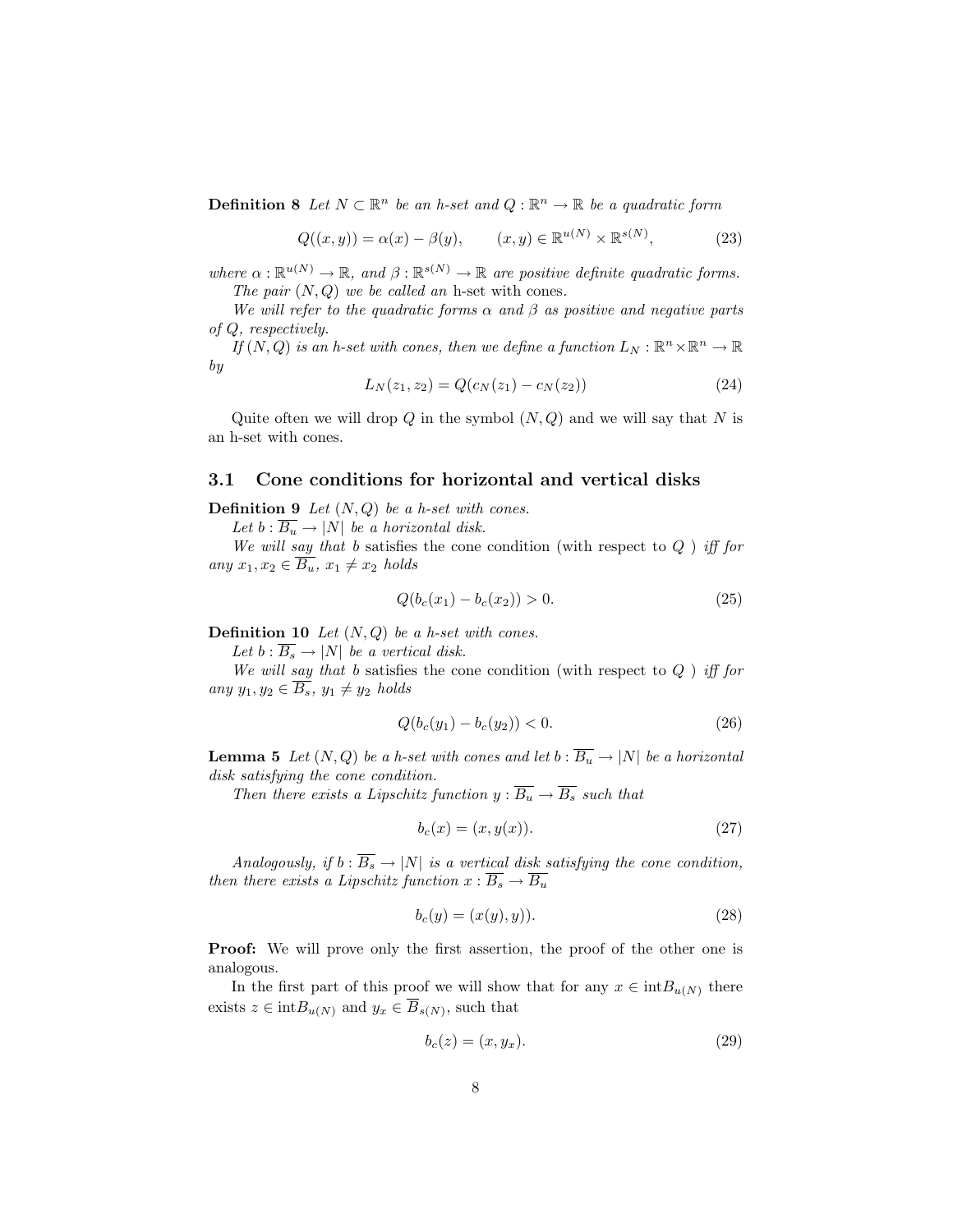For this we will use the local Brouwer degree.

In the second part using the cone condition we will show that  $y_x$  is uniquely defined and its dependence on  $x$  is Lipschitz. Then we extend the definition of  $y(x)$  to  $x \in \partial B_u$ .

Let  $h$  be the homotopy from the definition of the horizontal disk  $b$ .

To prove (29) consider the homotopy  $\pi_1 \circ h : [0,1] \times \overline{B}_{u(N)} \to \overline{B}_{u(N)}$ , where  $\pi_1 : \mathbb{R}^{u(N)} \times \mathbb{R}^{s(N)} \to \mathbb{R}^{u(N)}$  is a projection on the first component. Let us fix  $x \in \text{int}B_{u(N)}$ . It is easy to see that, since  $x \notin \pi_1 \circ h(t, \partial B_{u(N)})$  the local Brouwer degrees in the formula below are defined and the stated equalities are satisfied by the homotopy property of the local Brouwer degree

$$
\deg(\pi_1 \circ b_c, \overline{B}_{u(N)}, x) = \deg(\pi_1 \circ h_1, \overline{B}_{u(N)}, x) = \deg(\mathrm{Id}, \overline{B}_{u(N)}, x) = 1. \quad (30)
$$

This proves (29).

To prove the uniqueness of  $y_x$ , assume that there exist  $z_1, z_2 \in \text{int}B_{u(N)}$  and  $y_1, y_2 \in \overline{B}_{s(N)}, y_1 \neq y_2$  such that

$$
b_c(z_1) = (x, y_1), \qquad b_c(z_2) = (x, y_2). \tag{31}
$$

From the cone condition for b it follows that

$$
0 < Q(b_c(z_1) - b_c(z_2)) = \alpha(0) - \beta(y_1 - y_2) < 0
$$
\n(32)

which is a contradiction. Hence we have a well defined function

$$
y(x) = y_x, \qquad \text{for } x \in \text{int}B_{u(N)}.\tag{33}
$$

Observe that from the cone condition it follows that for any  $x_1, x_2 \in \text{int}B_{u(N)}, x_1 \neq x_2 \text{ holds}$ 

$$
A||x_1 - x_2||^2 \ge \alpha(x_1 - x_2) > \beta(y(x_1) - y(x_2)) \ge B||y(x_1) - y(x_2)||^2, \quad (34)
$$

where A, B are some positive constants related to quadratic forms  $\alpha$  and  $\beta$ , respectively.

This proves the Lipschitz condition, which allows to continuously extend the function  $y(x)$  to the boundary of  $B_{u(N)}$ . Observe that from the closeness of |b| it follows that  $(x, y(x)) \in |b|$  for  $x \in \partial B_{u(N)}$ .

#### 3.2 Cone conditions for maps

**Definition 11** Assume that  $(N, Q_N)$ ,  $(M, Q_M)$  are h-sets with cones, such that  $u(N) = u(M) = u$  and let  $f: N \to \mathbb{R}^{\dim(M)}$  be continuous. Assume that  $N \stackrel{f}{\Longrightarrow} M$ . We say that f satisfies the cone condition (with respect to the pair  $(N, M)$ ) iff for any  $x_1, x_2 \in N_c$ ,  $x_1 \neq x_2$  holds

$$
Q_M(f_c(x_1) - f_c(x_2)) > Q_N(x_1 - x_2). \tag{35}
$$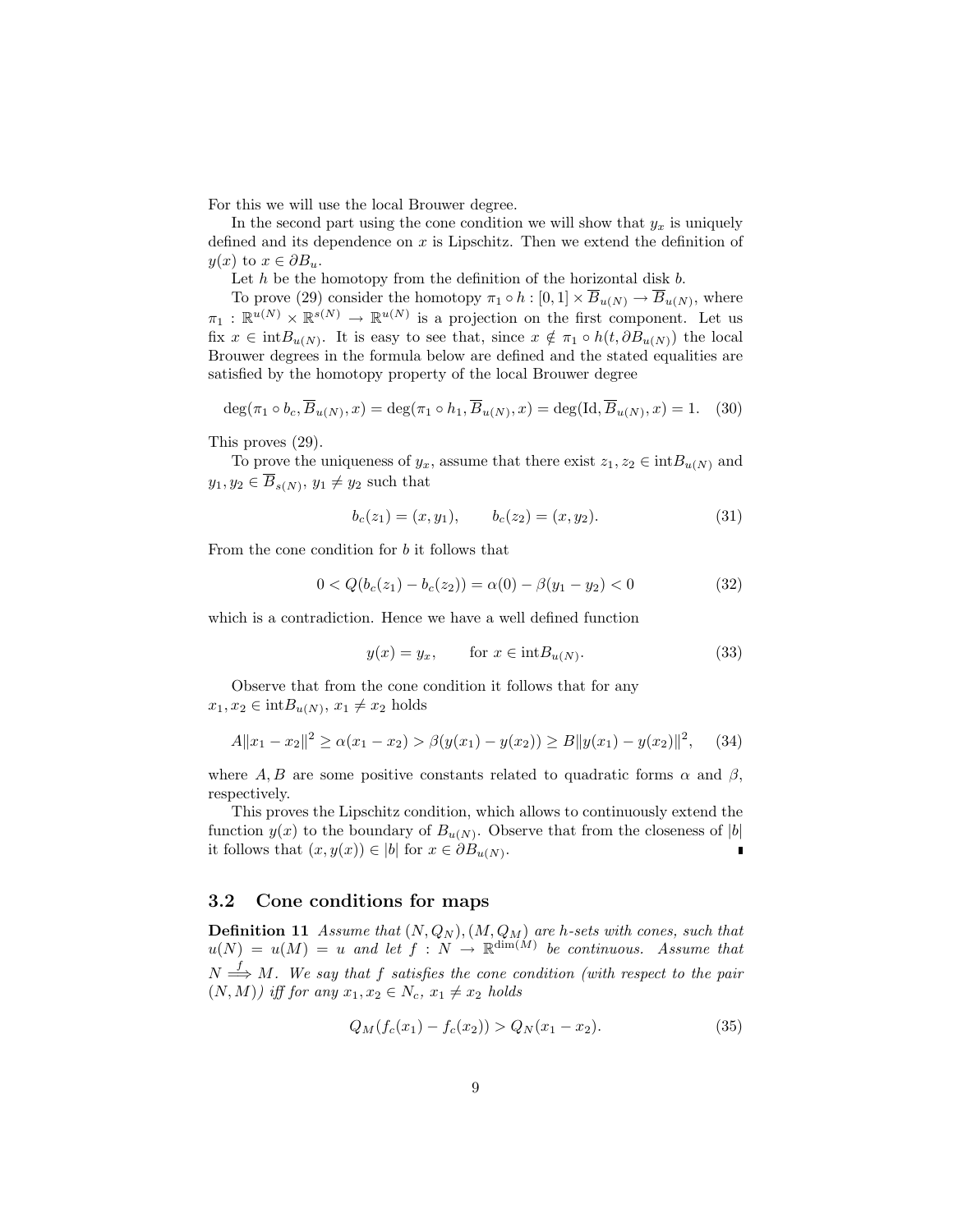**Definition 12** Assume that  $(N, Q_N)$ ,  $(M, Q_M)$  are h-sets with cones, such that  $u(N) = u(M) = u$  and  $s = s(N) = s(M)$  and let  $f: N \to \mathbb{R}^{u+s}$  be continuous. Assume that  $N \stackrel{f}{\Longleftarrow} M$ . We say that f satisfies the cone condition (with respect to the pair  $((N, Q_N), (M, Q_M))$  iff for any  $y_1, y_2 \in M_c$ ,  $y_1 \neq y_2$  holds

$$
Q_M(y_1 - y_2) > Q_N(f_c^{-1}(y_1) - f^{-1}(y_2)).
$$
\n(36)

Observe that Definition 12 is equivalent to Definition 11 applied to map  $f^{-1}$ with respect to pair  $(M^T, -Q_M), (N^T, -Q_N)$ .

The cone condition in Definition 11 is expressed in coordinates associated to h-sets, in the phase space it implies that

$$
L_M(f(z_1), f(z_2)) > L_N(z_1, z_2), \qquad \text{for } z_1 \neq z_2, z_1, z_2 \in N. \tag{37}
$$

Below we state and prove two basic theorems relating covering relations and the cone conditions

**Theorem 6** Assume that for  $i = 0, \ldots, k - 1$  either

$$
N_i \stackrel{f_i}{\Longrightarrow} N_{i+1} \tag{38}
$$

or

$$
N_{i+1} \subset \text{dom}(f_i^{-1}) \quad \text{and} \quad N_i \stackrel{f_i}{\iff} N_{i+1},\tag{39}
$$

where all h-sets are h-sets with cones and  $f_i$  for  $i = 0, \ldots, k - 1$  satisfies the cone condition.

Assume that  $b : \overline{B}_{s(N_k)} \to N_k$  is a vertical disk in  $N_k$  satisfying the cone condition.

Then the set of points  $z \in N_0$  satisfying the following two conditions

$$
f_{i-1} \circ f_{i-2} \circ \cdots \circ f_0(z) \quad \in \quad N_i, \qquad \text{for } i = 1, \dots, k \tag{40}
$$

$$
f_{k-1} \circ \cdots \circ f_0(z) \quad \in \quad |b| \tag{41}
$$

is a vertical disk satisfying the cone condition.

**Proof:** For the proof it is enough to consider the case of  $k = 1$ , only. For  $k > 1$ the result follows by induction.

Without any loss of the generality we can assume that  $N_0 = N_{0,c} = \overline{B}_{u(N_0)} \times$  $\overline{B}_{s(N_0)}, N_1 = N_{1,c} = \overline{B}_{u(N_1)} \times \overline{B}_{s(N_1)}, f_0 = f_{0,c}.$ 

Consider a family of horizontal disks in  $N_0$   $d_y$  :  $\overline{B}_{u(N_0)} \to N_0$  for  $y \in \overline{B}_{s(N_0)}$ 

$$
d_y(x) = (x, y). \tag{42}
$$

From Theorem 4, applied to chain  $N_0 \stackrel{f_0}{\Longrightarrow} N_1$  and disks  $d_y$  in  $N_0$  and b in  $N_1$ it follows that each  $y \in \overline{B_{s(N_0)}}$  there exists  $x \in \overline{B_{u(N_0)}}$ , such that

$$
f_0(x,y) \in |b|.\tag{43}
$$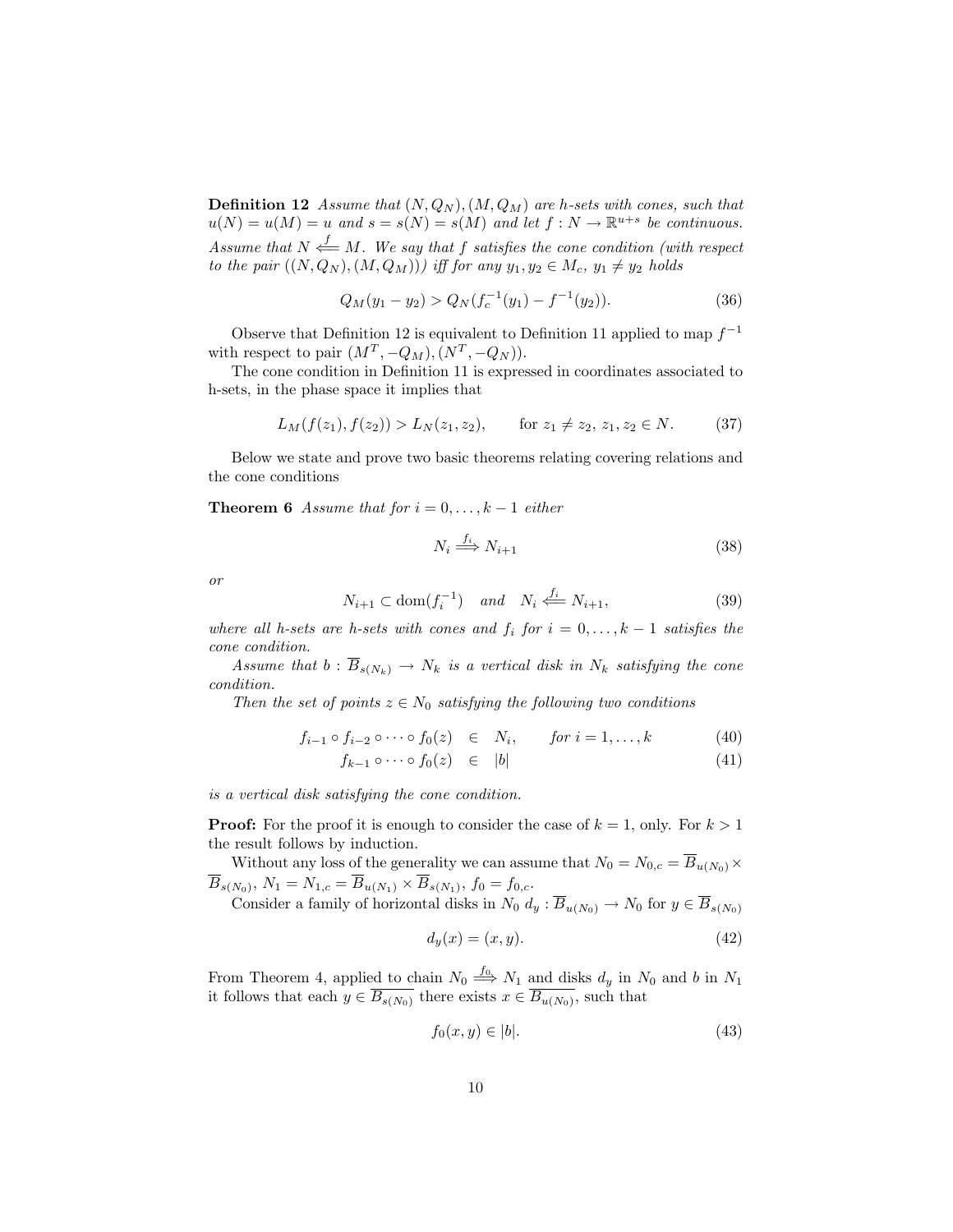Let us fix  $y \in \overline{B}_{s(N_0)}$ . We will show that there exists only one x satisfying (43). For the proof assume the contrary, hence we have  $x_1 \neq x_2$  and  $x_1, x_2$  both satisfy (43).

Observe that  $Q_{N_0}((x_1, y) - (x_2, y)) > 0$ , hence from the fact that  $f_0$  satisfies the cone condition it follows that

$$
Q_{N_1}(f_0(x_1, y) - f_0(x_2, y))) > Q_{N_0}((x_1, y) - (x_2, y)) > 0.
$$
 (44)

But the above inequality is in a contradiction with the cone condition for b. Hence (43) defines a function  $x(y)$  in a unique way.

It is easy to see that function  $x(y)$  is continuous. Namely, from the compactness argument it follows that it is enough to prove that if we have a sequence of pairs  $(x_n, y_n)$ , where  $y_n \in \overline{B_s}$ ,  $y_n \to \overline{y}$  for  $n \to \infty$  and  $x_n = x(y_n)$ ,  $x_n \to \overline{x}$ , then  $f_0(\bar{x}, \bar{y}) \in |b|$ , but this is an obvious consequence of the continuity of  $f_0$ and the compactness of  $|b|$ .

Obviously,  $b_0 : \overline{B_s} \to \overline{B_u} \times \overline{B_s}$  defined by  $b_0(y) = (x(y), y)$  is a vertical disk in  $N_0$ . It remains to show that it satisfies the cone condition.

We will prove this by a contradiction. Assume that we have  $y_1$  and  $y_2$  such that

$$
Q_{N_0}((x(y_1), y_1) - (x(y_2), y_2)) \ge 0,
$$
\n(45)

then

$$
Q_{N_1}(f_0(x(y_1), y_1) - f_0(x(y_2), y_2)) > 0,
$$
\n(46)

hence the points  $f_0(x(y_1), y_1)$  and  $f_0(x(y_2), y_2)$  cannot both belong to b, because the cone condition is violated.

**Theorem 7** Assume that for  $i = 0, \ldots, k - 1$  either

$$
N_i \stackrel{f_i}{\Longrightarrow} N_{i+1} \tag{47}
$$

or

$$
N_{i+1} \subset \text{dom}(f_i^{-1}) \quad \text{and} \quad N_i \stackrel{f_i}{\iff} N_{i+1},\tag{48}
$$

where all h-sets are h-sets with cones and  $f_i$  for  $i = 0, \ldots, k - 1$  satisfies the cone condition.

Assume that  $b : \overline{B}_{n(N_0)} \to N_0$  is a horizontal disk in  $N_0$  satisfying the cone condition.

Then exists a set  $Z \subset |b|$ , such that for all  $z \in Z$  holds

$$
f_{i-1} \circ f_{i-2} \circ \cdots \circ f_0(z) \quad \in \quad N_i, \qquad \text{for } i = 1, \ldots, k \tag{49}
$$

and  $f_{k-1} \circ f_{i-2} \circ \cdots \circ f_0(Z)$  a horizontal disk in  $N_k$  satisfying the cone condition.

**Proof:** It is enough consider  $k = 1$ . Consider first the case of  $N_0 \stackrel{f_0}{\iff} N_1$ . By the definition we have  $N_1^T$  $\stackrel{f_0^{-1}}{\Longrightarrow} N_0^T$  and the statement follows directly from Theorem 6.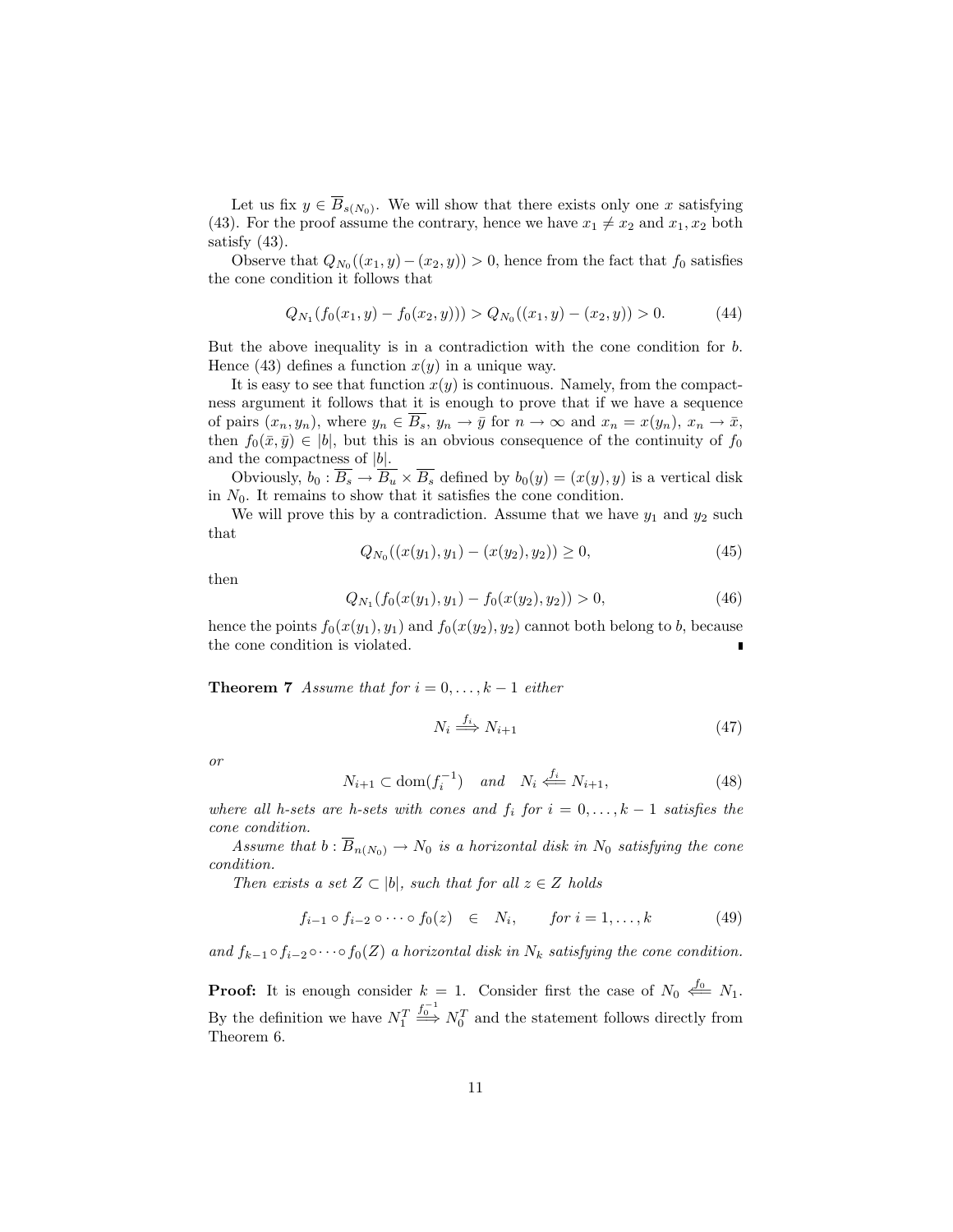Consider now the case of direct covering  $N_0 \stackrel{f_0}{\Longrightarrow} N_1$ . Without any loss of the generality we can assume that  $N_1 = N_{1,c} = \overline{B}_{u(N_1)} \times \overline{B}_{s(N_1)}$ . Then from the cone condition for this covering relation it follows that for all  $z_1, z_2 \in f(N_0 \cap |b|)$ ,  $z_1 \neq z_2$  holds

$$
Q_{N_1}(z_1 - z_2) > 0. \t\t(50)
$$

This implies that for any  $x \in \overline{B_{u(N_1)}}$  there exists at most one  $y \in \mathbb{B}^{s(N_1)}$ , such that  $(x, y) \in f(N_0 \cap |b|) \cap N_1$ . From Theorem 4 it follows that such  $y = y(x)$ indeed exists. We define the horizontal disk by  $x \mapsto (x, y(x))$ . By (50) it satisfies the cone condition.

#### 3.3 Verification of cone conditions

Assume that  $(N, Q_N)$  and  $(M, Q_M)$  are h-sets with cones and a map  $f : N \to$  $\mathbb{R}^{\dim(M)}$  is  $C^1$ .

Observe that for  $x_2 \rightarrow x_1$ 

$$
Q_M(f_c(x_2) - f_c(x_1)) - Q_N(x_2 - x_1) \to 0.
$$
\n(51)

Hence there is no chance that the cone condition can be verified rigorously on computer [N, KWZ], by direct evaluation in interval arithmetics of  $Q_M(f(x_2)$ −  $f(x_1)$ ) –  $Q_N(x_2 - x_1)$ .

Our intention is to give a condition, which will imply the cone condition and will be verifiable on computer.

**Definition 13** Let  $U \subset \mathbb{R}^n$  and let  $g: U \to \mathbb{R}^n$  be a  $C^1$  map. We define the interval enclosure of  $Dg(U)$  by

$$
[Dg(U)] = \left\{ A \in \mathbb{R}^{n \times n} \mid \forall_{ij} A_{ij} \in \left[ \inf_{x \in U} \frac{\partial g_i}{\partial x_j}(x), \sup_{x \in U} \frac{\partial g_i}{\partial x_j}(x) \right] \right\}
$$
(52)

Let  $[d_0c(N_c)]$  be the interval enclosure of  $df_c$  on  $N_c$ . Observe that when  $\dim(M) \neq \dim(N)$  this is not a square matrix.

**Lemma 8** Assume that for any  $B \in [df_c(N_c)]$ , the quadratic form

$$
V(x) = Q_M(Bx) - Q_N(x)
$$
\n(53)

is positive definite, then for any  $x_1, x_2 \in N_c$  such that  $x_1 \neq x_2$  holds

$$
Q_M(f_c(x_1) - f_c(x_2)) > Q_N(x_1 - x_2). \tag{54}
$$

**Proof:** Let us fix  $x_1, x_2$  in  $N_c$ . We have

$$
f_c(x_2) - f_c(x_1) = \int_0^1 df_c(x_1 + t(x_2 - x_1))dt \cdot (x_2 - x_1). \tag{55}
$$

Let  $B = \int_0^1$  $\int_0^1 df_c(x_1 + t(x_2 - x_1)) dt$ . Obviously  $B \in [df_c]$ . Hence

$$
f_c(x_2) - f_c(x_1) = B(x_2 - x_1). \tag{56}
$$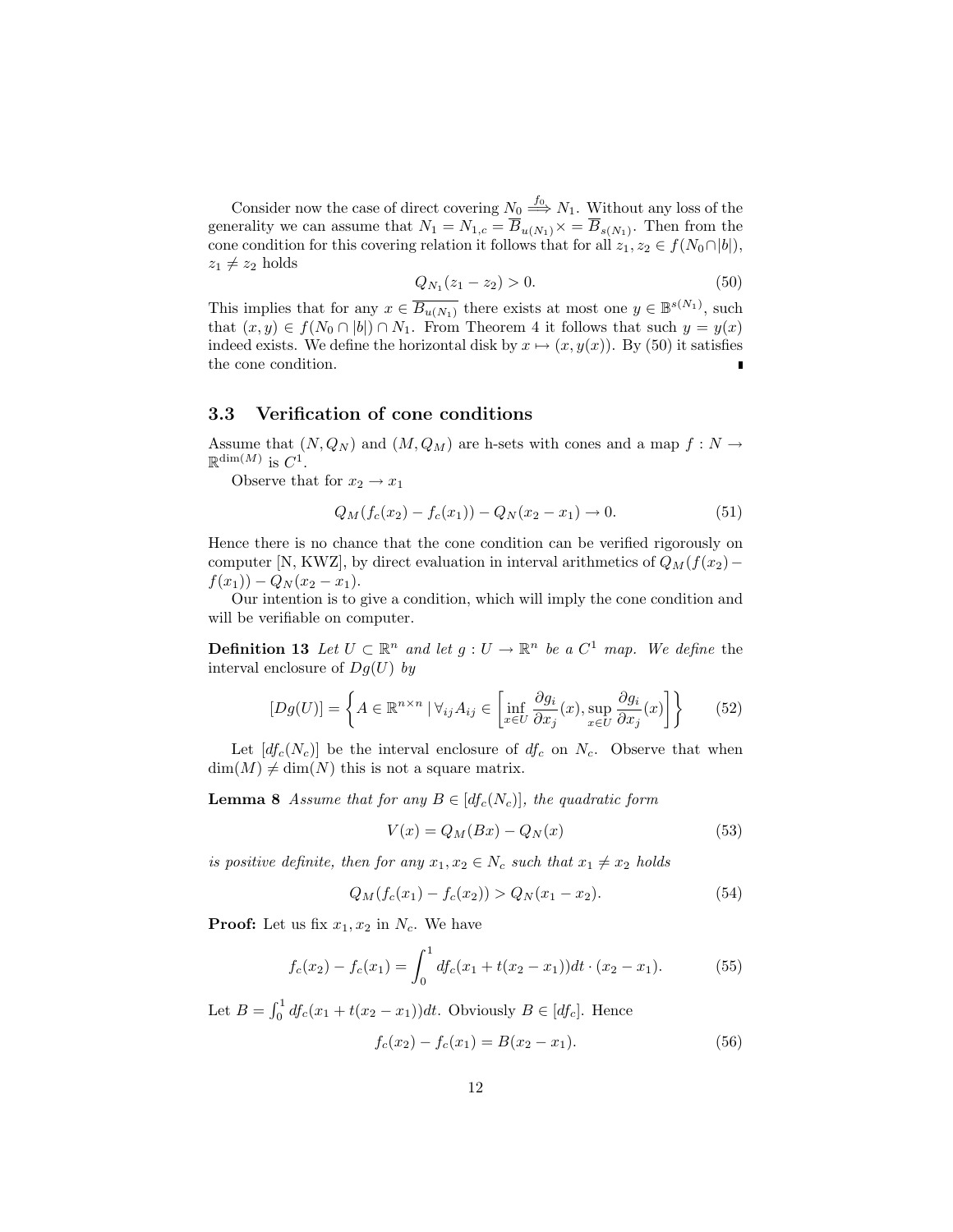We have

$$
Q_M(f_c(x_2) - f_c(x_1)) - Q_N(x_2 - x_1) =
$$
  

$$
Q_M(B(x_2 - x_1)) - Q_N(x_2 - x_1) = V(x_2 - x_1) > 0.
$$

In the light of the above lemma the verification of the cone conditions can be reduced to checking that the interval matrix corresponding to the quadratic form V for various choices of  $B \in [df_c(N_c)]$  given by

$$
V = [df_c(N_c)]^T Q_M [df_c(N_c)] - Q_N \tag{57}
$$

is positive definite.

Observe that, since the set of positive definite matrices in an open subset of the set symmetric matrix, then if  $V$  given by  $(57)$  is positive definite, then there exist  $0 < a < 1 < b$ , such that

$$
V = [df_c(N_c)]^T Q_M [df_c(N_c)] - (1 + \epsilon)Q_N
$$
\n(58)

is positive definite for  $1 + \epsilon \in (a, b)$ . We expect that this implies uniform hyperbolicity, see also Section 11.2 where this question is treated for linear maps.

## 4 Stable and unstable manifolds trough covering relations

The goal of this section and Section 5 is to prove the existence of stable and unstable manifolds for hyperbolic fixed point for maps. The proofs are topological and do not assume that the map under consideration is invertible.

We proceed as follows. In this section we prove general theorems about stable and unstable manifolds under assumption of the existence of self-covering (i.e.  $N \stackrel{f}{\Longrightarrow} N$ ) satisfying the cone condition. This part does not require that the fixed (periodic) point is hyperbolic. Parts of this material appeared already in [KWZ].

In Section 5 we will show that in the neighborhood of the hyperbolic fixed point of the map we can build an h-sets, which covers itself and the cone condition holds for this relation. Then from results of Section 4 we obtain the stable and unstable manifold theorems for the fixed point under consideration.

**Definition 14** Consider the map  $f : X \supset \text{dom}(f) \to X$ .

Let  $x \in X$ . Any sequence  $\{x_k\}_{k \in I}$ , where  $I \subset \mathbb{Z}$  is a set containing 0 and for any  $l_1 < l_2 < l_3$  in  $\mathbb{Z}$  if  $l_1, l_3 \in I$ , then  $l_2 \in I$ , such that

$$
x_0 = x, \t f(x_i) = x_{i+1}, \t for i, i+1 \in I \t (59)
$$

will be called an orbit through x. If  $I = \mathbb{Z}_-$ , then we will say that  $\{x_k\}_{k\in I}$  is a full backward orbit through x.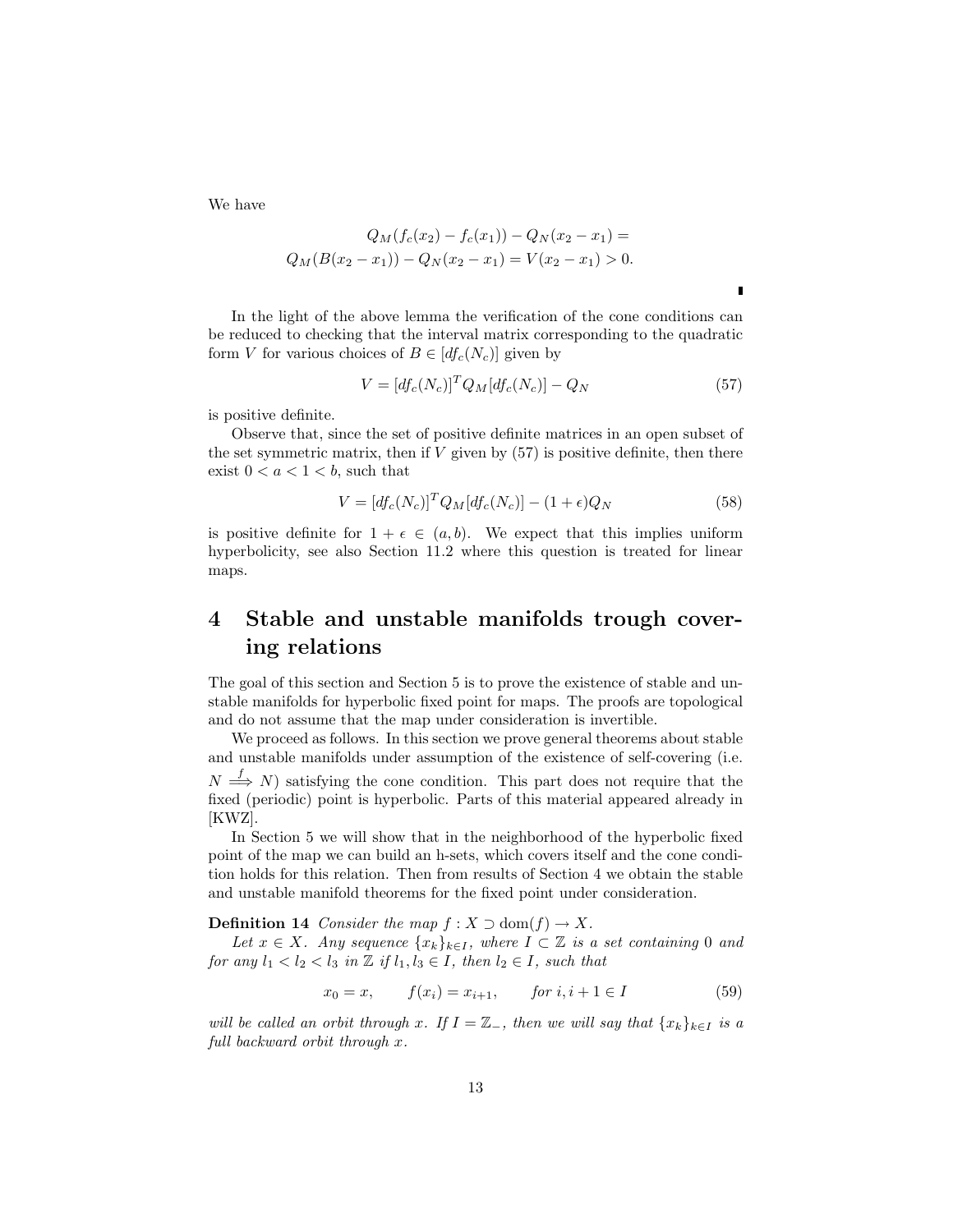**Definition 15** Let X be a topological space and let the map  $f : X \supset \text{dom}(f) \rightarrow$ X be continuous.

Let  $Z \subset \mathbb{R}^n$ ,  $x_0 \in Z$ ,  $Z \subset \text{dom}(f)$ . We define

$$
W_Z^s(z_0, f) = \{z \mid \forall_{n \geq 0} f^n(z) \in Z, \lim_{n \to \infty} f^n(z) = z_0\}
$$
  
\n
$$
W_Z^u(z_0, f) = \{z \mid \exists \{x_n\} \subset Z \text{ a full backward orbit through } z, \text{ such that}
$$
  
\n
$$
\lim_{n \to \infty} x_n = z_0\}
$$
  
\n
$$
W^s(z_0, f) = \{z \mid \lim_{n \to \infty} f^n(z) = z_0\}
$$
  
\n
$$
W^u(z_0, f) = \{z \mid \exists \{x_n\} \text{ a full backward orbit through } z, \text{ such that}
$$
  
\n
$$
\lim_{n \to \infty} x_n = z_0\}
$$
  
\n
$$
Inv^+(Z, f) = \{z \mid \forall_{n \geq 0} f^n(z) \in Z\}
$$
  
\n
$$
Inv^-(Z, f) = \{z \mid \exists \{x_n\} \subset Z \text{ a full backward orbit through } z \}
$$

If f is known from the context, then we will usually drop it and use  $W^s(z_0)$ ,  $W_Z^s(z_0)$  etc instead.

**Definition 16** Let  $f : \mathbb{R}^n \supset \text{dom}(f) \to \mathbb{R}^n$  be a continuous map.

Loop of covering relations (for f) is collection of h-sets  $N_i$ ,  $i = 0, \ldots, k$ ,  $N_k = N_0$  and covering relations, such that for each  $i = 1, ..., k$  we have either

$$
N_{i-1} \stackrel{f}{\Longrightarrow} N_i \tag{60}
$$

or

$$
N_i \subset \text{dom}(f^{-1}) \quad \text{and} \quad N_{i-1} \stackrel{f}{\Longleftarrow} N_i. \tag{61}
$$

k will be called the length of the loop.

Let L be a loop of covering relations, if additionally  $N_i$  are h-sets with cones  $Q_i$ , such that  $Q_k = Q_0$  and each covering relation in the loop L we assume the cone condition. In this situation we will say that L satisfies cone conditions.

The following notation will be used for loops of covering relations  $L =$  $(N_0, N_1, \ldots, N_{k-1}).$ 

**Definition 17** Let  $L = (N_0, N_1, \ldots, N_{k-1})$  is a loop of covering relations for f. We define

$$
S_L = N_0 \cap f^{-1}(N_1) \cap \dots \cap f^{-(k-2)}(N_{k-2}) \cap f^{-(k-1)}(N_{k-1}).
$$
 (62)

It is easy to see that  $S_{(N_0,N_1,...,N_{k-1})}$  consists of points in  $N_0$ , such that

$$
f^{i}(x) \in N_{i}, \qquad \text{for } i = 1, ..., k - 1.
$$
 (63)

**Lemma 9** Let  $f : \mathbb{R}^n \to \mathbb{R}^n$  be a continuous map.

Assume that  $L = (N_0, \ldots, N_{k-1})$  is a loop of covering relations for f satisfying the cone conditions.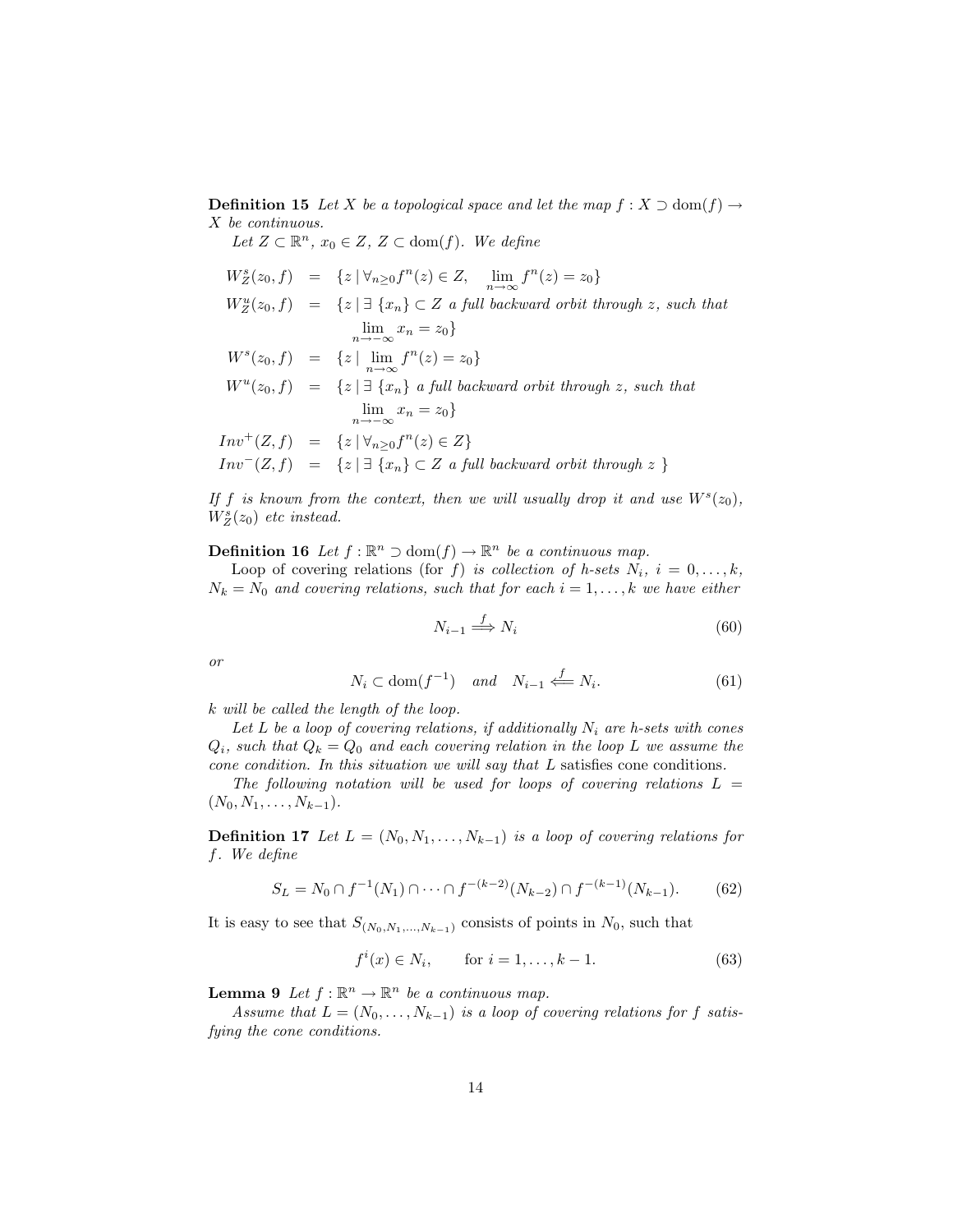Then there exists a unique  $z_0 \in S_L$ , such that

$$
f^k(z_0) = z_0, \tag{64}
$$

$$
Inv^{+}(S_{L}, f^{k}) = W_{S_{L}}^{s}(z_{0}, f^{k}), \qquad (65)
$$

$$
Inv^{-}(S_{L}, f^{k}) = W_{S_{L}}^{u}(z_{0}, f^{k}). \qquad (66)
$$

**Proof:** The existence of  $z_0$  satisfying (64) follows directly from Theorem 3. Let us fix one such  $z_0$ .

To prove (65) it is enough to show that, if  $f^{lk}(z) \in S_L$  for all  $l \geq \mathbb{N}$ , then  $\lim_{l\to\infty} f^{lk}(z) = z_0.$ 

From the cone conditions for the loop L it follows that the function  $V(z)$  =  $Q_{N_0}(c_{N_0}(z) - c_{N_0}(z_0))$  is a Lapunov function on  $S_L$  for  $f^k$ , i.e. is increasing on nonconstant orbits of  $f^k$  in  $S_L$ . By the standard Lapunov function argument it is easy to show that  $Inv(S_L, f^k) = \{z_0\}$  and  $\lim_{l\to\infty} f^{lk}(z) = z_0$ . This finishes the proof of (65).

To prove (66) it is enough to show, that any backward orbit for  $f^k$  in  $S_L$ ,  ${x_k}_{k \in \mathbb{Z}}$  converges to  $z_0$ . But this is true by the same Lapunov function argument as in the previous paragraph. п

**Theorem 10** Let  $f : \mathbb{R}^n \to \mathbb{R}^n$  be a continuous map.

Assume that  $L = (N_0, \ldots, N_{k-1})$  is a loop of covering relations for f satisfying the cone conditions.

Then there exists a unique  $z_0 \in S_L$ , such that  $W_{S_L}^s(z_0, f^k)$  is a vertical disk in  $N_0$  satisfying the cone condition.

Therefore, if  $c_{N_0}$  is an affine map, then  $W_{S_L}^s(z_0, f^k)$  can be represented as a graph of a Lipschitz function over the nominally stable space in  $N_0$ .

**Proof:** First we show that for all  $y \in \overline{B_s}$  there exists  $x \in \overline{B_u}$ , such that

$$
z = c_{N_0}^{-1}(x, y) \in W_{S_L}^s(z_0). \tag{67}
$$

By Lemma 9 it is equivalent to showing that

$$
f^{kl}(z) \in N_0, \quad \text{for } l \in \mathbb{N}.
$$
 (68)

Consider a family of horizontal disks in  $N_0 d_y : \overline{B_{u(N_0)}} \to N$  for  $y \in \overline{B_{s(N_0)}}$ 

$$
d_y(x) = (x, y). \tag{69}
$$

The proof is the same for both direct- and backcovering, therefore we will just consider direct covering.

Consider an infinite chain of covering relations consisting of replicas of loop L

$$
N_0 \stackrel{f}{\Longrightarrow} N_1 \stackrel{f}{\Longrightarrow} \cdots \stackrel{f}{\Longrightarrow} N_{k-1} \stackrel{f}{\Longrightarrow} N_0 \stackrel{f}{\Longrightarrow} \cdots N_0 \stackrel{f}{\Longrightarrow} \cdots \tag{70}
$$

From Theorem 4 applied to  $d_y$ , an arbitrary vertical disk  $b_y$  in  $N_0$  and finite chains  $N_0 \stackrel{f}{\Longrightarrow} N_1 \stackrel{f}{\Longrightarrow} N \stackrel{f}{\Longrightarrow} \cdots \stackrel{f}{\Longrightarrow} N_0$  of increasing length using the compactness argument one can show (see [W2, Col. 3.10]) that for every  $y \in \overline{B_s}$ there exists  $x \in \overline{B_u}$ , such that (68) holds for  $z = c_{N_0}^{-1}(x, y)$ .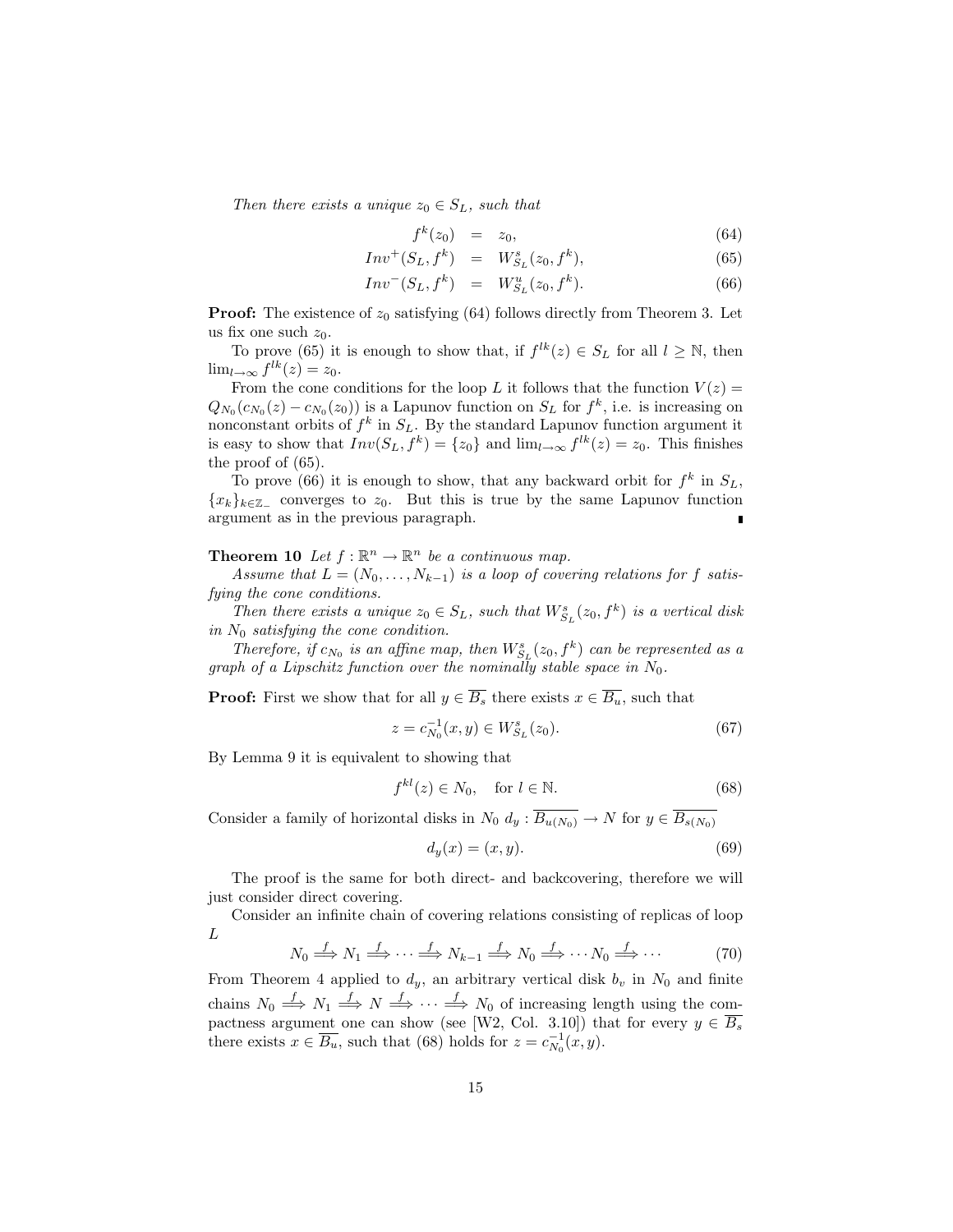The next step is to prove that such  $x$  is unique. Let us assume the contrary, then there exists  $y \in \overline{B_s}$  and  $x_1, x_2 \in \overline{B_u}$ ,  $x_1 \neq x_2$ , such that  $z_i = c_{N_0}^{-1}(x_i, y)$  for  $i = 1, 2$  satisfies condition (68). Observe that

$$
Q_{N_0}(c_{N_0}(z_1) - c_{N_1}(z_2)) = \alpha(x_1 - x_2) > 0,
$$
\n(71)

hence from the cone condition and (68) it follows that

$$
Q_{N_0}(c_{N_0}(f^{lk}(z_1)) - c_{N_0}(f^{lk}(z_2)) > \alpha(x_1 - x_2), \quad \text{for } l \in \mathbb{N}.
$$
 (72)

Passing to the limit  $l \to \infty$  we obtain

$$
0 = Q_{N_0}(c_{N_0}(z_0) - c_{N_0}(z_0)) =
$$
  

$$
\lim_{l \to \infty} Q_{N_0}(c_{N_0}(f^{lk}(z_1)) - c_{N_0}(f^{kl}(z_2))) > \alpha(x_1 - x_2) > 0.
$$

This is a contradiction. Hence we have a well defined function  $x(y)$  on  $\overline{B_s}$ .

Obviously  $W_{S_L}^s(x_0, f^k) = \{c_N^{-1}(x(y), y) | y \in \overline{B}_s\}$ . Now we prove the cone condition for  $W^s_{S_L}(x_0, f^k)$ . This will imply that the map  $b : \overline{B}_s \to N$ , given by  $b(y) = c_N^{-1}(x(y), y)$  defines a vertical disk in N.

We have to check whether

$$
Q_N(c_{N_0}(z_1) - c_{N_0}(z_2)) < 0, \qquad \text{for all } z_1, z_2 \in W^s_{S_L}(x_0, f^k), \ z_1 \neq z_2 \tag{73}
$$

Assume that (73) is not satisfied for some  $z_1, z_2 \in W_{S_L}^s(x_0, f^k), z_1 \neq z_2$ . We have

$$
Q_{N_0}(c_{N_0}(z_1) - c_{N_0}(z_2)) \ge 0. \tag{74}
$$

From the cone condition it follows that for  $l > 1$  holds

$$
Q_{N_0}(c_{N_0}(f^{lk}(z_1)) - c_{N_0}(f^{lk}(z_2))) > Q_{N_0}(c_{N_0}(f(z_1)) - c_{N_0}(f(z_2))) > 0.
$$

Passing to the limit  $l \to \infty$  we obtain

$$
0 = Q_{N_0}(c_{N_0}(z_0) - c_{N_0}(z_0)) = \lim_{l \to \infty} Q_{N_0}(c_{N_0}(f^{kl}(z_1)) - c_{N_0}(f^{kl}(z_2))) >
$$
  

$$
Q_{N_0}(c_{N_0}(f(z_1)) - c_{N_0}(f(z_2))) > 0.
$$

Which is a contradiction. This proves (73).

The following remark will be used, when we will tackle the question of the analyticity of the stable manifold for analytic maps.

**Remark 11** The proof of above theorem suggests that function  $x : \overline{B}_s \to \overline{B}_u$ used to parameterize  $W_{s_L}^s(z_0, f^k)$  is a limit of functions  $x_l : \overline{B}_s \to \overline{B}_u$  defined for  $l = 1, 2, \ldots$  by implicit equation

$$
\pi_x \circ c_{N_0} \circ f^{lk} \circ c_{N_0}^{-1}(x_l(y), y) = 0. \tag{75}
$$

П

and under the constraint

$$
f^{ik} \circ c_{N_0}^{-1}(x_l(y), y) \in S_L, \qquad i = 0, \dots, l - 1.
$$
 (76)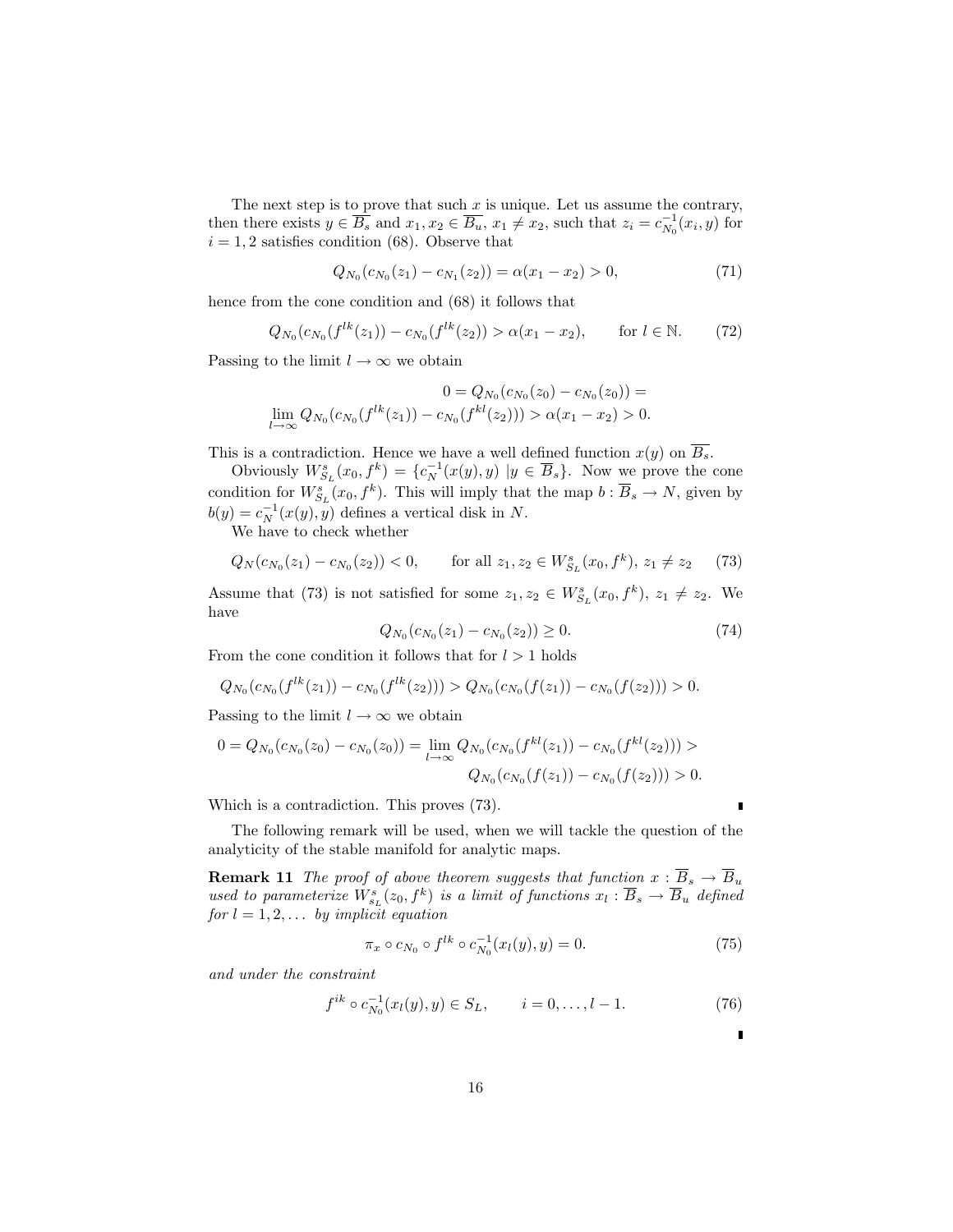Now we would like to prove the theorem about unstable manifolds. Observe that in the case of  $f$  being non-invertible we cannot apply previous theorem to  $f^{-1}$  to obtain statement about the unstable manifold, therefore we need a different proof.

**Theorem 12** Let  $f : \mathbb{R}^n \to \mathbb{R}^n$  be a continuous map.

Assume that  $L = (N_0, \ldots, N_{k-1})$  is a loop of covering relations for f satisfying the cone conditions.

Then there exists a unique  $z_0 \in S_L$ , such that  $W_{S_L}^u(z_0, f^k)$  is a horizontal disk in  $N_0$  satisfying the cone condition.

Therefore, if  $c_{N_0}$  is an affine map, then  $W_{S_L}^u(z_0, f^k)$  can be represented as a graph of a Lipschitz function over the nominally unstable space in  $N_0$ .

**Proof:** We will prove the theorem for the trivial loop  $L = (N)$ . The modifications necessary to consider loops of arbitrary length are rather obvious, see the proof of Theorem 10.

Without any loss of the generality we can assume that  $N = \overline{B}_u \times \overline{B}_s$  and  $c_N = id$ .

We will prove that for any  $x \in B_u$  there exists  $y \in B_s$ , such that  $(x, y) \in$  $W_N^u(x_0)$ . For any  $x \in \overline{B}_u$  let  $v_x$  be a vertical disk given by

$$
v_x(y) = (x, y).
$$

Let  $h: \overline{B}_u \to \overline{B}_u \times \overline{B}_s$  be a horizontal disk given by  $h(x) = (x, 0)$ .

The proof is the same for both direct- and backcovering, therefore we will just consider direct covering.

Consider a chain of covering relations consisting of  $k$  replicas of

 $N \stackrel{f}{\Longrightarrow} N$ . It follows from Theorem 4 it follows that there exists a finite orbit  $\{w_{-k}^k, w_{-k+1}^k, \ldots, w_{-1}^k, w_0^k\}$ , such that

$$
w_{-k}^{k}, w_{-k+1}^{k}, \dots, w_{-1}^{k}, w_{0}^{k} \in N
$$
  

$$
f(w_{l}^{k}) = w_{l+1}^{k}, \qquad l = -k, \dots, -1
$$
  

$$
w_{-k}^{k} \in |h|, \qquad w_{0}^{k} \in |v_{x}|.
$$

By applying the diagonal argument we can find an infinite backward orbit  $\{w_l\}_{l\in\mathbb{Z}_-\cup\{0\}}$ , such that

$$
w_l \in N, \qquad l = 0, -1, -2, \dots \tag{77}
$$

$$
f(w_l) = w_{l-1}, \qquad l < 0 \tag{78}
$$

$$
w_0 \in |v_x|. \tag{79}
$$

Since  $V(z) = Q_N(z - z_0)$  is increasing on orbits for  $z \neq z_0$  (is a Lapunov function), therefore

$$
\lim_{l \to -\infty} w_l = z_0. \tag{80}
$$

We have proved that

$$
w_0 \in W_N^u(z_0) \cap |v_x|.\tag{81}
$$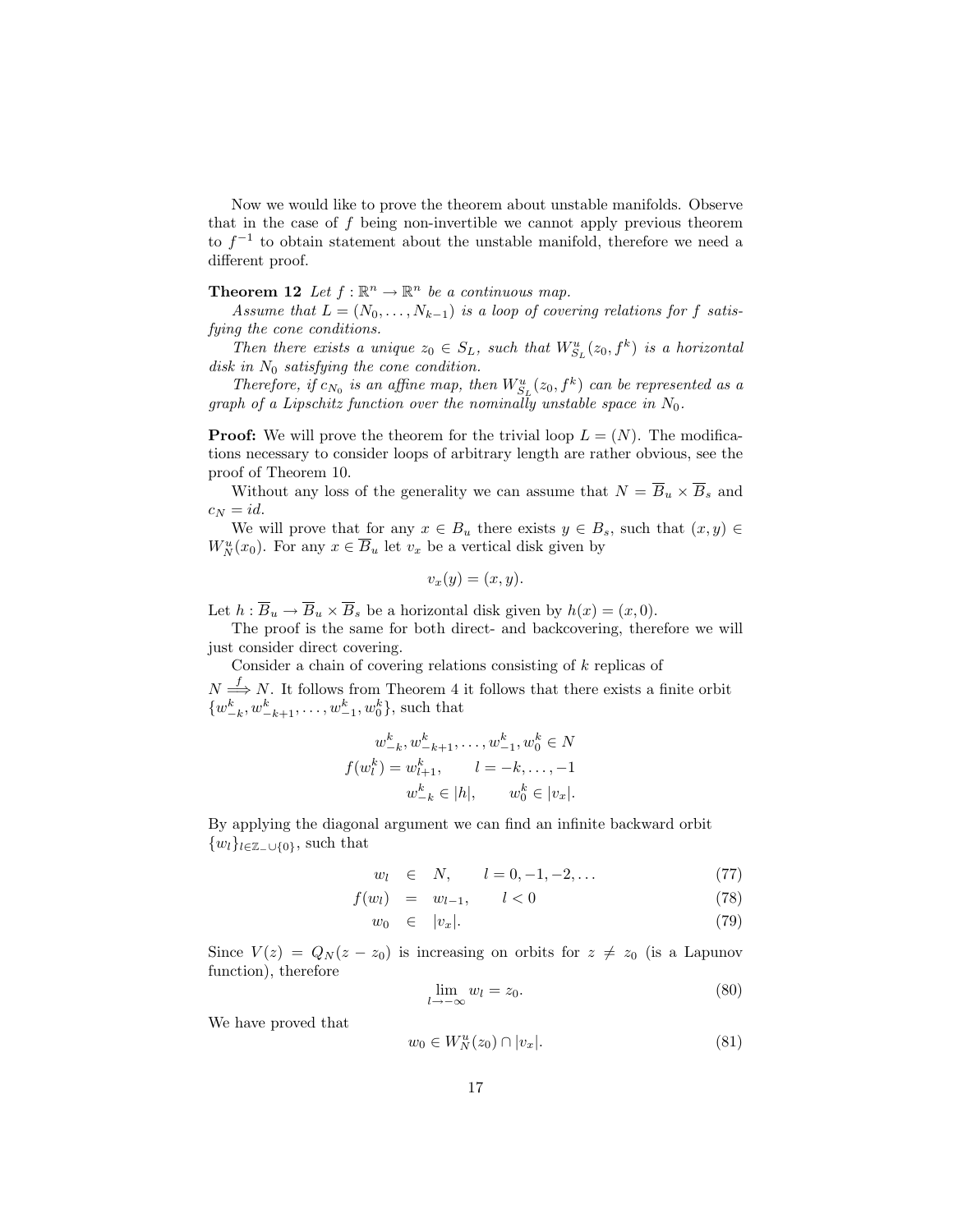We will prove that  $w_0$  in (81) is uniquely defined. Let  $p_0$  also satisfies the above condition, hence there exists a backward orbit in  $N$  through  $p_0$  ${p_l}_{l \in \mathbb{Z}_-\cup\{0\}}$ . We have

$$
Q_N(p_0 - w_0) = -\beta(y(p_0) - y(w_0)) < 0. \tag{82}
$$

From the cone condition for map f it follows that the function  $Q_N (p_l - w_l)$  is increasing for  $l < 0$ , hence

$$
0 > Q_N(p_0 - w_0) > Q_N(p_l - w_l) > \lim_{l \to -\infty} Q_N(p_l - w_l) = Q_N(z_0 - z_0) = 0.
$$
 (83)

Which is a contradiction, therefore  $w_0$  in (81) is uniquely defined.

We define a horizontal disk  $d : \overline{B}_u \to \overline{B}_u \times \overline{B}_s$ , by  $d(x) = (x, w_0)$ . From the above considerations it follows that

$$
W_N^u(z_0) = |d|.\t\t(84)
$$

We will show that  $d$  is satisfy the cone condition (which also implies the continuity of  $d$ )

$$
Q_N(w - p) > 0, \qquad \text{for all } w, p \in |d|, w \neq p. \tag{85}
$$

Assume that (85) does not hold. Then there exists two full backward orbits  $\{w_l\}, \{p_l\}$  in N through w and p and

$$
Q_N(w - p) \le 0. \tag{86}
$$

We have for any  $l \in \mathbb{Z}$ 

$$
0 \ge Q_N(w_0 - p_0) > Q_N(w_l - p_l) > \lim_{l \to -\infty} Q_N(w_l - p_l) = Q_N(z_0 - z_0) = 0.
$$

But this is a contradiction, hence (85) is satisfied.

The following remark will be used, when we will tackle the question of the analyticity of the unstable manifold for analytic maps.

**Remark 13** The proof of above theorem suggests that function  $y : \overline{B}_u \to \overline{B}_s$ used to parameterize  $W^u_{S_L}(z_0, f^k)$  is as a limit of functions  $y_l : \overline{B}_u \to \overline{B}_s$  defined for  $l = 1, 2, \ldots$  by

$$
y_l(x) = \pi_y \circ c_{N_0} \circ f^{lk} \circ c_{N_0}^{-1}(x_l(x), 0), \tag{87}
$$

where  $x_l : \overline{B}_u \to \overline{B}_u$  for  $l = 1, 2, \ldots$  is defined by implicit equation

$$
\pi_x \circ c_{N_0} \circ f^{lk} \circ c_{N_0}^{-1}(x_l(x), 0) = x.
$$
\n(88)

with the constraint

$$
f^{ik} \circ c_{N_0}^{-1}(x_l(x), 0) \in S_L, \qquad i = 0, \dots, l - 1.
$$
 (89)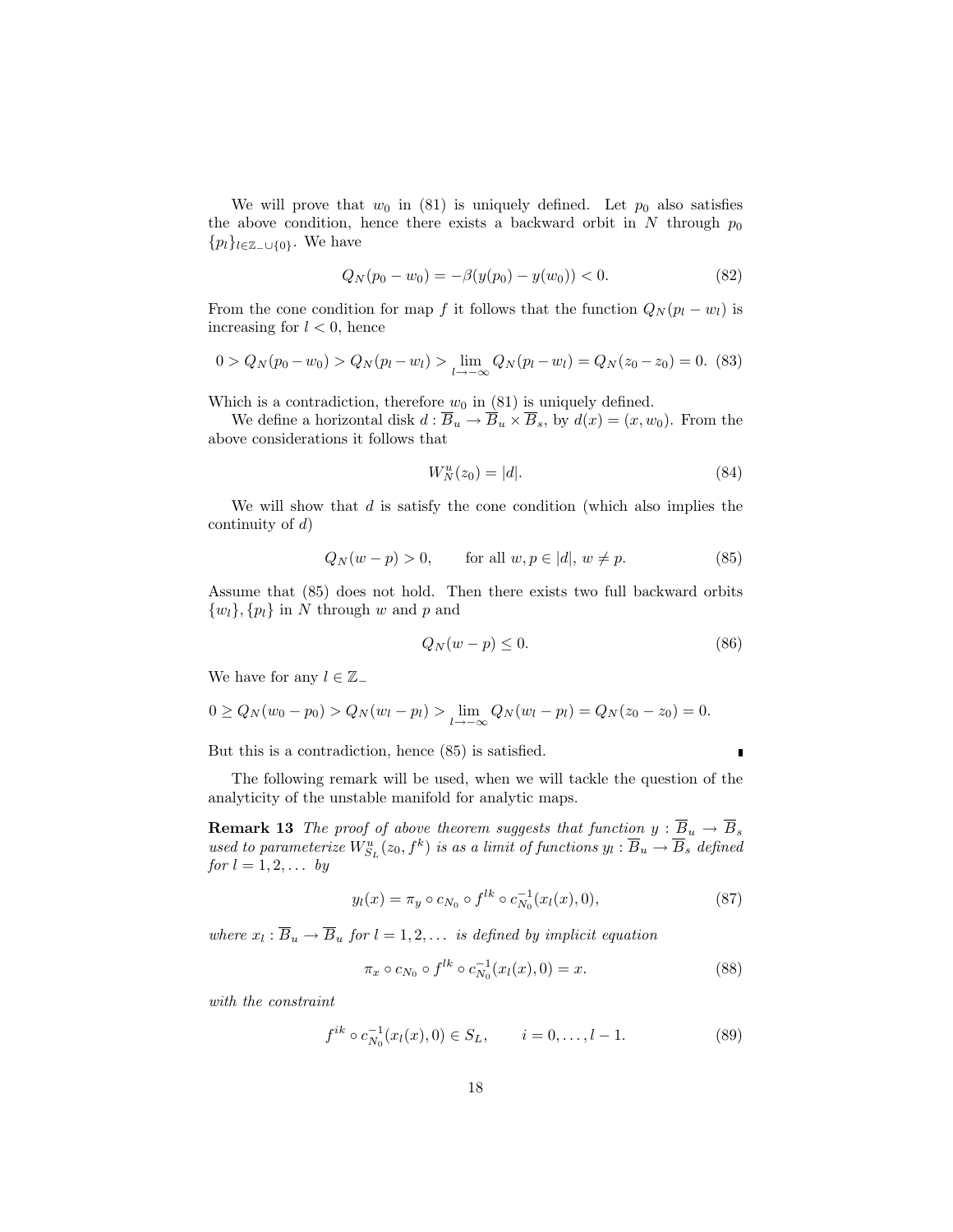#### 4.1 Example - multidimensional horseshoe

Assume that  $(N_i, Q_i)$  for  $i = 0, 1$  are h-sets with cones. Assume that the following covering relations hold together with cone conditions

$$
N_i \stackrel{f}{\Longrightarrow} N_j, \qquad i, j = 0, 1. \tag{90}
$$

From Theorems 10 and 12 it follows that for any  $\sigma = (\sigma_0, \ldots, \sigma_{k-1}) \in \{0,1\}^k$ that there exists a unique periodic point  $z_{\sigma} \in N_{\sigma_0}$ , such that

$$
f^{i}(z_{\sigma}) \in N_{\sigma_{i}}, i = 0, 1, ..., k - 1 \qquad f^{k}(z_{0}) = z_{0}
$$
 (91)

and local stable and unstable sets of  $z_{\sigma}$  for  $f^{k}$  are respectively vertical and horizontal disks in  $N_{\sigma_0}$ . We would like to stress here, that we have a uniform bounds for both stable and unstable manifolds for periodic orbits independent of the period, just as in the case of two-dimensional horseshoe.

As example let us consider for any  $u, s \in \mathbb{N}_+$  the h-sets with cones  $N_i \subset$  $\mathbb{R}^{u+s}$ ,  $i = 0, 1$ , defined as follows. Let  $u_i = u$ ,  $s_i = s$ ,  $p_i = ((-1)^i \cdot 2, 0, \dots, 0)$  and  $c_{N_i}^{-1}(x, y) = p_i + (x, y)$  for  $(x, y) \in \mathbb{R}^u \times \mathbb{R}^s$ . On  $N_i$  we define  $Q_{N_i}(x, y) = x^2 - y^2$ . We define the map  $f: N_0 \cup N_1 \to \mathbb{R}^{u+s}$  as follows

$$
f(x, y) = (Ai(5 \cdot (x - \pi_x p_i)), 0) + p_i, \quad \text{for } (x, y) \in N_i, \text{ for } i = 0, 1
$$

where  $A_i : \mathbb{R}^u \to \mathbb{R}^u$  are for  $i = 0, 1$  arbitrary isometries (with respect to Euclidean metric).

Observe that  $f_{|N_i}$  is a uniform expansion by the factor of 5 in the  $\mathbb{R}^u \times \{0\}^s$ and retraction onto 0 in the stable direction. Observe that for any of the covering relations  $N_i \stackrel{f}{\Longrightarrow} N_j$  the derivative is a constant linear map given by

$$
df_c(x, y) = (5A_i x, 0). \t(92)
$$

From Lemma 8 it follows that the cone conditions will be satisfied if the matrix

$$
\left[\begin{array}{cc} 5A_i^T & 0 \\ 0 & 0 \end{array}\right] \cdot \left[\begin{array}{cc} I & 0 \\ 0 & -I \end{array}\right] \cdot \left[\begin{array}{cc} 5A_i & 0 \\ 0 & 0 \end{array}\right] - \left[\begin{array}{cc} I & 0 \\ 0 & -I \end{array}\right] = \left[\begin{array}{cc} 24I & 0 \\ 0 & I \end{array}\right] \tag{93}
$$

is positively defined, which is clearly the case.

Since both covering relations and being positive definite are stable with respect to small perturbations, then for sufficiently small in  $C^1$ -norm maps  $h: N_0 \cup N_1 \to \mathbb{R}^{u+s}$  we obtain

 $f+1$ 

$$
N_i \stackrel{j+h}{\Longrightarrow} N_j, \qquad i, j = 0, 1 \tag{94}
$$

and for all these covering relations the cone conditions are satisfied. Therefore we obtain uniform bounds for (un)stable manifolds for infinite number of periodic orbits of unbounded periods.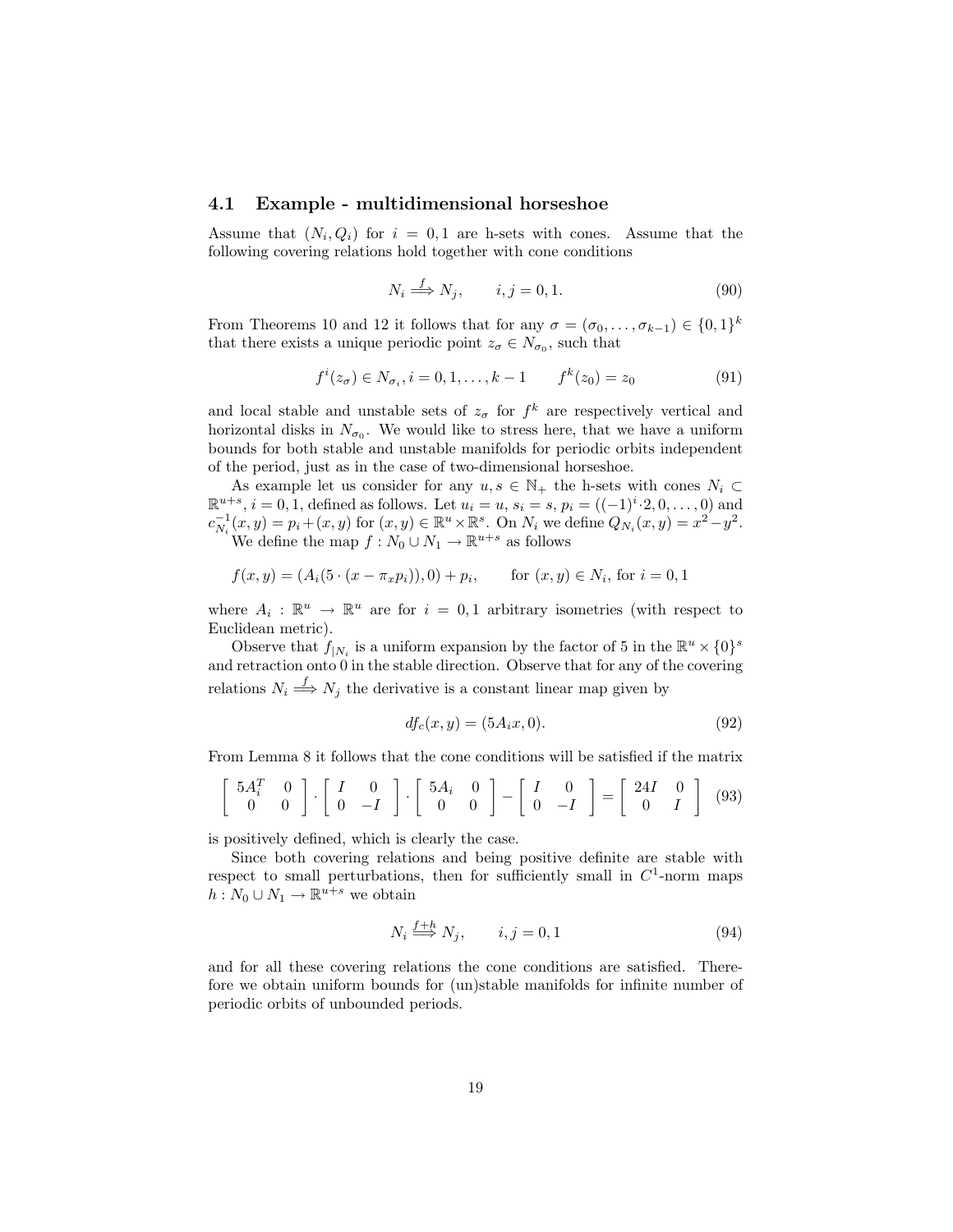## 5 Stable and unstable manifolds for hyperbolic fixed points

In this section we apply theorems proved in Section 4 to obtain the existence of the unstable and unstable manifold for hyperbolic fixed point. The result, concerning the smoothness, is rather weak, when compared to classical results in the literature, see [HPS, I70, I80, C] and references given there, as we have only the Lipschitz condition and a suitable tangency at the fixed point. In Section 8 we will prove the continuous and Lipschitz dependence of parameters, which again are classical results.

**Definition 18** Let  $f : \mathbb{R}^n \to \mathbb{R}^n$  be  $C^1$ . Let  $z_0 \in \mathbb{R}^n$ . We say that  $z_0$  is a hyperbolic fixed point for f iff  $f(z_0) = z_0$  and  $Sp(Df(z_0)) \cap S^1 = \emptyset$ , where  $Df(z_0)$  is the derivative of f at  $z_0$ .

**Theorem 14** Let  $f : \mathbb{R}^n \to \mathbb{R}^n$  be a  $C^1$  map. Assume that  $z_0$  is a hyperbolic fixed point of f.

Let  $Z \subset \mathbb{R}^n$  be an open set, such that  $z_0 \in Z$ .

Then there exists an h-set N with cones, such that  $z_0 \in \text{int}N$ ,  $N \subset Z$  and

- $N \stackrel{f}{\Longrightarrow} N$  and if f is a local diffeomorphism in the neighborhood of  $z_0$  then  $N \stackrel{f}{\longleftarrow} N,$
- $W_N^u(z_0)$  is a horizontal disk in N satisfying the cone condition
- $W_N^s(z_0)$  is a vertical disk in N satisfying the cone condition.

Moreover,  $W_N^u(z_0)$  can be represented as a graph of a Lipschitz function over the unstable space for the linearization of f at  $z_0$  and tangent to it at  $z_0$ . Analogous statement is also valid for  $W_N^s(z_0)$ .

**Proof:** Let L be a linearization of f at  $z_0$ , hence  $L(z) = z_0 + df(z_0)(z - z_0)$ . Let  $u$  be the dimension of the unstable manifold and  $s$  of the stable manifold of L at  $z_0$ .

Then there exists a coordinate system on  $\mathbb{R}^n$  and a scalar product  $(\cdot, \cdot)$  such that following holds

$$
df(z_0) = \left[ \begin{array}{cc} A & 0 \\ 0 & U \end{array} \right],\tag{95}
$$

where  $A: \mathbb{R}^u \to \mathbb{R}^u$  and  $U: \mathbb{R}^s \to \mathbb{R}^s$  are linear isomorphisms, such that

$$
W^{u}(z_0, L) = \{z_0\} + \mathbb{R}^{u} \times \{0\}^{s}, \quad W^{s}(z_0, L) = \{z_0\} + \{0\}^{u} \times \mathbb{R}^{s}
$$
(96)

$$
||Ax|| > ||x||, \quad \text{for } x \in \mathbb{R}^u \setminus \{0\} \tag{97}
$$

$$
||Uy|| < ||y||, \quad \text{for } y \in \mathbb{R}^s \setminus \{0\}, \tag{98}
$$

where the norms are  $||x|| =$ √  $x^2$  and  $||y|| =$ p  $y^2$ . We will use these coordinates in our proof.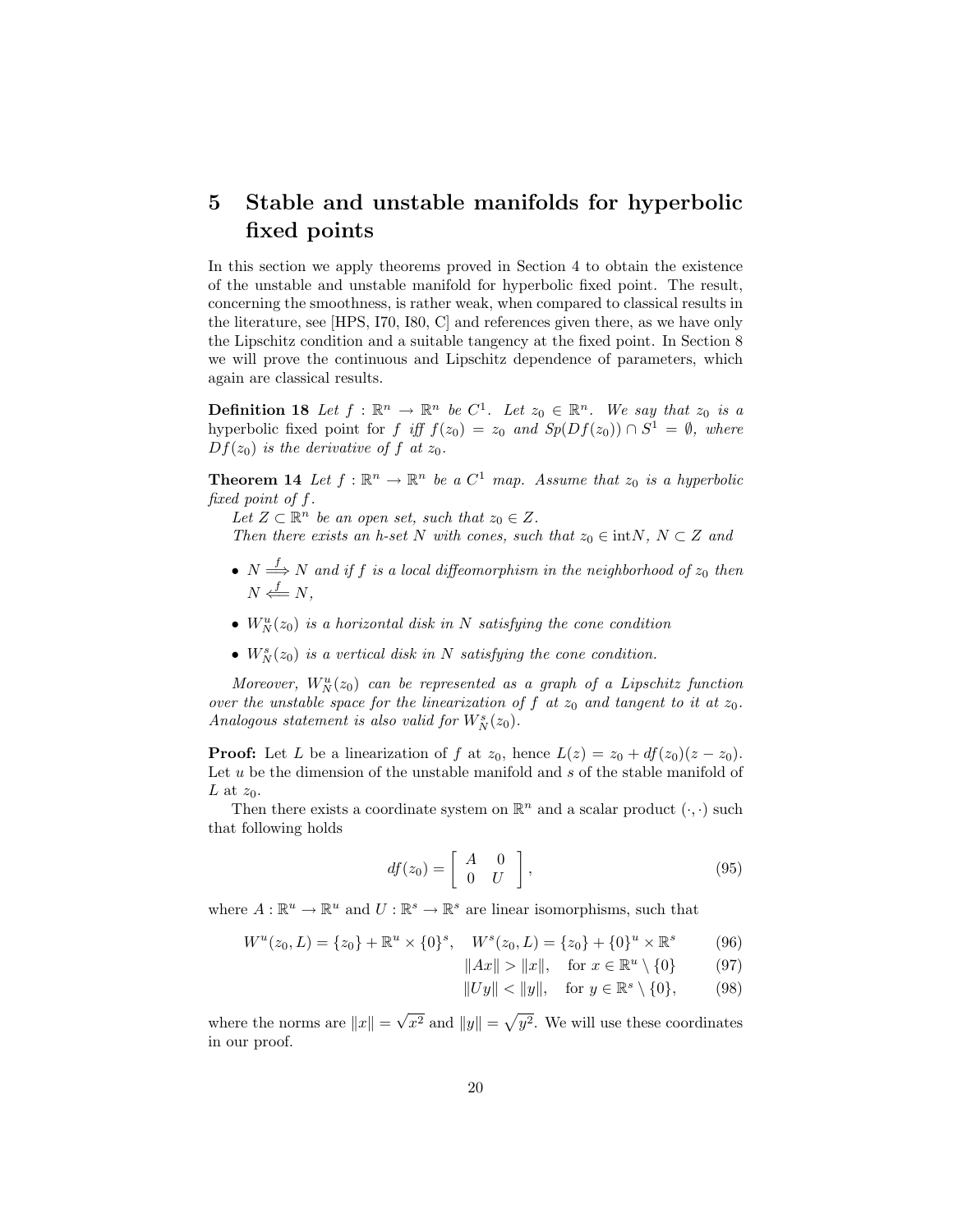Observe that (97) and (98) imply that matrices  $A^T A - Id$  and  $Id - U^T U$ are positive definite.

For any  $r > 0$  we define

$$
N(r) = \{z_0\} + \overline{B}_u(0, r) \times \overline{B}_s(0, r).
$$
 (99)

We define the homotopy

$$
f_{\lambda}(z) = (1 - \lambda)f(z) + \lambda(df(z_0)(z - z_0) + z_0), \quad \text{where } \lambda \in [0, 1] \text{ and } z \in \mathbb{R}^n. \tag{100}
$$

It is easy to see that  $f_0 = f$  and  $f_1(x, y) = df(z_0)(z - z_0) + z_0$ .

Let  $Q((x, y)) = \alpha x^2 - \beta y^2$ , where  $x \in \mathbb{R}^u$  and  $y \in \mathbb{R}^s$  and  $\alpha > 0$ ,  $\beta > 0$  are arbitrary positive reals.

We will need the following lemma, which will be proved after we complete the current proof.

**Lemma 15** There exists  $r_0 > 0$ , such that for any  $0 < r \le r_0$  for all  $z_1, z_2 \in$  $N(r_0), z_1 \neq z_2$  holds

$$
Q(f_{\lambda}(z_1) - f_{\lambda}(z_2)) > Q(z_1 - z_2). \tag{101}
$$

Moreover, for any  $z \in N(r)$  holds

$$
(\pi_x f_\lambda(z) - \pi_x z_0)^2 > r, \qquad \text{if } \|\pi_x(z - z_0)\| = r \tag{102}
$$

$$
(\pi_y f_\lambda(z) - \pi_y z_0)^2 < r, \qquad \text{if } \|\pi_y(z - z_0)\| = r \tag{103}
$$

Continuation of the proof of Theorem 14: Let us fix any  $r \leq r_0$ , where  $r_0$  is as in Lemma 15.

We define an h-set N with cones as follows: we set  $|N| = N(r)$ ,  $c_N(z) =$  $\frac{1}{r}(z-z_0), u(N) = u, s(N) = s \text{ and } Q_N(z') = Q(c_N^{-1}(z')) \text{ for } z' \in N_c.$ 

From Lemma 15 it follows that the following conditions are satisfied for any  $\lambda \in [0,1]$ 

$$
Q_N(f_{\lambda,c}(z_1) - f_{\lambda,c}(z_2)) > Q_N(z_1 - z_2), \qquad z_1, z_2 \in N_c, z_1 \neq z_2 \tag{104}
$$

$$
\pi_x f_{\lambda}(N) \subset \mathbb{R}^n \setminus \pi_x N = \mathbb{R}^n \setminus \overline{B}_u(\pi_x z_0, r) \tag{105}
$$

$$
\pi(f_{\lambda}(N)) \subset B(\pi, z_0, r) \tag{106}
$$

$$
\pi_y f_\lambda(N) \quad \subset \quad B_s(\pi_y z_0, r) \tag{106}
$$

We will prove that

$$
N \stackrel{f}{\Longrightarrow} N. \tag{107}
$$

For this we need a suitable homotopy. We define  $H : [0,1] \times N \to \mathbb{R}^{u+s}$  as follows

$$
H(\lambda, z) = \begin{cases} f_{2\lambda}(z) & \text{for } \lambda \in [0, \frac{1}{2}], \\ (A(\pi_x(z - z_0), (-2\lambda + 2)U\pi_y(z - z_0)) + z_0 & \text{for } \lambda \in [\frac{1}{2}, 1]. \end{cases}
$$

Observe that

$$
H_0 = f, \qquad H_1(z) = (A(\pi_x(z - z_0)), 0) + z_0 \tag{108}
$$

$$
\pi_x H_\lambda(N) \quad \subset \quad \mathbb{R}^n \setminus \pi_x N = \mathbb{R}^n \setminus \overline{B}_u(\pi_x z_0, r) \tag{109}
$$

$$
\pi_y H_\lambda(N) \quad \subset \quad B_s(\pi_y z_0, r). \tag{110}
$$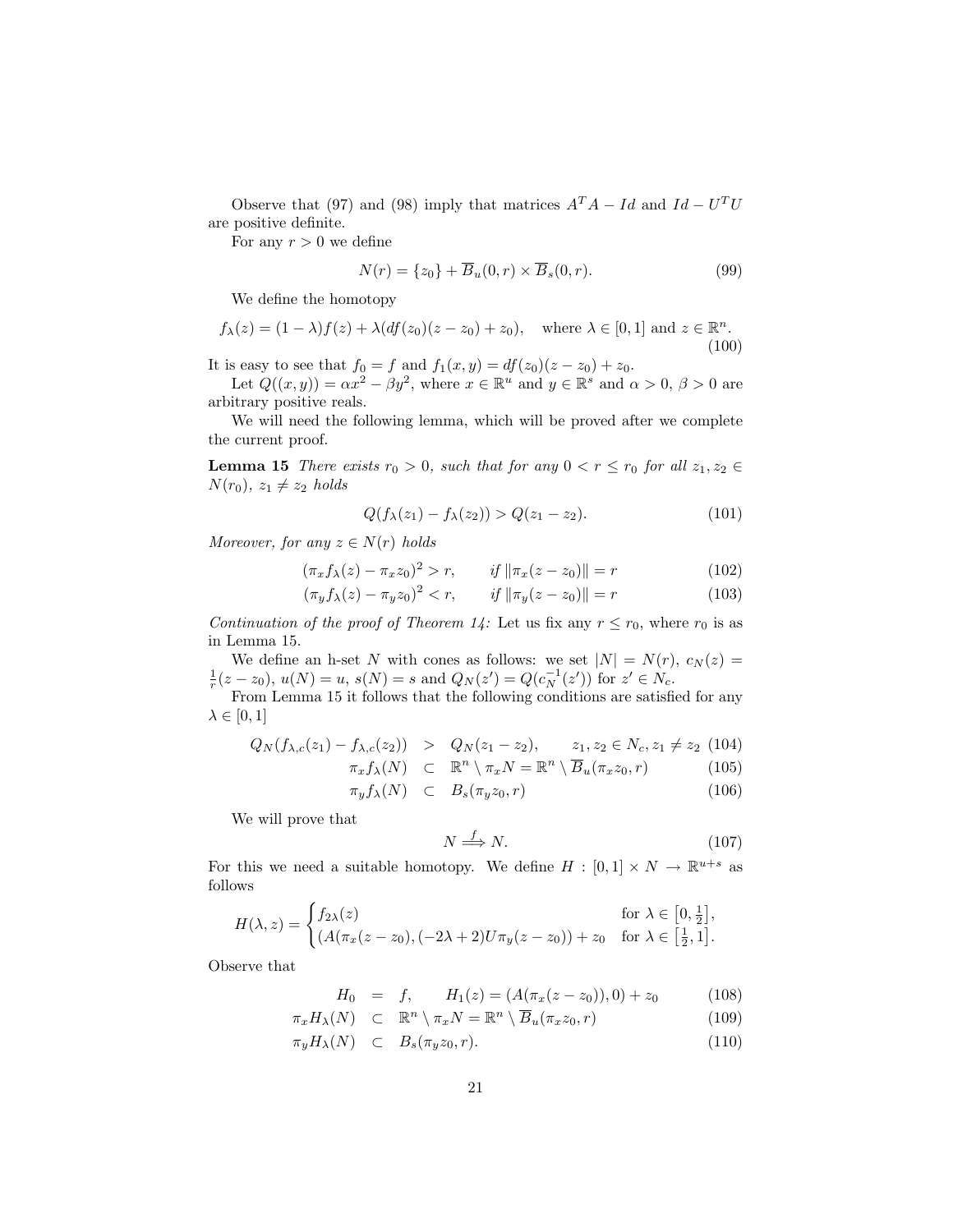It is immediate to check that the homotopy  $h(\lambda, z) = c_N(H(\lambda, c_N^{-1}(z))$  satisfies all conditions for the covering relation  $N \stackrel{f,w}{\Longrightarrow} N$ , where  $w = \pm 1$  due to linearity of  $h_1$ .

When  $df(z_0)$  is an isomorphism, then analogous reasoning leads to  $N^T \stackrel{f^{-1}}{\Longrightarrow}$  $N<sup>T</sup>$  (we may need to decrease further r in the construction.)

The remaining assertions, with the exception of the one the concerning the tangency to  $W^{u,s}(z_0, L)$  at  $z_0$ , follow directly from Theorems 10 and 12.

To prove the tangency of  $W^u(z_0, f)$  to  $z_0 + \mathbb{R}^u \times \{0\}^s$  at  $z_0 = (x_0, y_0)$  it is enough to prove that for any  $\epsilon > 0$ , there exists  $r > 0$ , such that for any  $z = (x, y(x)) \in W^u_{N(r)}(z_0, f)$  holds

$$
||y(x) - y_0|| \le \epsilon ||x - x_0||. \tag{111}
$$

For given  $\alpha, \beta$  the set  $W^u_{N(r)}(z_0, f)$  for r sufficiently small is a horizontal disk satisfying the cone condition with respect to the quadratic form  $Q(x, y) = \alpha x^2 \beta y^2$ . Therefore we have

$$
Q((x, y(x)) - (x_0, y_0)) > 0
$$
  

$$
\beta ||y(x) - y_0||^2 < \alpha ||x - x_0||^2
$$
  

$$
||y(x) - y_0|| < \sqrt{\alpha/\beta} ||x - x_0||,
$$

which proves  $(111)$ .

The proof of the tangency for  $W^s(z_0, f)$  to  $z_0 + \{0\}^u \times \mathbb{R}^s$  at  $z_0$  is analogous.  $\blacksquare$ 

**Proof of Lemma 15:** To see that (101) is indeed satisfied for  $z_i$  close to  $z_0$ , we derive some other condition, which forces it (compare Lemma 8). For this end let  $Q$  be a symmetric matrix corresponding the quadratic form  $Q$ . Then

$$
Q(f_{\lambda}(z_1) - f_{\lambda}(z_2)) - Q(z_1 - z_2) =
$$
  
\n
$$
(f_{\lambda}(z_1) - f_{\lambda}(z_2))^T Q(f_{\lambda}(z_1) - f_{\lambda}(z_2)) - (z_1 - z_2)^T Q(z_1 - z_2) =
$$
  
\n
$$
(z_1 - z_2)^T C^T Q C(z_1 - z_2) - (z_1 - z_2)^T Q(z_1 - z_2) =
$$
  
\n
$$
(z_1 - z_2)^T (C^T Q C - Q)(z_1 - z_2),
$$

where

$$
C = C(\lambda, z_1, z_2) = \int_0^1 df_{\lambda}(z_1 + t(z_2 - z_1))dt =
$$
  

$$
(1 - \lambda) \int_0^1 df_{\lambda}(z_1 + t(z_2 - z_1))dt + \lambda df(z_0)
$$

Observe that for  $z_1, z_2 \rightarrow z_0$  the matrix  $C(\lambda, z_1, z_2)$  converges to  $df(z_0)$ uniformly with respect to  $\lambda \in [0,1]$ . Therefore it is enough to show that the symmetric matrix  $V = df(x_0)^T Q df(x_0) - Q$  is positive definite.

We have

$$
V = \left[ \begin{array}{cc} \alpha (A^T A - Id), & 0 \\ 0, & \beta (Id - U^T U) \end{array} \right]
$$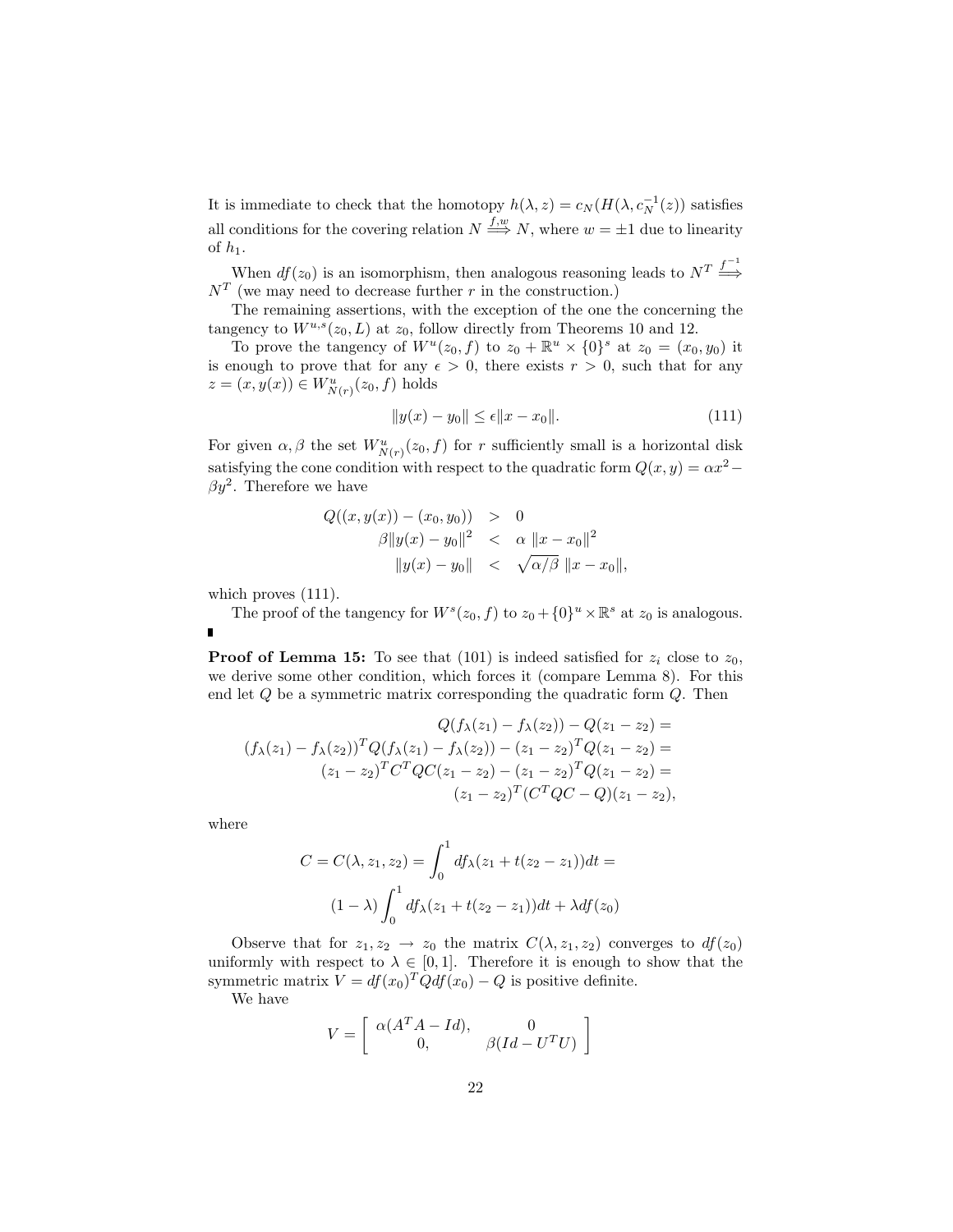Since  $\alpha > 0$ ,  $\beta > 0$  and  $A^T A - Id$  and  $Id - U^T U$  are positive definite, hence V is positive definite. From this is follows that there is  $r_0$ , such that (101) holds for  $z_1, z_2 \in N(r_0), z_1 \neq z_2$ .

Now we prove condition (102). We have

$$
(\pi_x f_\lambda(z) - \pi z_0)^2 = (\pi_x f_\lambda(z) - \pi_x f_\lambda(z_0))^2 =
$$
  

$$
(C_{11}(\pi_x z - \pi_x z_0) + C_{12}(\pi_y z - \pi_y z_0))^2,
$$
 (112)

where

$$
C_{11} = C_{11}(\lambda, z_1, z_0) = \int_0^1 \frac{\partial \pi_x f_\lambda}{\partial x} (z_0 + t(z - z_0)) dt =
$$
  

$$
\frac{\partial \pi_x f_\lambda}{\partial x} (z_0) + O(\|z - z_0\|) = A + O(\|z - z_0\|),
$$
  

$$
C_{12} = C_{12}(\lambda, z_1, z_0) = \int_0^1 \frac{\partial \pi_x f_\lambda}{\partial y} (z_0 + t(z - z_0)) dt =
$$
  

$$
\frac{\partial \pi_x f_\lambda}{\partial y} (z_0) + O(\|z - z_0\|) = O(\|z - z_0\|).
$$

Let us fix  $0 < r \le r_0$  and  $\lambda \in [0, 1]$ . Let  $z = (x, y) \in N(r)$ ,  $z_0 = (x_0, y_0)$  and  $||x - x_0|| = r$ . We have

$$
(\pi_x f_\lambda(z) - x_0)^2 = (C_{11}(x - x_0))^2 + (C_{12}(y - y_0))^2 + 2(x - x_0)^T C_{11}^T C_{12}(y - y_0) \ge (1 + a - O(r))r^2 - O(r)^2 r^2 - 2(\|A\| + O(r))O(r)r^2 = (1 + a - O(r))r^2
$$

where  $a > 0$  is such that  $x^T A^T A x \ge (1 + a)x^2$ . Hence (102) holds provided  $r_0$ is small enough.

The justification of (103) is analogous.

r

### 5.1 Propagation of stable and unstable manifolds of hyperbolic fixed points for a map

Assume that  $z_i$ ,  $i = 0, 1$  are a fixed (or periodic) points of the map  $f : \mathbb{R}^n \to \mathbb{R}^n$ and that we have  $(N_i, Q_i)$  h-set with cones, such that  $z_i \in N_i$  and  $N_i \stackrel{f}{\Longrightarrow} N_i$ . Assume that we would like to show that  $W^u(z_0, f)$  and  $W^s(z_1, f)$  intersect transversally.

Theorems 10 and 12 give us information of pieces of  $W^u(z_0, f)$  and  $W^s(z_1, f)$ in terms of  $N_0$  and  $N_1$ , respectively. Usually the sizes of  $N_0$  and  $N_1$  are relatively small and we need to be able to get information of much larger pieces of  $W^u(z_0, f)$  and  $W^s(z_1, f)$ . Using the tools developed in previous sections this can be achieved as follows.

First we need some approximate heteroclinic orbit, i.e. a sequence of points  $v_0, v_1, \ldots, v_K$ , such that  $f(v_i) \approx v_{i+1}$ , for  $i = 0, \ldots, K-1$  and  $v_0$  close to  $z_0$ and  $v_K$  is close to  $z_1$ . Next step is find h-sets with cones  $(M_i, Q_{M_i})$  such that,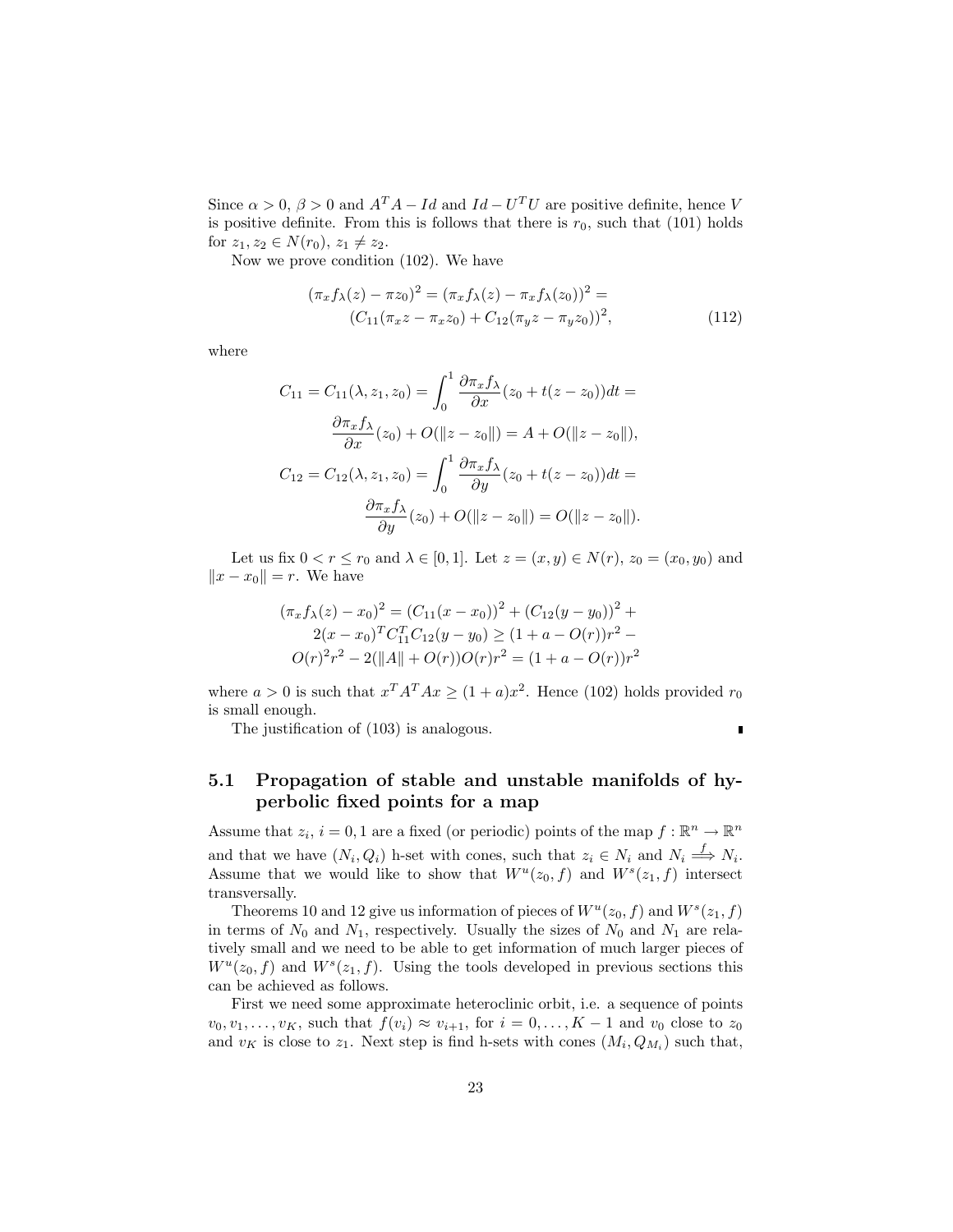$v_i \in \text{int}M_i$ , the following covering relations are satisfied together with cone conditions

$$
N_0 \xrightarrow{f} N_0 \xrightarrow{f} M_0 \xrightarrow{f} M_1 \xrightarrow{f} \cdots \xrightarrow{f} M_K \xrightarrow{f} N_1 \xrightarrow{f} N_1 \tag{113}
$$

From Theorems 10 and 6 it follows that  $W<sup>s</sup>(z<sub>1</sub>, f) \cap N<sub>0</sub>$  contains a vertical disk satisfying the cone condition. Since by Theorem 12  $W^u_{N_0}(z_0, f)$  is a horizontal disk in  $N_0$  satisfying the cone conditions, therefore we obtain a transversal intersection of  $W^s(z_1, f)$  and  $W^u_{N_0}(z_0, f)$ . In fact to talk about transversality we need at least structure of  $C^1$ -manifold on  $W^s(z_1, f)$  and  $W^u_{N_0}(z_0, f)$ , which is not proved in this paper, but it is known for  $f \in C^1$  from [170, 180] and the cone conditions imply that then this intersection is indeed transversal.

The obvious question arises: how to find  $M_i$ 's satisfying (113). Without the cone conditions this was discussed and successfully used in [AZ] on the example of Henon-Heiles hamiltonian, but we believe that the same discussion applies also to the cone condition.

### 6 Non-hyperbolic example

The goal of this section is to provide a simple example illustrating that our theorems from Section 4 to obtain stable and unstable manifolds for the fixed point, which has a nonhyperbolic linear part.

In this contexts one should mention here papers [BF, F] (and an earlier paper [Mc]), where under suitable assumptions the stable set of the fixed point has been proved, using the mixture of topological and analytic arguments in the phase space, to have a manifold structure, but the analytic part there (replacing our cone conditions expressed in terms of Lapunov function) is much more elaborate and subtle and leads to results in situations, where our approach may fail.

Consider the following map  $f : \mathbb{R}^2 \to \mathbb{R}^2$ 

$$
f(x,y) = (x + x^3, y - y^3) + P(x, y),
$$
\n(114)

where  $P(x, y)$  is a polynomial, such that the degree of all nonzero terms in P is at least 4.

Observe that  $z_0 = (0, 0)$  is a non-hyperbolic fixed point, but a look at the dominant terms  $(x + x^3, y - y^3)$ , suggests that nevertheless  $z_0$  will have a one dimensional stable and unstable manifolds tangent at  $z_0$  to the coordinate axes.

We will prove the following theorem

#### **Theorem 16** Consider the map  $f$  given by  $(114)$ .

There exists an h-set N with cones, such that  $z_0 \in \text{int}N$ ,  $N \subset Z$  and

- $N \stackrel{f}{\Longrightarrow} N$ ,
- $W_N^u(z_0)$  is a horizontal disk in N satisfying the cone condition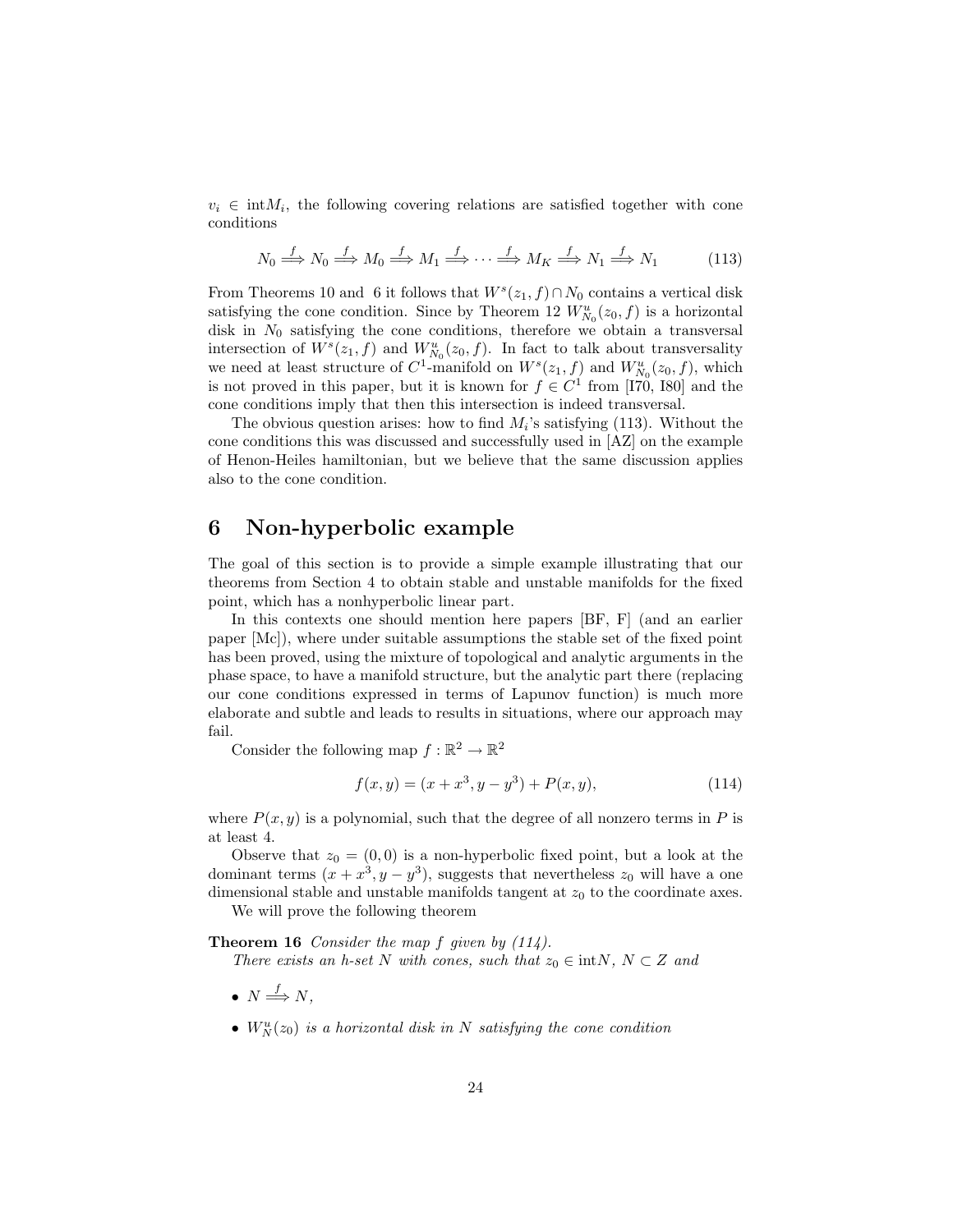•  $W_N^s(z_0)$  is a vertical disk in N satisfying the cone condition.

Moreover,  $W_N^u(z_0)$  is at  $z_0$  tangent to the line  $y = 0$  and  $W_N^s(z_0)$  is at  $z_0$  tangent to the line  $x = 0$ .

Let us fix  $\alpha > 0$ ,  $\beta > 0$  and consider a quadratic form  $Q_{\alpha,\beta} : \mathbb{R}^2 \to \mathbb{R}$ 

$$
Q_{\alpha,\beta}(x,y) = \alpha x^2 - \beta y^2. \tag{115}
$$

The first step in the proof of Theorem 16 is the following lemma showing the cone condition for small  $z_1, z_2$ .

**Lemma 17** There exists  $\delta > 0$ , such that if  $|x_i| \leq \delta$  and  $|y_i| \leq \delta$  for  $i = 1, 2$ , then

$$
Q_{\alpha,\beta}(f(z_1) - f(z_2)) > Q_{\alpha,\beta}(z_1 - z_2),
$$
\n(116)

where  $z_i = (x_i, y_i)$  for  $i = 1, 2$ .

**Proof:** Let us denote  $f(z) = (f_1(z), f_2(z))$  and let us set

$$
N(a,b) = a^2 + ab + b^2.
$$
 (117)

Obviously we have

$$
\frac{a^2 + b^2}{2} \le N(a, b) \le \frac{3(a^2 + b^2)}{2} \tag{118}
$$

Observe that

$$
f_1(z_1) - f_1(z_2) =
$$
  
\n
$$
x_1 - x_2 + (x_1^3 - x_2^3) + C_{1,1}(z_1, z_2)(x_1 - x_2) + C_{1,2}(z_1, z_2)(y_1 - y_2) =
$$
  
\n
$$
(x_1 - x_2)(1 + N(x_1, x_2) + C_{1,1}(z_1, z_2)) + C_{1,2}(z_1, z_2)(y_1 - y_2),
$$

and

$$
f_2(z_1) - f_2(z_2) =
$$
  
\n
$$
y_1 - y_2 - (y_1^3 - y_2^3) + C_{2,1}(z_1, z_2)(x_1 - x_2) + C_{2,2}(y_1 - y_2) =
$$
  
\n
$$
(y_1 - y_2)(1 - N(y_1, y_2) + C_{2,2}(z_1, z_2))) + C_{2,1}(z_1, z_2)(x_1 - x_2)
$$

where

$$
C_{j,1}(z_1, z_2) = \int_0^1 \frac{\partial P_j}{\partial x} (z_2 + t(z_1 - z_2)) dt
$$
  

$$
C_{j,2}(z_1, z_2) = \int_0^1 \frac{\partial P_j}{\partial y} (z_2 + t(z_1 - z_2)) dt.
$$

It is easy to see that

$$
C_{j,i}(z_1, z_2) = O(r^3),\tag{119}
$$

where  $r = \max_{i=1,2} |x_i|, |y_i|$ .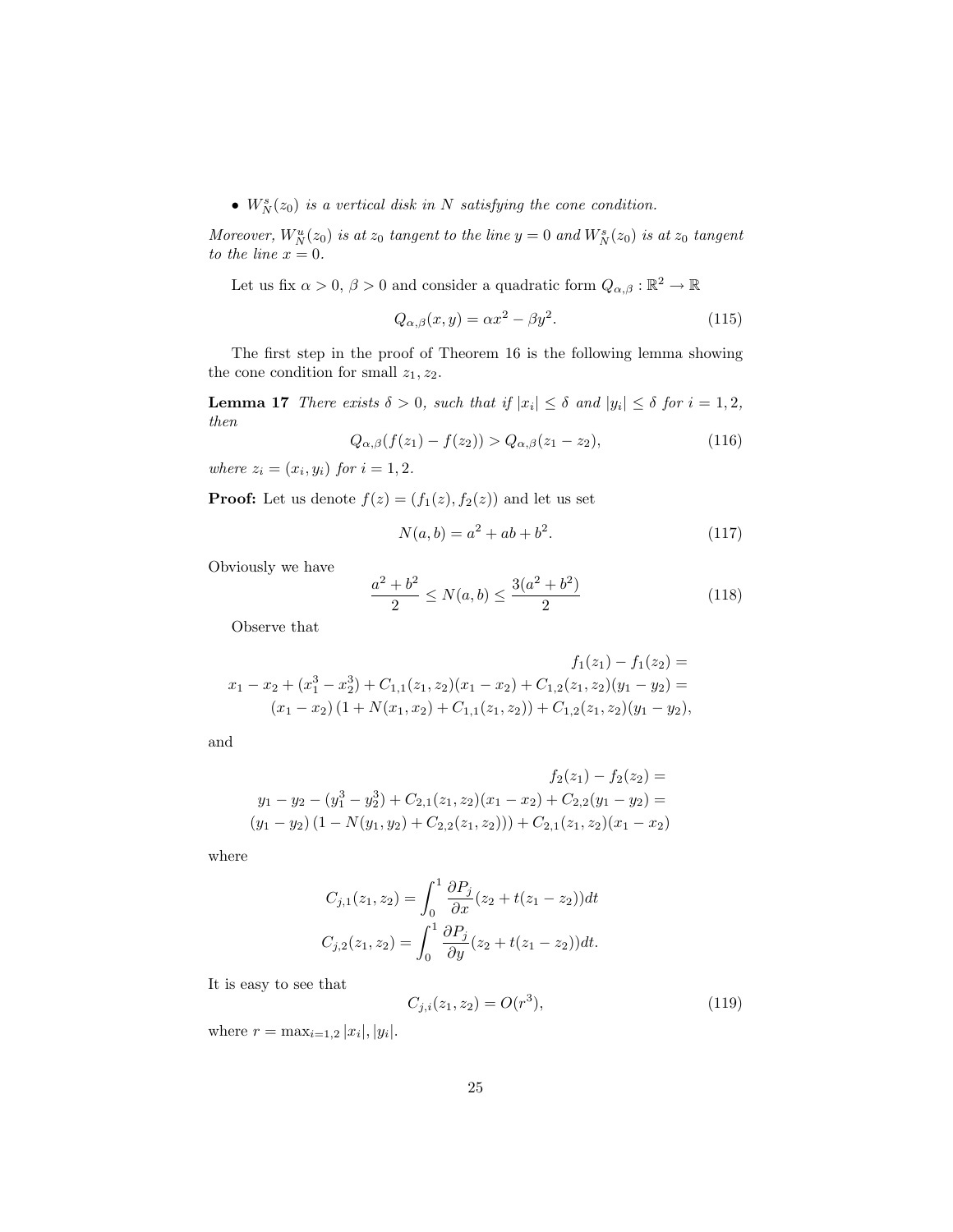Hence there exists constants  $D_k > 0$ , for  $k = 1, 2, \ldots$ , such that for  $||z_i||_{\infty} \le$ r holds

$$
(f_1(z_1) - f_2(z_2))^2 - (x_1 - x_2)^2 \ge
$$
  

$$
(x_1 - x_2)^2 \left( \left( 1 + \frac{r^2}{2} - D_1 r^3 \right)^2 - 1 \right) - D_2 r^3 |x_1 - x_2| \cdot |y_1 - y_2| \ge
$$
  

$$
(x_1 - x_2)^2 D_3 r^2 - D_4 r^3 \left( (x_1 - x_2)^2 + (y_1 - y_2)^2 \right) \ge
$$
  

$$
(x_1 - x_2)^2 D_3 r^2 - D_5 r^5
$$

Observe that  $D_3 \approx 1/2$ .

Analogously for the second coordinate of  $f$  we obtain, for some positive constants  $H_i$  and r sufficiently small

$$
(y_1 - y_2)^2 - (f_2(z_1) - f_2(z_2))^2 \ge
$$
  
\n
$$
(y_1 - y_2)^2 \left(1 - (1 - \frac{r^2}{2} + H_1 r^3)^2\right) - H_2 r^3 |x_1 - x_2| \cdot |y_1 - y_2| \ge
$$
  
\n
$$
(y_1 - y_2)^2 \left(1 - (1 - H_3 r^2)^2\right) - H_2 r^3 |x_1 - x_2| \cdot |y_1 - y_2| \ge
$$
  
\n
$$
(y_1 - y_2)^2 H_4 r^2 - H_2 r^3 |x_1 - x_2| \cdot |y_1 - y_2| \ge
$$
  
\n
$$
(y_1 - y_2)^2 H_4 r^2 - H_5 r^5
$$

Observe that  $H_4 \approx 1/2$ .

Now we are ready to verify the cone condition

$$
Q_{\alpha,\beta}(f(z_1) - f(z_2)) - Q(z_1 - z_2) = \alpha ((f_1(z_1) - f_1(z_2))^2 - (x_1 - x_2)^2) +
$$
  

$$
\beta ((y_1 - y_2)^2 - (f_2(z_1) - f_2(z_2))^2) \ge
$$
  

$$
\alpha D_3 r^2 (x_1 - x_2)^2 - \alpha D_5 r^5 + \beta H_4 r^2 (y_1 - y_2)^2 - \beta H_5 r^5 \ge
$$
  

$$
\min(\alpha D_3, \beta H_4) r^4 - (\alpha D_5 + \beta H_5) r^5 > 0
$$

for  $r > 0$  sufficiently small.

For  $r > 0$  we define an h-set  $N(r) \subset \mathbb{R}^2$  as follows:  $u = s = 1, |N(r)| =$  $[-r, r]^2$ ,  $c_N(z) = \frac{z}{r}$ .

**Lemma 18** For r sufficiently small  $N(r) \stackrel{f}{\Longrightarrow} N(r)$ .

Proof: Since we have only one unstable direction, then from [GiZ, Thm. 16] it follows that it is enough to prove that

$$
f_1(r, y) > r, \qquad f_1(-r, y) < -r, \qquad \text{for } |y| \le r \tag{120}
$$

$$
|f_2(x,y)| < r, \qquad \text{for } (x,y) \in N(r) \tag{121}
$$

Let r be such that, the following inequalities hold for any  $(x, y) \in N(r)$ 

$$
|P_i(x,y)| < r^3, \quad i = 1,2 \tag{122}
$$

 $\blacksquare$ 

$$
1 - 3y^2 + \frac{\partial P_2}{\partial y}(x, y) > 0.
$$
\n
$$
(123)
$$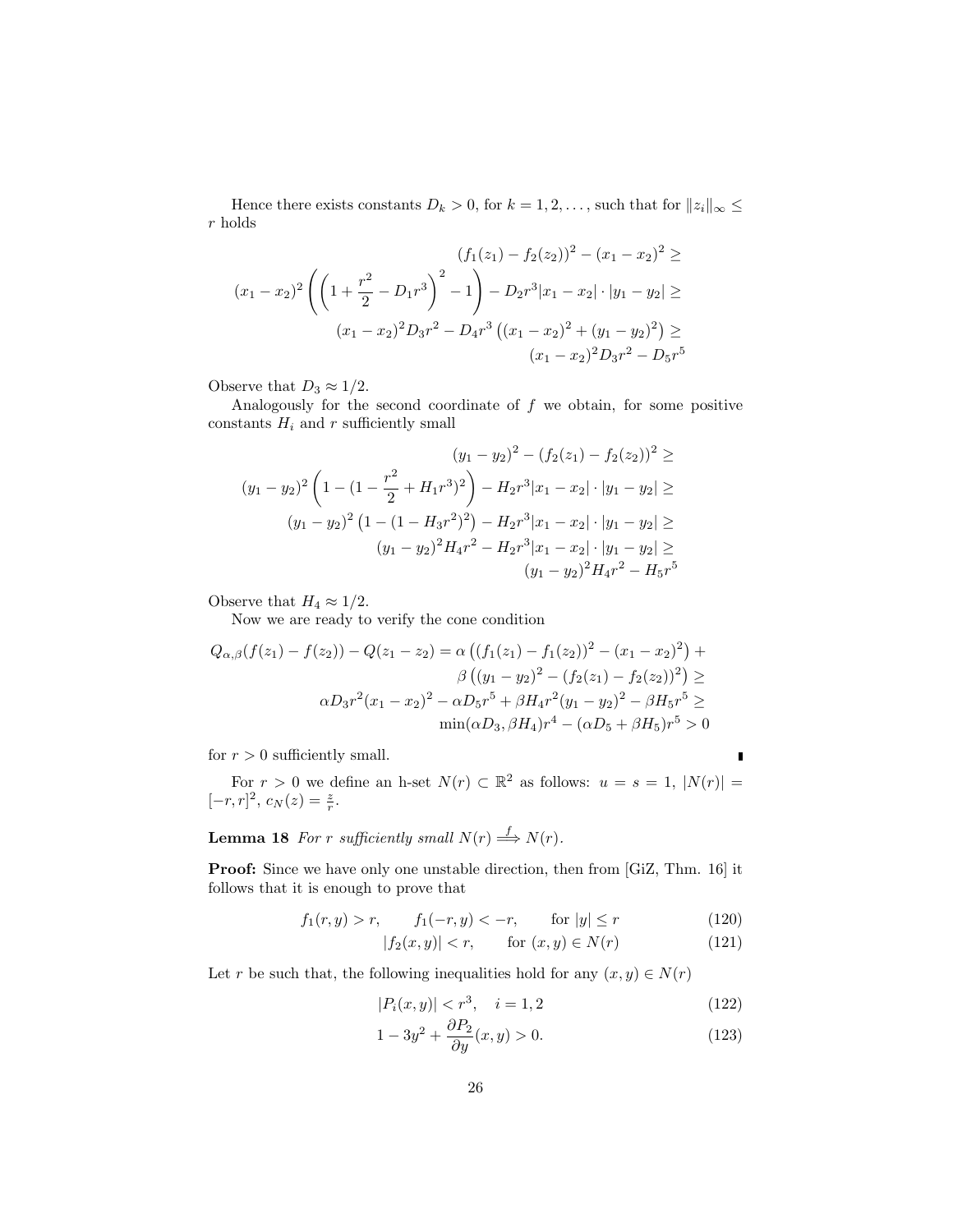It is easy to see that (122) implies (120).

To prove (121) observe that from (123) it follows that  $|f_2(x, y)|$  achieves its maximum value on  $N(r)$  at  $(x_0, \pm r)$ . Condition (121) now follows immediately from (122).

**Proof of Theorem 16** Let us choose  $\alpha = \beta = 1$ . From the above lemmas it follows that we can take  $N = N(r)$  for r sufficiently small. The statements about the existence and the cone conditions on  $W_N^{u,s}(0, f)$  follow directly from Theorems 10 and 12.

The tangency of  $W^{u,s}(0, f)$  to coordinate axes is obtained as in the proof of Theorem 14, because we have a freedom to choose any  $\alpha$  and  $\beta$  (we may need to decrease further an r).

### 7 Comparisons with other approaches

Usually in the literature discussing the stable manifold theorem there is not much stress on explicit bounds. But when one tries to establish the existence transversal homoclinic intersection this issue becomes very important. This issue was treated by Neumaier and Rage in [NR] for the standard map and Neumaier, Rage and Schlier in [RNS] for some hamiltonian ODE in 4D. However any detailed comparison of theirs method with the one advocated in this paper on the examples considered in papers [NR, RNS] is outside the scope of the present paper, mainly because in those papers the stress is on the propagation of the invariant manifolds and no explicit data about the size of the good neighborhood are given.

In paper [O] by Ombach the Peron-Irwin method was discussed with the stress on obtaining the possibly weakest conditions for the range of the existence of the stable and unstable manifold of the hyperbolic fixed point, as the graph of the function over stable and unstable subspace for the linearization.

Below we present some tests for two-dimensional map comparing the bounds for the stable manifold obtained using our method with the ones for the Perron-Irwin approach from paper by Ombach [O] and the version of Hartman approach from paper by Neumaier and Rage [NR]. This test shows that usually we can obtain bounds on larger set using our approach. But we should stress here that the real power of our approach is in the situation when we consider stable and unstable manifolds of periodic points of high period - see Section 4.1.

In this section we will follow the convention used in papers [O, NR] and order coordinates so that first coordinate  $x_s$  corresponds to stable directions and the second denoted by  $x_u$  is the unstable ones.

For the comparison we will use the following two-dimensional example is considered in [O]

$$
F(x_s, x_u) = (F_s(x_s, x_u), F_u(x_s, x_u)) = (-0.4x_s + x_s^2 + x_u^2, 1.5x_u + x_u^3 - x_s^3). (124)
$$

It is easy to see that the origin point is hyperbolic fixed point for (124) with coordinate axes diagonalizing the linear part.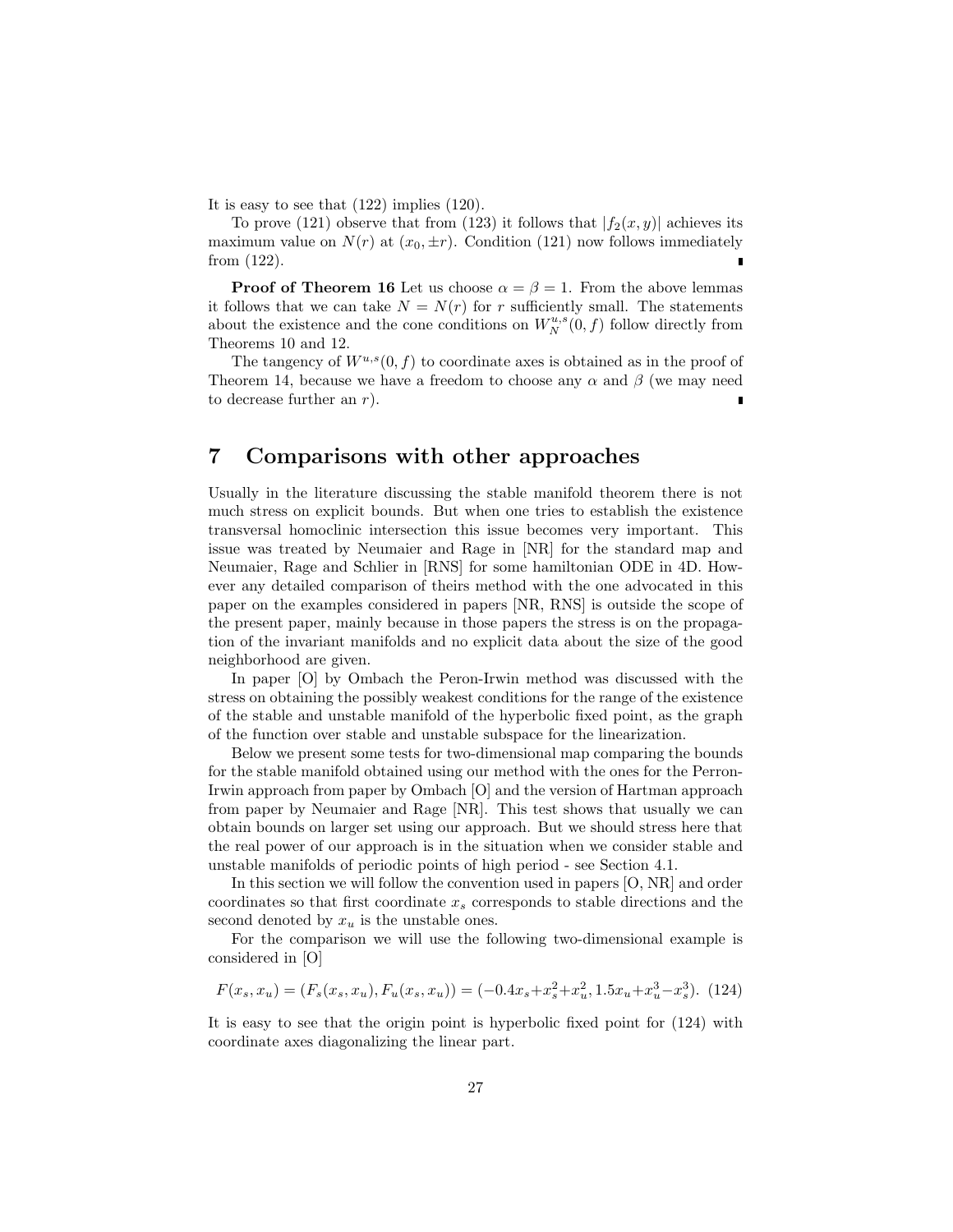Let  $\epsilon > 0$  and  $\rho > 0$ . We define  $N = [-\rho, \rho] \times [-\epsilon \rho, \epsilon \rho]$ . In tests reported below we will look for function  $y_s: [-\rho, \rho] \to [-\epsilon \rho, \epsilon \rho]$ , such that  $W^s_N(0, F) =$  $\{(x_s, y_s(x_s) \,|\, x_s \in [-\rho, \rho]\}\)$ 

$$
|y_s(x_1) - y_s(x_2)| \le L|x_1 - x_2|,\tag{125}
$$

with the main objective of maximizing  $\rho$  and the secondary objective of minimizing L.

#### 7.1 Estimates based on our method

We will treat N as an h-set with  $s(N) = u(N) = 1$  with  $x_u$  being the unstable direction and  $x_s$  being the stable one. To have  $N \stackrel{F}{\Longrightarrow} N$  it is enough to check the following conditions (see [GiZ, Thm. 16])

$$
F_u(x_s, \epsilon \rho) > \epsilon \rho, \quad F_x(x_s, -\epsilon \rho) < -\epsilon \rho, \quad \text{for all } |x_s| \le \rho \tag{126}
$$

 $|F_s(x_s, x_u)| < \rho, \quad \text{for } (x_u, y_u) \in N.$  (127)

Easy computations show that above conditions are equivalent to the set consisting from the following two conditions

$$
(\epsilon \ge 1)
$$
 or  $\rho^2 \le \frac{\epsilon}{2(1 - \epsilon^3)}$  (128)

$$
\rho \quad < \quad \frac{0.6}{1 + \epsilon^2} \tag{129}
$$

**Case**  $\epsilon = 1$ . Conditions (128) and (129) imply that  $\rho < 0.3$ .

To verify the cone condition for the quadratic form  $Q(x_s, x_u) = x_u^2 - x_s^2$ according to Lemma 8 we have to check wether the interval matrix

$$
V = [dF(N)]^T Q[dF(N)] - Q \qquad (130)
$$

is positive definite. A necessary and sufficient condition for this is positiveness of all main minors of V. Hence in our two-dimensional case we look for the largest  $\rho$ such that  $V_{11} > 0$  and  $\det(V) > 0$ . This is a nonlinear condition on  $\rho$ , therefore we performed computer search for  $\rho$ . Using interval arithmetic we obtained  $\rho = 0.21$ , for which we have  $V_{11} \subset [0.327, 1.034]$  and  $\det(V) \subset [0.0377, 2.097]$ .

Obviously in this case  $L = 1$ .

**Case**  $\epsilon = 0.1$ . In this case from conditions (128) and (129) we obtain that  $\rho < 0.22371$ .

We will try to find the quadratic form  $Q(x_s, x_u) = \alpha x_u^2 - x_s^2$ , where  $\alpha > 0$ , so that  $N \stackrel{F}{\Longrightarrow} N$  satisfies the cone condition with respect to this form. In this case we will have the Lipschitz constant for  $y_u(x_s)$  estimated by  $\frac{1}{\sqrt{\alpha}}$ . The goal is for a given  $\rho$  satisfying conditions (128) and (129) find the largest  $\alpha$  so the matrix V given by (130) is positive definite. Below we list some results, the  $\alpha$ 's for which we tested the positive definiteness of  $V$  are 1 and the numbers of the form  $100/2^n$  for  $n = 0, ..., 6$ .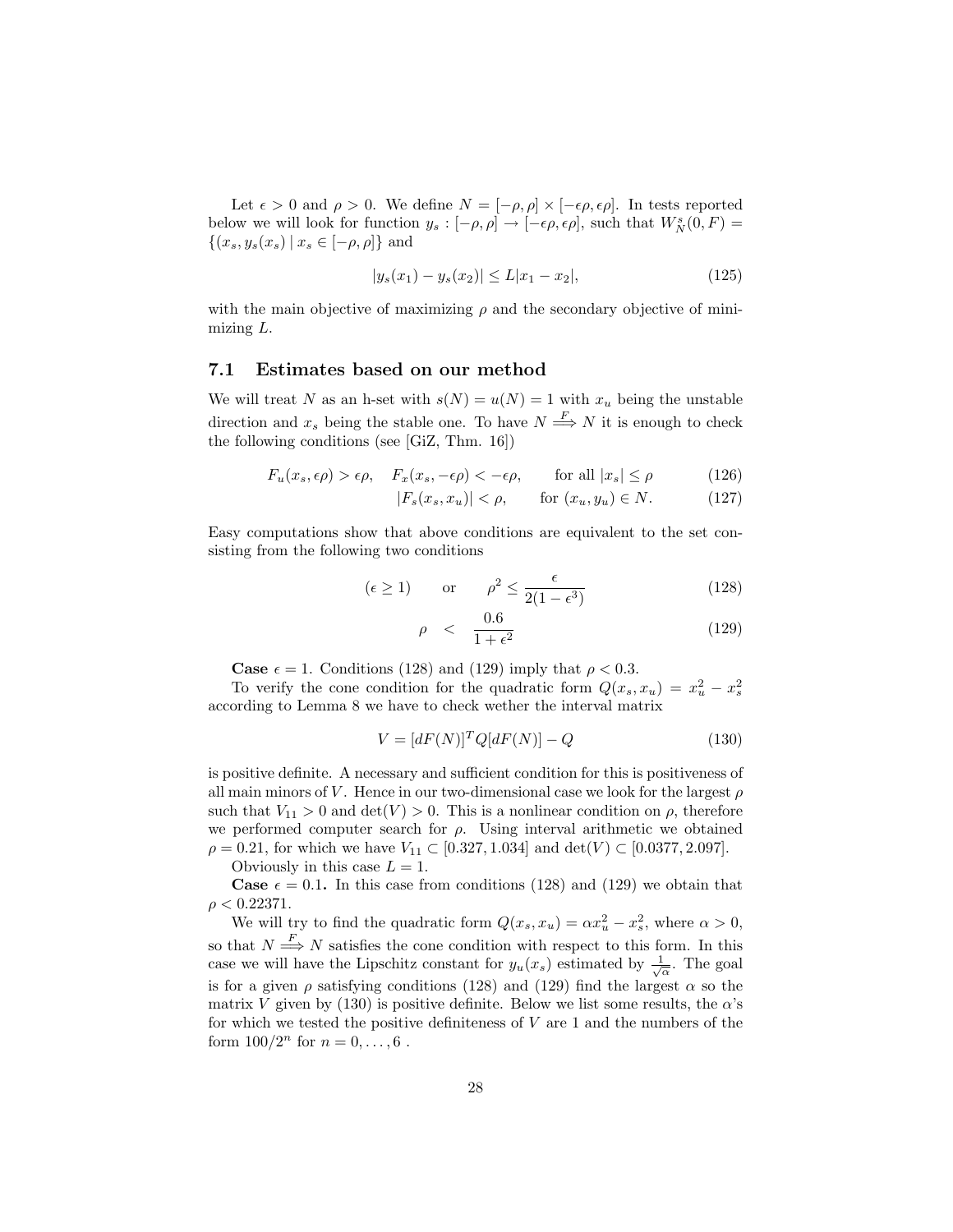Table 1: Computations for  $\epsilon = 0.1$ .  $\alpha$  is the parameter in the quadratic form.  $\rho$  is the size of domain parameterizing the stable manifold for (124), L is the Lipschitz constant for this manifold parameterization.  $V_{11}$  and  $\det(V)$  have to be positive for cone conditions to be satisfied.

| $\mathcal{D}$ | $\alpha$ | L                | $V_{11}$          | $\det(V)$           |
|---------------|----------|------------------|-------------------|---------------------|
| 0.22          | 6.25     | 0.4              | [0.2944, 1.16537] | [0.340752, 9.19017] |
| 0.21          | 6.25     | 0.4              | [0.3276, 1.1258]  | [0.931013, 8.86914] |
| 0.2           | 12.5     | 0.2828           | [0.36, 1.18]      | [0.408682, 18.5656] |
| 0.19          | 12.5     | 0.2828           | [0.3916, 1.14621] | [1.86745, 18.0189]  |
| 0.18          | 12.5     | 0.2828           | [0.4224, 1.1165]  | [3.1731, 17.5381]   |
| 0.17          | 25       | 0.2              | [0.4524, 1.18432] | [3.3898, 37.171]    |
| 0.16          | 25       | 0.2 <sub>1</sub> | [0.4816, 1.14106] | [6.6133, 35.7918]   |
| 0.15          | 50       | 0.1414           | [0.51, 1.21781]   | [6.0094, 76.3445]   |
| 0.14          | 50       | 0.1414           | [0.5376, 1.15847] | [13.9679, 72.592]   |
| 0.13          | 100      | 0.1              | [0.5644, 1.23745] | [12.4131, 155.001]  |

#### 7.2 Estimates based on the Perron-Irwin method

First let us recall results from [O]. Consider a map

$$
F(x_s, x_u) = (f_s(x_s, x_u), \mu x_u + g_u(x_s, x_u))
$$
\n(131)

where  $(x_s, x_u) \in \mathbb{R}^s \times \mathbb{R}^u$  (in [O] they in fact belong to balls in Banach spaces),  $\mu : \mathbb{R}^u \to \mathbb{R}^u$  is a linear expanding map and  $F(0,0) = (0,0)$ . On  $\mathbb{R}^s \times \mathbb{R}^u$  we use the max-norm  $||(x_s, x_u)|| = \max{||x_s||, ||x_u||}.$ 

Let  $\rho > 0$  and  $B = \overline{B}_s(0, \rho) \times \overline{B}_u(0, \rho)$ . The conditions implying the existence of functions  $y_s : \overline{B_s}(0, \rho) \to B_u(0, \rho), y_u : \overline{B_u}(0, \rho) \to B_s(0, \rho)$ , such that

$$
W_B^s(0, F) = \{(x_s, y_s(x_s)) \mid x_s \in B_s(0, \rho)\}
$$
  

$$
W_B^u(0, F) = \{(y_u(x_u), x_u) \mid x_u \in B_u(0, \rho)\}
$$

are

$$
a_s < 1, \quad (b_u + 1) \|\mu^{-1}\| < 1,\tag{132}
$$

where

$$
a_s = \sup\{\|Df_s(z)\| \mid z \in B\}, \quad b_u = \sup\{\|Dg_u(z)\| \mid z \in B\}.\tag{133}
$$

Moreover, in this case  $L = 1$ .

We would like to stress here, the same condition is used to establish the existence of the graph of function being part of the (un)stable set, and then to prove that this graph is the whole local (un)stable set.

In [O] it is shown that conditions (132) for map (124) hold for  $\rho < 0.15$ . We will redo the computations from [O], but we add parameter  $\epsilon$  in order to try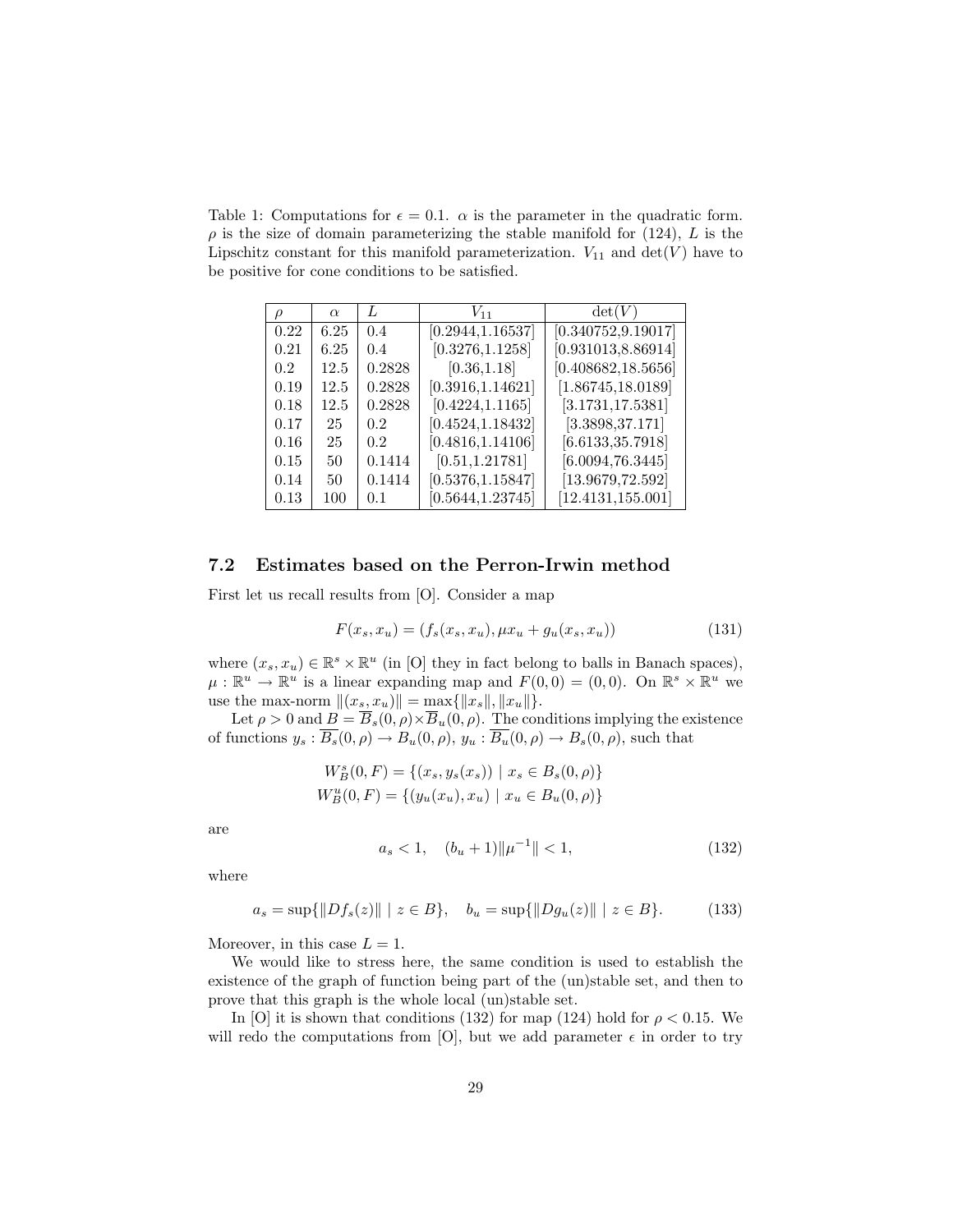to get better Lipschitz constant for  $W<sup>s</sup>(0)$ . We introduce new coordinates by  $(\bar{x}_s, \bar{x}_u) = (x_s, x_u/\epsilon)$ . In these we coordinates (we drop bars) map F becomes

$$
F(x_s, x_u) = (-0.4x_s + x_s^2 + \epsilon^2 x_u^2, 1.5x_u + \epsilon^2 x_u^3 - x_s^3/\epsilon, ).
$$
 (134)

Easy computations show that

$$
a_s = 0.4 + 2\rho + 2\epsilon^2 \rho \tag{135}
$$

$$
\mu = 1.5, \quad b_u = 3\rho^2 \left(\frac{1}{\epsilon} + \epsilon^2\right). \tag{136}
$$

Conditions (132) assume the following form

$$
\rho < \frac{0.3}{1 + \epsilon^2}, \quad \rho^2 < \frac{1}{6\left(\frac{1}{\epsilon} + \epsilon^2\right)}.\tag{137}
$$

It is easy to see that for  $\epsilon = 1$  we obtain  $\rho < 0.15$  with  $L = 1$  and for  $\epsilon = 0.1$ we get  $\rho < 0.129$  with  $L = \epsilon = 0.1$ .

Summarizing in the Perron-Irwin approach the number conditions to check (given by (132)) is smaller than in our approach, but in fact they turn out to be unnecessary strong.

#### 7.3 The Neumaier and Rage approach

Let us start with recalling the Neumaier and Rage theorem from [NR, Thm. 1].

**Theorem 19** Let mapping  $F : \mathbb{R}^n \supset \Omega \to \mathbb{R}^n$  be Lipschitz continuous with fixed point  $x^* \in \Omega$ , and let  $A \subset \mathbb{R}^{n \times n}$  be interval matrix such that

$$
F(y) - F(x) \in A(y - x), \quad \text{for all } x, y \in \Omega. \tag{138}
$$

For some nonsingular matrix  $Q \in \mathbb{R}^{n \times n}$ , let

$$
Q^{-1}(AQ) = \begin{bmatrix} B_{11} & B_{12} \\ B_{21} & B_{22} \end{bmatrix}
$$
 (139)

with interval matrices  $B_{11}$ ,  $B_{12}$ ,  $B_{21}$  and  $B_{22}$  of sizes  $p \times p$ ,  $p \times q$ ,  $q \times p$  and  $q \times q$ . respectively, where  $n = p + q$ . For some nonsingular matrix  $C \in \mathbb{R}^{q \times q}$ and some interval matrix  $L \subset \mathbb{R}^{q \times p}$ , put

$$
D := I + C(LB_{12} - B_{22}), \qquad (140)
$$

$$
E := C(LB_{11} - B_{21}), \tag{141}
$$

$$
K := Q\left[\begin{array}{c} I \\ L \end{array}\right], \tag{142}
$$

$$
M \quad := \quad B_{11} + B_{12}L. \tag{143}
$$

If the closure conditions

$$
||D||_p + ||C||_q \cdot ||M||_p \le \beta < 1,\tag{144}
$$

$$
DL + E \subset L \tag{145}
$$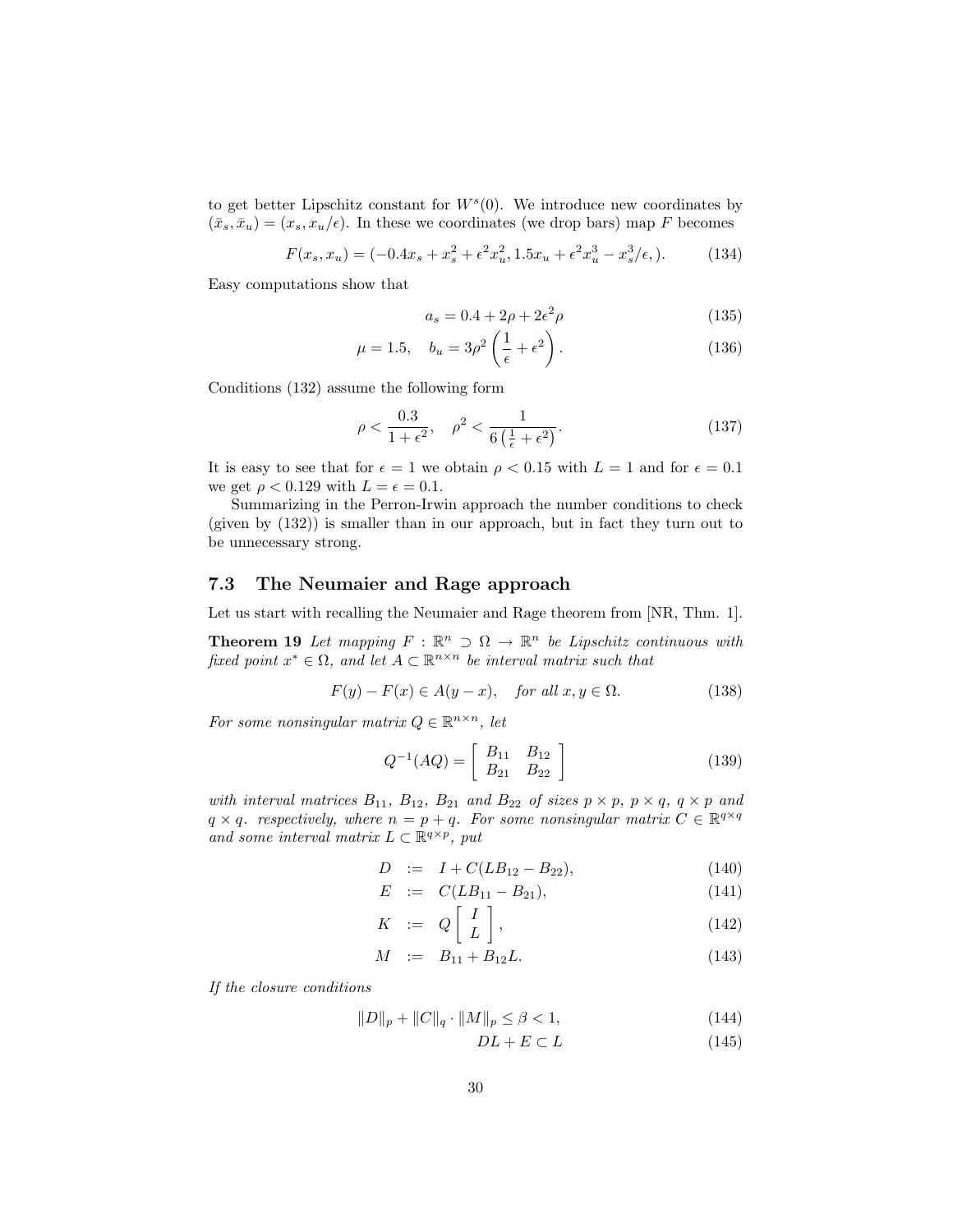hold for suitable norms  $\|\cdot\|_p$  in  $\mathbb{R}^p$  and  $\|\cdot\|_q$  in  $\mathbb{R}^q$ , then, for any subset  $\Sigma \subset \mathbb{R}^q$ with

$$
0 \in \Sigma, Mt \subset \Sigma, \quad \text{for } t \in \Sigma \tag{146}
$$

$$
x^* + Kt \subset \Omega, \quad \text{for } t \in \Sigma \tag{147}
$$

there are unique Lipschitz continuous functions  $x : \Sigma \to \Omega$ ,  $g : \Sigma \to \mathbb{R}^q$ , and  $\sigma : \Sigma \rightarrow \Sigma$  such that

$$
F(x(t)) = x(\sigma(t)), \quad \text{for } t \in \Sigma,
$$
\n(148)

$$
x(t) = x^{+} + Q\left[\begin{array}{c} t \\ g(t) \end{array}\right], \quad \text{for } t \in \Sigma,
$$
 (149)

$$
x(0) = x^*, \ x(s) - x(t) \in K(s - t), \quad \text{for } s, t \in \Sigma \tag{150}
$$

$$
g(0) = 0, \ g(s) - g(t) \in L(s - t), \quad \text{for } s, t \in \Sigma \tag{151}
$$

$$
\sigma(0) = 0, \ \sigma(s) - \sigma(t) \in M(s - t), \quad \text{for } s, t \in \Sigma \tag{152}
$$

Some comments are necessary to elucidate the meaning of the above theorem.  $x^*$  is an hyperbolic fixed point with p-dimensional unstable manifold and qdimensional stable one. For  $F \in C^1$  matrix A is the interval enclosure for  $df(x)$ for  $x \in \Omega$ . The function  $x : \Sigma \to \Omega$  parameterizes the stable manifold of  $x^*$ . The matrix Q is the coordinate change diagonalizing (approximately)  $dF(x^*)$ . In this new coordinates the stable manifold of  $x^*$  is as graph of the function g. Condition (146) implies that  $B_{11}$  is a contraction. Conditions (150,151) are 'the cone conditions' satisfied by  $W^s(x^*)$  and the Lipschitz constant for  $W^s$  is given by  $||L||$ .

Let us apply to example (124). In this case  $x^* = 0$  and  $Q = I$ . We take  $\Omega = N = [-\rho, \rho] \times [-\epsilon \rho, \epsilon \rho].$ 

We have

$$
A = [dF(\Omega)] = \begin{bmatrix} B_{11} = -0.4 + 2\rho[-1, 1] & B_{12} = 2\epsilon\rho \\ B_{21} = -3[0, \rho^2] & B_{22} = 1.5 + 3\epsilon^2\rho^2[0, 1] \end{bmatrix}
$$
(153)

where  $[dF(\Omega)]$  is the interval enclosure according to Def. 13. As suggested in [NR] we chose

$$
C = \frac{2}{3} \approx B_{22}^{-1}, \quad L = [-\epsilon, \epsilon]. \tag{154}
$$

This means that if assumptions of above theorem are satisfied, then  $\epsilon$  is the Lipschitz constant from (125).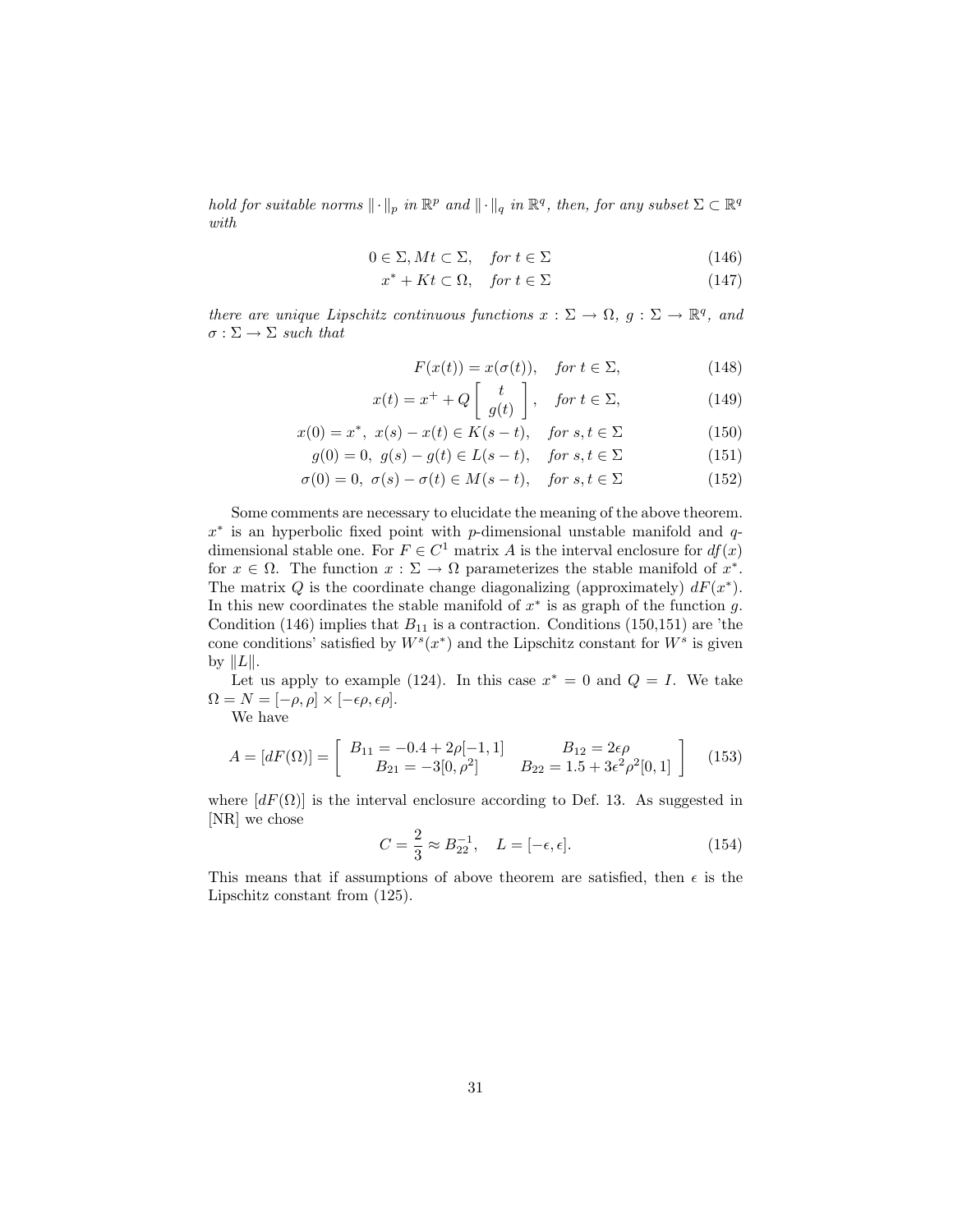We compute

$$
D = 1 + C(LB_{12} - B_{22}) = -\epsilon^2 \rho^2 + \left(\frac{4}{3}\epsilon^2 \rho + \epsilon^2 \rho^2\right)[-1, 1]
$$
  
\n
$$
E = C(LB_{11} - B_{21}) = \rho^2 + \left(\frac{4\epsilon}{15} + \frac{4\rho\epsilon}{3} + \rho^2\right)[-1, 1]
$$
  
\n
$$
K = \begin{bmatrix} 1 \\ [-\epsilon, \epsilon] \end{bmatrix}
$$
  
\n
$$
M = B_{11} + B_{12}L = -0.4 + (2\rho + 2\epsilon^2 \rho)[-1, 1],
$$
  
\n
$$
|D| + |C| \cdot |M| = 2\epsilon^2 \rho^2 + \frac{4}{3}\epsilon^2 \rho + \frac{2}{3}(0.4 + 2\rho + 2\epsilon^2 \rho) = \frac{4}{15} + 2\epsilon^2 \rho^2 + \frac{8}{3}\epsilon^2 \rho + \frac{4}{3}\rho
$$

From the above computations it follows that condition (144) is equivalent to condition

$$
2\epsilon^2 \rho^2 + \frac{8}{3}\epsilon^2 \rho + \frac{4}{3}\rho \le \frac{11}{15}.\tag{155}
$$

It is easy to see that (145) that is equivalent to the following condition

$$
2\rho^2 + 2\epsilon^3 \rho^2 + \frac{4}{3}\epsilon^2 \rho + \frac{4}{3}\rho\epsilon \le \frac{11}{15}\epsilon
$$
 (156)

The condition (146) is in our case just  $|M| \leq 1$  and leads to

$$
\rho + \epsilon^2 \rho \le 0.3. \tag{157}
$$

Observe that condition (147) is automatically satisfied due to our initial choices of  $\Omega$  and  $L$ .

Therefore we have to satisfy three inequalities (155–157) to apply Theorem 19.

We will consider two cases  $\epsilon = 1$  and  $\epsilon = 0.1$ .

**Case**  $\epsilon = 1$ . Condition (157) implies that  $\rho \leq 0.15$  and it is easy to check that the remaining inequalities also hold for  $\rho = 0.15$  and the Lipschitz constant is 1. We see here that we obtained considerably better result using our method in this case.

**Case**  $\epsilon = 0.1$ . In this case it turns out that condition (156) imposes that maximal possible  $\rho$  belong to the interval (0.15, 0.16) and  $L = 0.1$ . Observe that in this case we obtained results on larger domain than for  $\epsilon = 1.0$ . This is not a paradox, because it turned out that our set  $\Omega$  used it this setting was smaller in  $x_s$ -direction (which resulted in better bounds), but it happened that it contained the whole local stable set. Now let us compare this result with Table 1 summarizing the bounds obtained by using covering relations. We see that using our method we can obtain larger  $\rho$  (by a factor of 1.5), but at the price of larger Lipschitz constant. For the value of  $\rho$  for which Neumaier-rage method works we get  $L \approx 0.1414 > 0.1$ . This also suggest that probably the cone conditions from Definition 11 are probably too strong.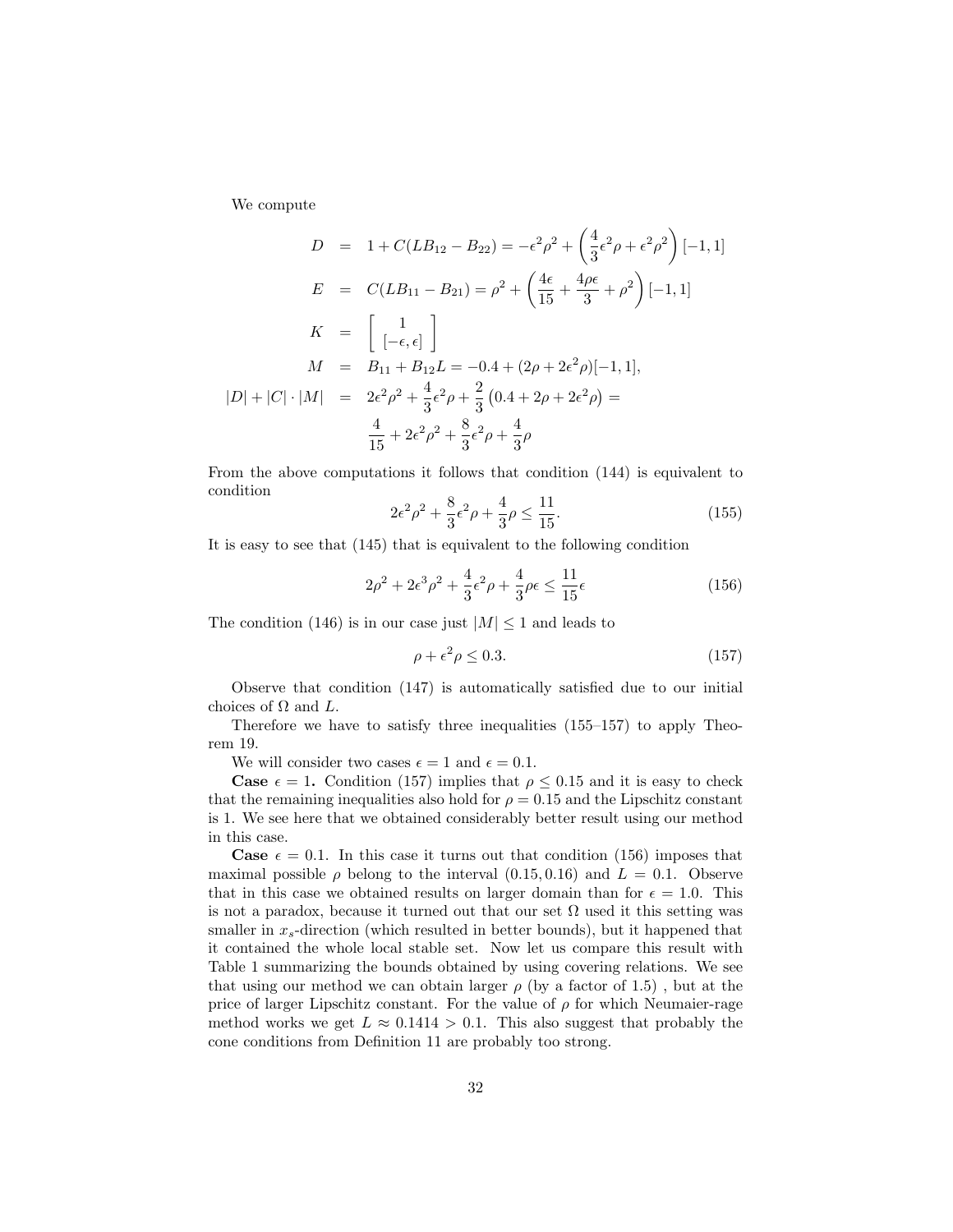## 8 Dependence on parameters of invariant manifolds of hyperbolic fixed point

#### 8.1 Continuous dependence

**Theorem 20** Let  $\Lambda \subset \mathbb{R}^k$  and  $V \subset \mathbb{R}^n$  be open sets. Assume that  $f : \Lambda \times V \to$  $\mathbb{R}^n$ , where  $\Lambda \subset \mathbb{R}^k$  be such that

- $\forall \lambda \in \Lambda$   $f_{\lambda}$  is  $C^1$
- f and  $\frac{\partial f}{\partial z}$  are continuous on  $\Lambda \times \mathbb{R}^n$
- $z_0$  is a hyperbolic fixed point of  $f_{\lambda_0}$ .

Then there exist sets  $C \subset \Lambda$  and  $U \subset V$ , such  $(\lambda_0, z_0) \in \text{int}(C \times U)$  and a continuous function  $p: C \to U$ , such that  $p(\lambda)$  is a hyperbolic fixed point for  $f_{\lambda}$ ,  $p(\lambda_0) = z_0$  and  $W_U^{u,s}(p(\lambda), f_\lambda)$  depend continuously on  $\lambda$ , for  $\lambda \in C$ .

The continuity of sets  $W^{u,s}(p(\lambda), f_\lambda)$  with respect to  $\lambda \in C$  means that they are given as graphs of some functions depending continuously on  $\lambda$ .

**Proof:** The existence of  $p(\lambda)$  follows immediately from the implicit function theorem.

By proceeding as in the proof of Theorem 14, namely by using the diagonalizing coordinates for  $\frac{\partial f_{\lambda_0}}{\partial z}(z_0)$  we can construct arbitrarily small h-set with cones  $(N, Q)$ ,  $N = N(r)$ , such that

$$
N \stackrel{f_{\lambda_0}}{\Longrightarrow} N \tag{158}
$$

and the interval quadratic form given by

$$
V = [df_{\lambda_0,c}]^T Q [df_{\lambda_0,c}] - Q \qquad (159)
$$

is positive definite.

Observe that conditions (158,159) are both stable with respect to small change of map  $f_{\lambda_0}$ , therefore there exists a set  $C \subset \Lambda$ , such that  $\lambda_0 \in \text{int}C$ and

$$
N \stackrel{f_{\lambda}}{\Longrightarrow} N \tag{160}
$$

and the interval quadratic form given by

$$
V = [df_{\lambda,c}]^T Q [df_{\lambda,c}] - Q \qquad (161)
$$

is positive definite.

Theorems 10 and 12 imply that  $W^{u,s}(p(\lambda), f_\lambda)$  are horizontal or vertical disks in  $N$ , respectively.

It remains to prove the continuity of  $W_N^{u,s}(p(\lambda), f_\lambda)$ . From now on we will use the coordinates given by the h-set N.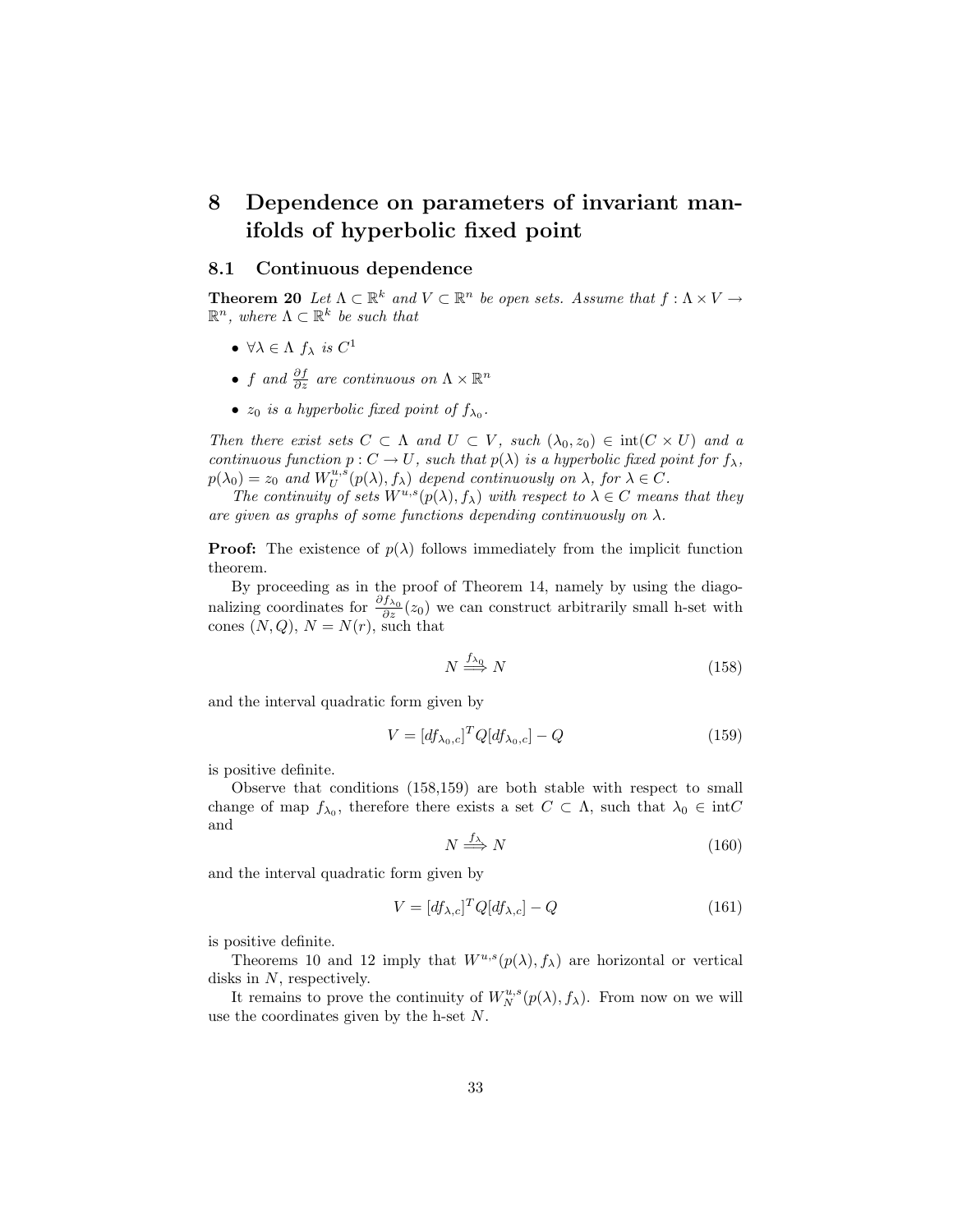Let us first consider the case of the stable manifold. From the previous reasoning it follows that there exists a function  $x: C \times \overline{B}_s \to \overline{B}_u$ , such that

$$
z \in W_N^s(p(\lambda), f_\lambda)) \quad \text{iff} \quad z = (x(\lambda, y), y), \quad \text{for some } y \in \overline{B_s}. \tag{162}
$$

We need to prove that the function  $x(\lambda, x)$  is continuous with respect to both arguments. Let  $(\lambda_k, y_k) \in C \times \overline{B_s}$  for  $k \in \mathbb{N}$  be a sequence converging to  $(\lambda, \bar{y}) \in C \times \overline{B_s}$ . Due to compactness of the range of function  $x(\lambda, y)$  it is enough to show for any subsequence of  $\{(\lambda_{k_i}, y_{k_i})\}$ , such that  $x(\lambda_{k_i}, y_{k_i})$  converges to some  $u$ , must hold that

$$
(u, y) \in W_N^s(p(\lambda, f_\lambda)), \tag{163}
$$

which by (162) implies that  $u = x(\bar{\lambda}, \bar{y})$ .

To obtain (163) observe that by passing to the limit we obtain that  $f^l_{\bar{\lambda}}(u, y) \in$ N for all  $l \in \mathbb{N}$ . Therefore  $(u, y) \in \text{Inv}^+(N, f_{\overline{\lambda}})$ . From Lemma 9 it follows that (163) holds.

Now we treat the continuity of unstable manifolds. Observe first that since we don't have the invertibility of  $f_{\lambda}$  we cannot just apply the proof for the stable manifold to  $f_{\lambda}^{-1}$ .

We know that there exists a function  $y: C \times \overline{B}_u \to \overline{B}_s$ , such that

$$
z \in W_N^u(p(\lambda), f_\lambda)) \quad \text{iff} \quad z = (x, y(\lambda, x)), \quad \text{for some } x \in \overline{B}_u. \tag{164}
$$

It is enough to prove that the function  $y(\lambda, x)$  is continuous with respect to both arguments. Let  $(\lambda_k, x_k) \in C \times \overline{B}_u$  for  $k \in \mathbb{N}$  be a sequence converging to  $(\bar{\lambda}, \bar{x}) \in C \times \overline{B}_u$ . Let us define  $\bar{y} = y(\bar{\lambda}, \bar{x}), z_k = (x_k, y(\lambda_k, x_k)).$ 

Consider the sequence  $y_k = y(\lambda_k, x_k)$  we need to show that  $\lim_{k\to\infty} y_k = \bar{y}$ . Observe that  $y_k \in B_s$ , hence we can pick up convergent subsequences. The proof will be completed, when we show that any convergent subsequence of  $\{y_k\}$  converges to  $\bar{y}$ .

Let  $\{y_{k_n}\}\$ be a subsequence of  $\{y\}$  convergent to  $u_0$ . For each n there is full backward orbit of  $f_{\lambda_{k_n}}$  in N through  $(x_{k_n}, y_{k_n})$ . Let us denote it by  $z_{k_n}^l$  for  $l \in \mathbb{Z}_{-}$ . This means that

$$
f_{\lambda_{k_n}}(z_{k_n}^l) = z_{k_n}^{l+1}, \quad l = 0, -1, -2, \dots \qquad z_{k_n}^0 = (x_{k_n}, y_{k_n}). \tag{165}
$$

From the sequence  $z_{k_n}^{-1}$  we can pick up a subsequence convergent to  $\bar{z}^{-1}$ . From the continuity  $f$  it follows that

$$
f_{\bar{\lambda}}(\bar{z}^{-1}) = \bar{z} = (\bar{x}, u_0). \tag{166}
$$

From this subsequence we can further pickup convergent subsequences to obtain a full backward orbit for map  $f_{\lambda}$  in N for the point  $\bar{z}$ .

Therefore  $\bar{z} \in \text{Inv}^-(N, f_{\bar{\lambda}})$ . From Lemma 9 it follows that  $\bar{z} \in W_N^u(p(\bar{\lambda}), f_{\bar{\lambda}})$ . Now from (164) it follows that  $u_0 = \bar{y}$ .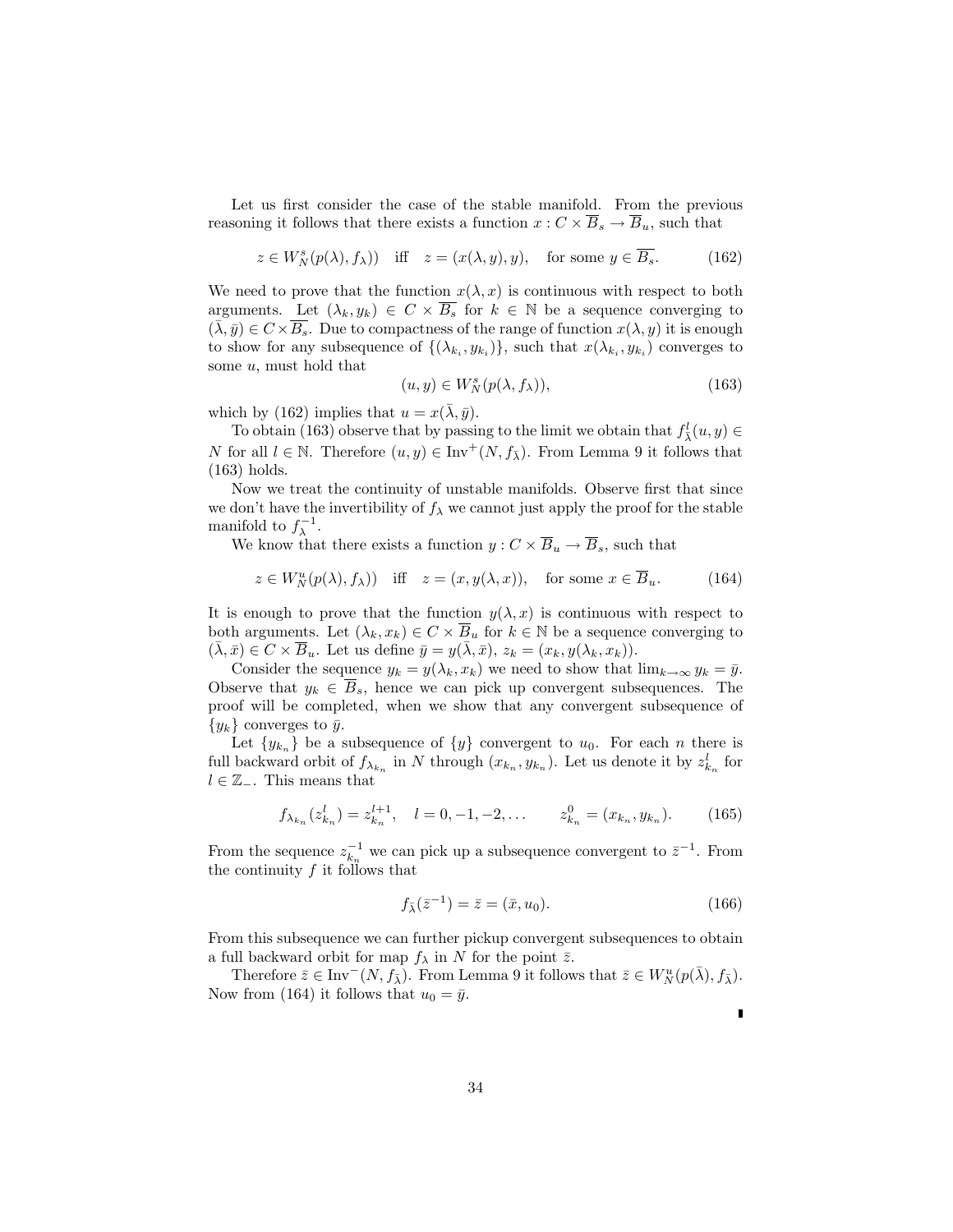#### 8.2 The Lipschitz dependence of invariant manifolds of a hyperbolic fixed point on parameters

The goal of this subsection is to improve Theorem 20. Namely, we want to show that if the dependence on parameters is Lipschitz, then also the stable and unstable manifolds depend in the Lipschitz way on parameters. The theorem below does not contain in its statements a precise formula for the Lipschitz constant with respect to the parameter, but it can be quite easily inferred from the proof. We believe that this kind of estimates will allow to effectively implement computer assisted proofs of the existence of the homoclinic tangency for low dimensional ODEs depending on parameters.

Theorem 21 The same assumptions as in Theorem 20 and we additionally assume that f is locally Lipschitz with respect to  $\lambda$ . By this we understand the following statement:

for any compact set  $C \times V \subset \Lambda \times \mathbb{R}^n$ , there exists L, such that for any  $\lambda \in C$ and  $z \in V$  holds

$$
||f_{\lambda_1}(z) - f_{\lambda_2}(z)|| \le L||\lambda_1 - \lambda_2||.
$$

Then there exists sets  $C \subset \Lambda$  and  $U \subset V$ , such  $(\lambda_0, z_0) \in \text{int}(C \times U)$  and a continuous function  $p: C \to U$ , such that  $p(\lambda)$  is a hyperbolic fixed point for  $f_{\lambda}$ ,  $p(\lambda_0) = z_0$  and  $W_U^s(p(\lambda), f_\lambda)$  depend in a Lipschitz way on  $\lambda$ , for  $\lambda \in C$ .

The Lipschitz dependence of set  $W^s(p(\lambda), f_\lambda)$  with respect to  $\lambda \in C$  means that it is given as a graph of some function, which satisfies the Lipschitz condition with respect to  $\lambda$ .

If we additionally assume that  $\frac{\partial f}{\partial z}(\lambda_0, z_0)$  is invertible and the dependence of  $f_{\lambda}^{-1}$  on  $\lambda$  is locally Lipschitz, then the same statement is valid also for  $W_U^u(p(\lambda),f_\lambda).$ 

Proof: We will provide the proof for the stable manifold, only. The unstable case is obtained by considering the inverse map.

Let  $(N, Q)$  be an h-set with cones as in the proof of Theorem 20, we also assume that we use the coordinates given by h-set N. Let  $C \subset \Lambda$  be as in the proof of Theorem 20.

We have a continuous function  $x: C \times \overline{B}_s \to \overline{B}_u$ , such

$$
z \in W_N^s(p(\lambda), f_\lambda)) \quad \text{iff} \quad z = (x(\lambda, y), y), \quad \text{for some } y \in \overline{B_s}. \tag{167}
$$

Moreover, from (161) if follows that there exists a constant  $A > 0$ , such that for  $z_1, z_2 \in N$  holds

$$
Q(f_{\lambda}(z_1) - f_{\lambda}(z_2)) - Q(z_1 - z_2) \ge A \|z_1 - z_2\|^2
$$
\n(168)

In fact since the positive definiteness is an open condition, it follows that for some  $\epsilon$  sufficiently small holds a stronger form of (168). Namely, we have

$$
Q(f_{\lambda}(z_1) - f_{\lambda}(z_2)) - (1 + \epsilon)Q(z_1 - z_2) \ge A ||z_1 - z_2||^2 \tag{169}
$$

Let us fix  $\epsilon > 0$ , such that (169) holds.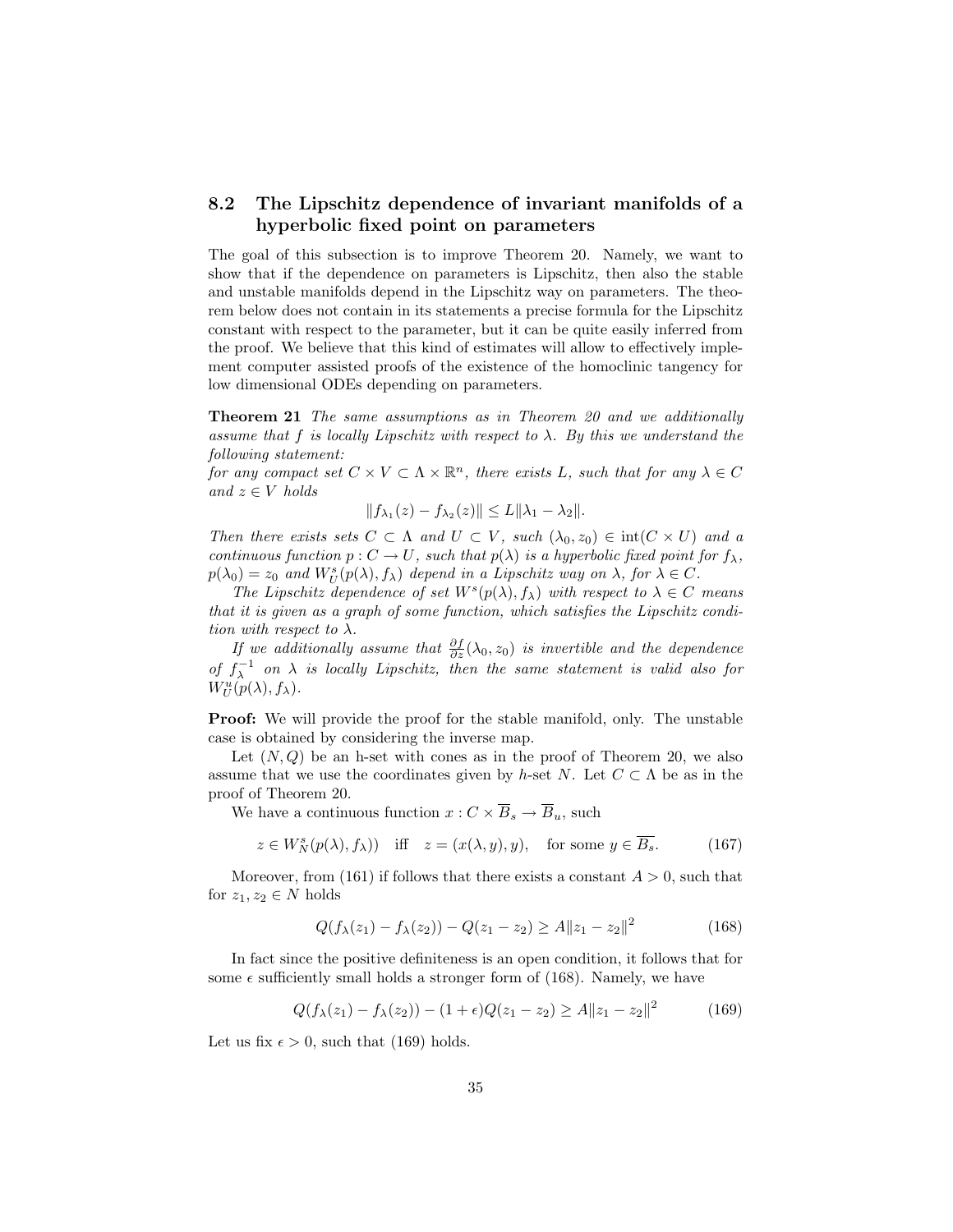Let B be the bilinear form associated with  $Q$ , i.e.  $Q(z) = B(z, z)$ . Observe that for  $\lambda_1, \lambda_2 \in C$  and  $z_1, z_2 \in N$  holds

$$
Q(f_{\lambda_1}(z_1) - f_{\lambda_2}(z_2)) - (1 + \epsilon)Q(z_1 - z_2) =
$$
  
\n
$$
Q(f_{\lambda_1}(z_1) - f_{\lambda_1}(z_2)) - (1 + \epsilon)Q(z_1 - z_2) +
$$
  
\n
$$
2B(f_{\lambda_1}(z_1) - f_{\lambda_1}(z_2), f_{\lambda_1}(z_2) - f_{\lambda_2}(z_2)) + Q(f_{\lambda_1}(z_2) - f_{\lambda_2}(z_2)) \ge
$$
  
\n
$$
A||z_1 - z_2||^2 - 2M||z_1 - z_2|| \cdot ||\lambda_1 - \lambda_2|| - cL^2 ||\lambda_1 - \lambda_2||^2
$$

where

$$
M = \|B\| \cdot L \cdot \sup_{(\lambda, z) \in C \times N} \left\| \frac{\partial f_{\lambda}}{\partial z} \right\|
$$
  

$$
\beta(y) \leq c \|y\|^2, \quad y \in B_s.
$$

In the above formula  $||B||$  is the norm of the bilinear form B and  $\beta$  is the negative part of Q.

We want to show that if

$$
\|\lambda_1 - \lambda_2\| \le \Gamma \|z_1 - z_2\| \tag{170}
$$

with some  $\Gamma$  is small enough, then

$$
A||z_1 - z_2||^2 - 2M||z_1 - z_2|| \cdot ||\lambda_1 - \lambda_2|| - cL^2||\lambda_1 - \lambda_2||^2 > 0.
$$
 (171)

Observe that (171) is implied by the following inequality

$$
A||z_1 - z_2||^2 - 2M\Gamma||z_1 - z_2||^2 - cL^2\Gamma^2||z_1 - z_2||^2 > 0,
$$
 (172)

which is satisfied for  $\Gamma$  small enough. Let us fix such  $\Gamma.$ 

We have proved that, if  $\|\lambda_1 - \lambda_2\| \le \Gamma \|z_1 - z_2\|$ , then

$$
Q(f_{\lambda_1}(z_1) - f_{\lambda_2}(z_2)) > (1 + \epsilon)Q(z_1 - z_2). \tag{173}
$$

We would like to infer from (173) that

$$
Q(f_{\lambda_1}^n(z_1) - f_{\lambda_2}^n(z_2)) > (1 + \epsilon)^n Q(z_1 - z_2),\tag{174}
$$

but the condition (173) does not imply that  $\|\lambda_1 - \lambda_2\| \le \Gamma \|f_{\lambda_1}(z_1) - f_{\lambda_2}(z_2)\|$ , therefore we cannot iterate (173).

To fix this we will use a different condition. For  $\delta > 0$  we define a set  $G(\delta)$ by

$$
G(\delta) = \{ ((\lambda_1, z_1), (\lambda_2, z_2)) \in (C \times N)^2 \mid ||\lambda_1 - \lambda_2||^2 \le \delta Q(z_1 - z_2) \}. \tag{175}
$$

Observe that if  $((\lambda_1, z_1), (\lambda_2, z_2)) \in G(\delta)$ , then

$$
\|\lambda_1 - \lambda_2\|^2 \le \delta Q(z_1 - z_2) \le \delta \alpha (x_1 - x_2) \le \delta D \|z_1 - z_2\|^2,
$$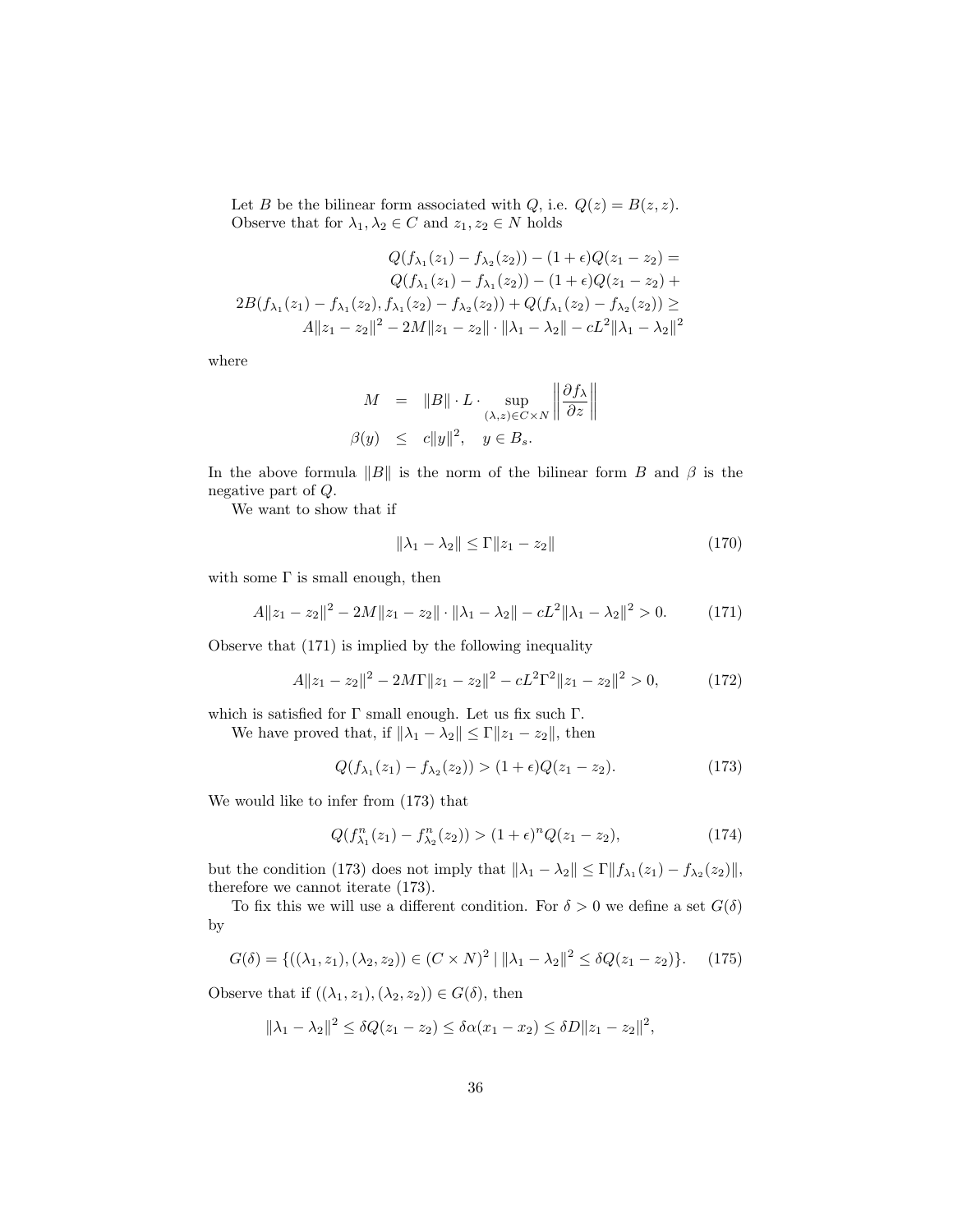where  $D$  is a constant satisfying

$$
\alpha(\pi_x z) \le D \|z\|^2. \tag{176}
$$

We set  $\delta = \Gamma^2/D$ .

Observe that, if  $((\lambda_1, z_1), (\lambda_2, z_2)) \in G(\delta)$ , then

$$
Q(f_{\lambda_1}(z_1) - f_{\lambda_2}(z_2)) > (1 + \epsilon)Q(z_1 - z_2)
$$
\n(177)

and if  $f_{\lambda_1}(z_1) \in N$  and  $f_{\lambda_2}(z_2) \in N$ , then

$$
((\lambda_1, f_{\lambda_1}(z_1)), (\lambda_2, f_{\lambda_2}(z_2))) \in G(\delta).
$$
 (178)

Therefore by the induction argument we obtain the following

**Lemma 22** Let  $((\lambda_1, z_1), (\lambda_2, z_2)) \in G(\delta)$  be such that for  $j = 1, \ldots, n$  and  $i = 1, 2$ 

$$
f_{\lambda_i}^j(z_i) \in N.
$$

Then for  $j = 1, \ldots, n$ 

$$
\left( (\lambda_1, f_{\lambda_1}^j(z_1)), (\lambda_2, f_{\lambda_2}^j(z_2)) \right) \in G(\delta), \tag{179}
$$

$$
Q(f_{\lambda_1}^j(z_1) - f_{\lambda_2}^j(z_2)) > (1+\epsilon)^j Q(z_1 - z_2).
$$
 (180)

**Lemma 23** Let  $\lambda_1 \neq \lambda_2$ ,  $\lambda_i \in C$ . Let  $z_i = (x(\lambda_i, y), y) \in W^s(p(\lambda_i), f_{\lambda_i})$  for  $i = 1, 2$ . Then

$$
\|\lambda_1 - \lambda_2\|^2 > \delta Q(z_1 - z_2). \tag{181}
$$

**Proof:** Assume that (181) is not satisfied for some pair  $((\lambda_1, z_1), (\lambda_2, z_2))$ . Let us fix this pair for the remainder of the proof. We have

$$
\|\lambda_1 - \lambda_2\|^2 \le \delta Q(z_1 - z_2),\tag{182}
$$

therefore  $((\lambda_1, z_1), (\lambda_2, z_2)) \in G(\delta)$  and  $x(\lambda_1, y) \neq x(\lambda_2, y)$ . Observe that by the definition of  $z_i$ ,  $f^j_{\lambda_i}(z_i) \in N$  for all j positive. From Lemma 22 it follows that for all  $j > 0$ 

$$
Q(f_{\lambda_1}^j(z_1) - f_{\lambda_2}^j(z_2)) > (1+\epsilon)^j Q(z_1 - z_2) \ge (1+\epsilon)^j \alpha(x(\lambda_1, y) - x(\lambda_2, y)) \tag{183}
$$

Let us consider the limit  $j \to \infty$ . We have

$$
Q(f_{\lambda_1}^j(z_1) - f_{\lambda_2}^j(z_2)) \to Q(p(\lambda_1) - p(\lambda_2))
$$
  

$$
(1 + \epsilon)^j \alpha(x(\lambda_1, y) - x(\lambda_2, y)) \to \infty.
$$

We obtain a contradiction. Therefore condition (181) is satisfied.

 $\mathbf{r}$ 

Conclusion of the proof of Theorem 21: From Lemma 23 it follows that

$$
\|\lambda_1 - \lambda_2\|^2 > \delta Q((x(\lambda_1, y), y) - (x(\lambda_2, y), y)) \ge
$$
  

$$
\delta \alpha(x(\lambda_1, y) - x(\lambda_2, y)) \ge \Gamma a \|x(\lambda_1, y) - x(\lambda_2, y)\|^2
$$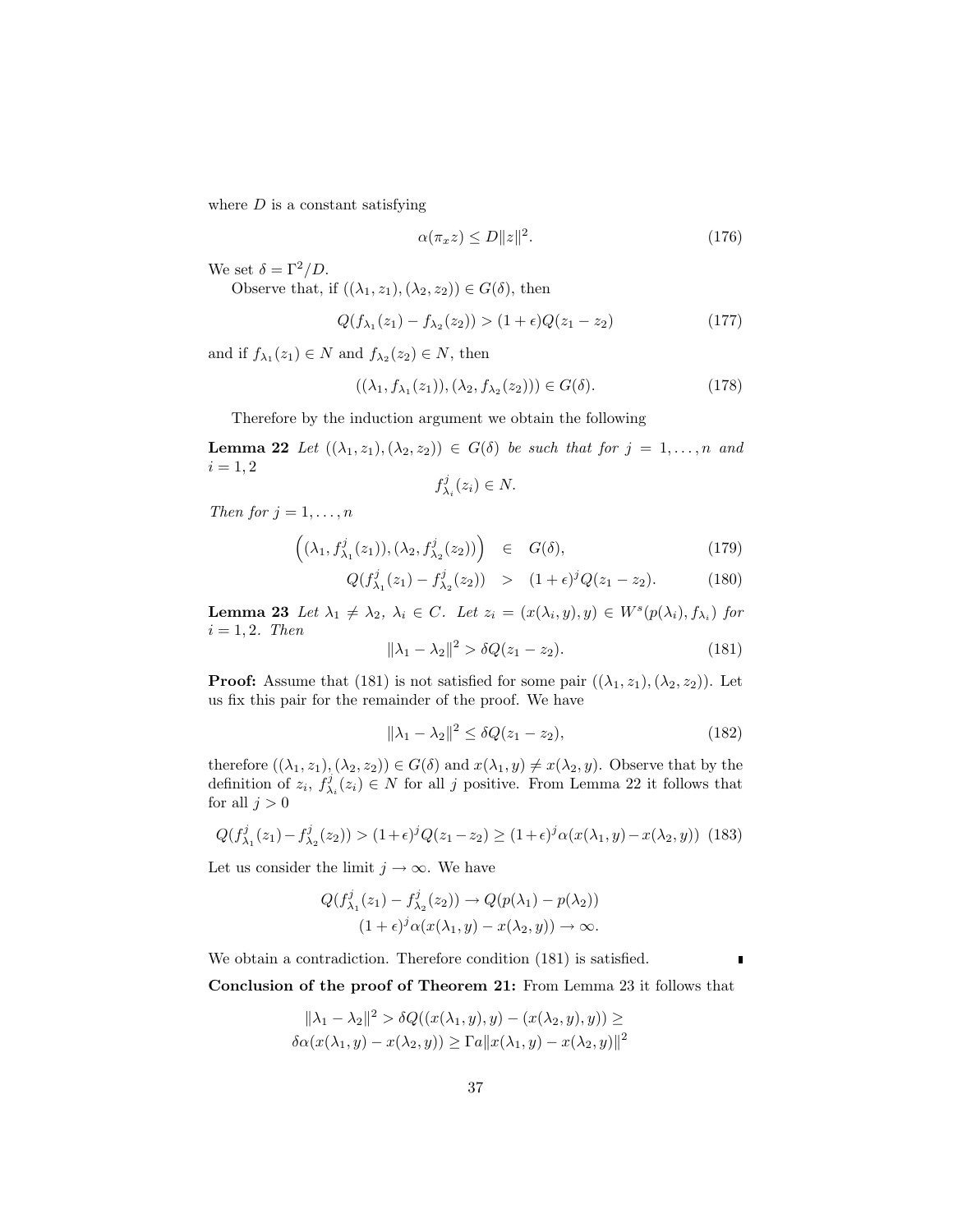where  $a > 0$  is such that

$$
\alpha(x) \ge a \|x\|^2. \tag{184}
$$

Finally, we obtain

$$
||x(\lambda_1, y) - x(\lambda_2, y)|| < \frac{1}{\delta a} ||\lambda_1 - \lambda_2||.
$$
 (185)

# 9 Analyticity of (un)stable manifolds for analytic maps

The goal of this section is improve results from Section 5 and to prove that when the map f under consideration is real-analytic and  $x_0$  is a hyperbolic fixed point, then the local stable and unstable manifolds of  $x_0$  are real-analytic manifolds.

**Theorem 24** Let  $f : \mathbb{R}^n \to \mathbb{R}^n$  be a real-analytic map. Assume that  $z_0$  is a hyperbolic fixed point of f.

Let  $Z \subset \mathbb{R}^n$  be an open set, such that  $z_0 \in Z$ .

Then there exists an h-set N with cones, such that  $z_0 \in \text{int}N$ ,  $N \subset Z$  and

- $N \stackrel{f}{\Longrightarrow} N$  and if f is local diffeomorphism in the neighborhood of  $z_0$  then  $N \stackrel{f}{\longleftarrow} N,$
- $W_N^u(z_0)$  is a horizontal disk in N satisfying the cone condition
- $W_N^s(z_0)$  is a vertical disk in N satisfying the cone condition.

Moreover,  $W_N^u(z_0)$  can be represented as a graph of an real-analytic function over the unstable space for the linearization of f at  $z_0$  and tangent to it at  $z_0$ . Analogous statement is also valid for  $W^s_N(z_0)$ .

**Proof:** The bulleted part of the assertion follows directly from Theorem 14, but we will need to alter the proof of this theorem in order to get the analyticity. We will follow the proof of Theorem 14 to construct complex version of  $N$ , covering relation  $N \stackrel{f}{\Longrightarrow} N$  and cone condition on N. Then we will start redoing proofs of Theorems 10 and 12, for stable and unstable manifolds, respectively, modifying them using observations made in Remarks 11 and 13.

Let  $u$  and  $s$  be the (real) dimensions of unstable and stable manifolds of  $df(z_0)$ . We start as in the proof of Theorem 14 with the linear (hence realanalytic) coordinate change. From now on we will work in these coordinates in  $\mathbb{C}^n$ . We will now complexify the construction of the h-set with cones  $(N, Q)$ from the proof of Theorem 14.

On  $\mathbb{C}^u$  and  $\mathbb{C}^s$  we will use euclidian norms and the scalar product given by  $(w|v) = \bar{w}v$ , we set

$$
N^{\mathbb{C}}(r) = \{z_0\} + \overline{B}_u^{\mathbb{C}}(0,r) \times \overline{B}_s^{\mathbb{C}}(0,r)
$$
\n(186)

$$
Q^{\mathbb{C}}(x,y) = \alpha \bar{x}x - \beta \bar{y}y, \qquad \alpha, \beta \in \mathbb{R}, \alpha > 0, \beta > 0. \tag{187}
$$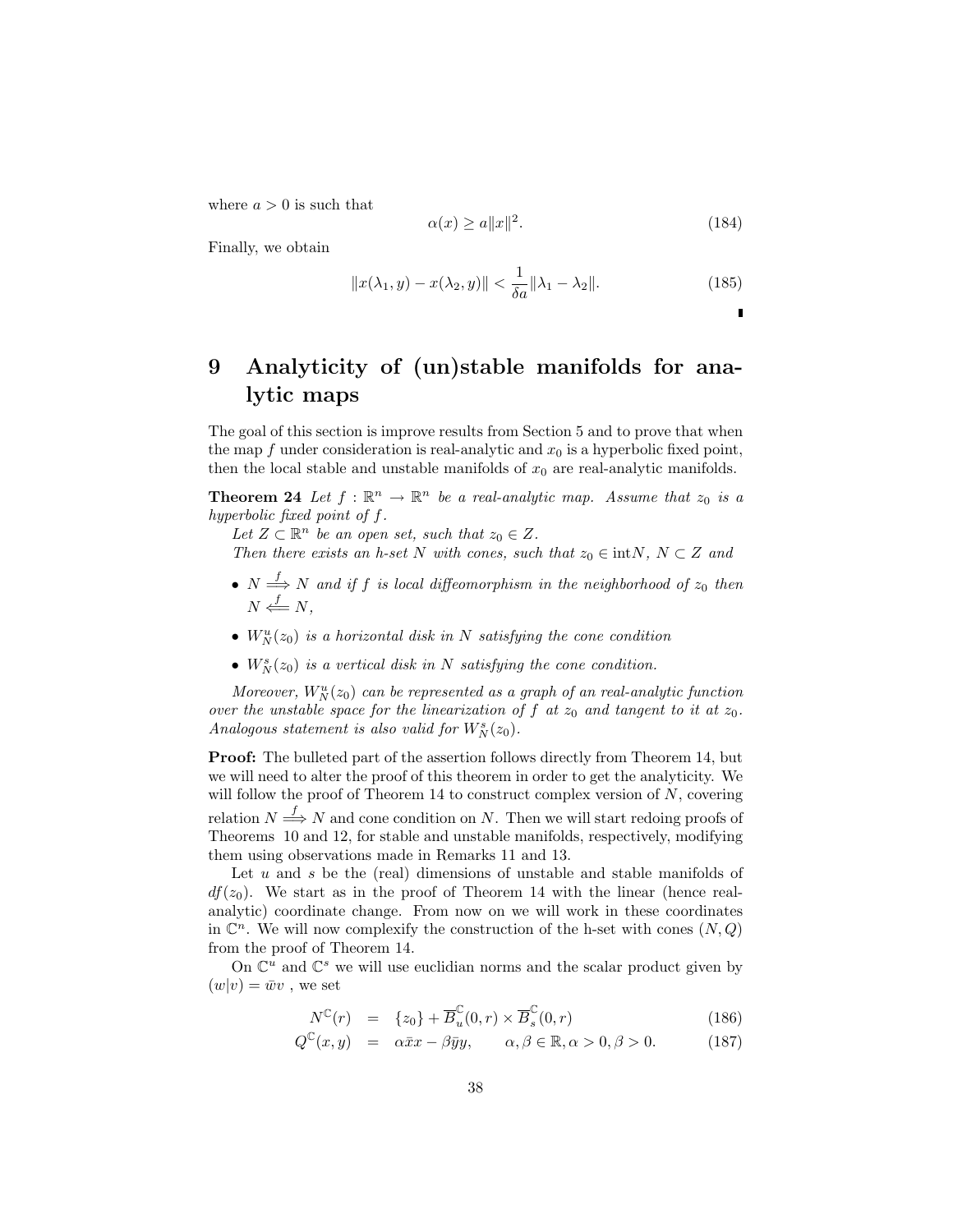where

$$
B_n^{\mathbb{C}}(0,\rho) = \{ x \in \mathbb{C}^n \mid ||x|| \le \rho \}.
$$

In the sequel we will also use the following notation  $B_n^{\mathbb{C}} = B_n^{\mathbb{C}}(0,1)$ .

We will treat  $N^{\mathbb{C}}(r)$  as an (real) h-set, with  $s(N^{\mathbb{C}}(r)) = 2s$  and  $u(N^{\mathbb{C}}(r)) =$ 2u and the map  $c_{N^c(r)}$  being the complexification of  $c_{N(r)}$ . With these conventions by proceeding as in the proof of Theorem 14 we obtain  $r_0 > 0$  and  $\epsilon > 0$ , such that for any  $\delta \in [-\epsilon, \epsilon]$ 

$$
N^{\mathbb{C}}(r_0) \stackrel{f}{\implies} N^{\mathbb{C}}(r_0) \tag{188}
$$

$$
Q^{\mathbb{C}}(f(z_1) - f(z_2)) \quad > \quad (1+\delta)Q^{\mathbb{C}}(z_1 - z_2), \quad z_1 \neq z_2 \in N^{\mathbb{C}}(r_0), \tag{189}
$$

$$
Q^{\mathbb{C}}(df_c(z)v) \quad > \quad (1+\delta)Q^{\mathbb{C}}(v), \quad z \in N^{\mathbb{C}}(r_0), v \in \mathbb{C}^n \setminus \{0\}. \tag{190}
$$

Now following the line of the proof of Theorem 14 we will redo proofs of Theorems 10 and 12, to obtain the analyticity of stable and instable manifolds, respectively.

To simplify the notation we set  $N = N^{\mathbb{C}}(r_0)$ ,  $Q = Q^{\mathbb{C}}$  and assume by passing to coordinates given by  $c_N$  that  $z_0 = 0$ ,  $N = \overline{B}_u^{\mathbb{C}} \times \overline{B}_s^{\mathbb{C}}$  and  $f = f_c$ .

Let us first focus on the stable manifold. As was suggested in Remark 11 we consider for any  $l > 0$  function  $x_l : \overline{B}_s^{\mathbb{C}} \to \overline{B}_u^{\mathbb{C}}$  defined for  $l = 1, 2, \dots$  by implicit equation

$$
\pi_x f^l(x_l(y), y) = 0.
$$
\n(191)

and under the constraint

$$
f^{i}(x_{l}(y), y) \in N, \qquad i = 0, \dots, l - 1.
$$
 (192)

Observe that the existence for a given  $y \in \overline{B}_s^{\mathbb{C}}$  of  $x \in \overline{B}_u^{\mathbb{C}}$  $\mathbf{u}$ , such that

$$
\pi_x f^l(x, y) = 0
$$
 and  $f^i(x, y) \in N, \quad i = 0, \dots, l - 1$  (193)

follows directly from Theorem 4 applied to the chain of covering relations  $N \stackrel{f}{\Longrightarrow}$  $N \stackrel{f}{\Longrightarrow} \ldots N$  of length l, horizontal disk  $d_y(x) = (x, y)$  and vertical disk  $b_0(y) =$  $(0, y)$ . We will show now that such x is unique. Let  $x_1, x_2 \in \overline{B}_u^{\mathbb{C}}$  $\mathbf{u}$ , such that  $x_1 \neq x_2$  and  $f^i(x_j, y) \in N$  for  $i = 0, \ldots, l - 1$ . Then from (189) it follows that

$$
\alpha \|\pi_x f^l(x_1, y) - \pi_x f^l(x_2, y)\|^2 \ge Q(f^l(x_1, y) - f^l(x_2, y)) \ge
$$
  
 
$$
Q((x_1, y) - (x_2, y)) = \alpha \|x_1 - x_2\|^2 > 0.
$$

Hence we have well defined function  $x_l : \overline{B}_s^{\mathbb{C}} \to \overline{B}_u^{\mathbb{C}}$  $\tilde{u}$  satisfying conditions (191,192). We would like to use the implicit function theorem to prove that  $x_l$  is analytic. For this it is enough to show, that  $\frac{\partial}{\partial x}\pi_x f^l(x,y)$  is an isomorphism for  $(x, y) \in N$  satisfying  $f^{i}(x, y) \in N$  for  $i = 1, \ldots, l-1$ . To obtain this we show that  $\frac{\partial}{\partial x}\pi_x f^l(x,y)\cdot v \neq 0$  for any  $v \in \mathbb{C}^u \setminus \{0\}$ . Namely, from (190) it follows that

$$
\alpha \left\| \frac{\partial}{\partial x} \pi_x f^l(x, y) \cdot v \right\|^2 = \alpha \|\pi_x(df^l(x, y) \cdot (v, 0))\|^2 \ge
$$
  

$$
Q(df^l(x, y) \cdot (v, 0)) > Q((v, 0)) = \alpha \|v\|^2 > 0.
$$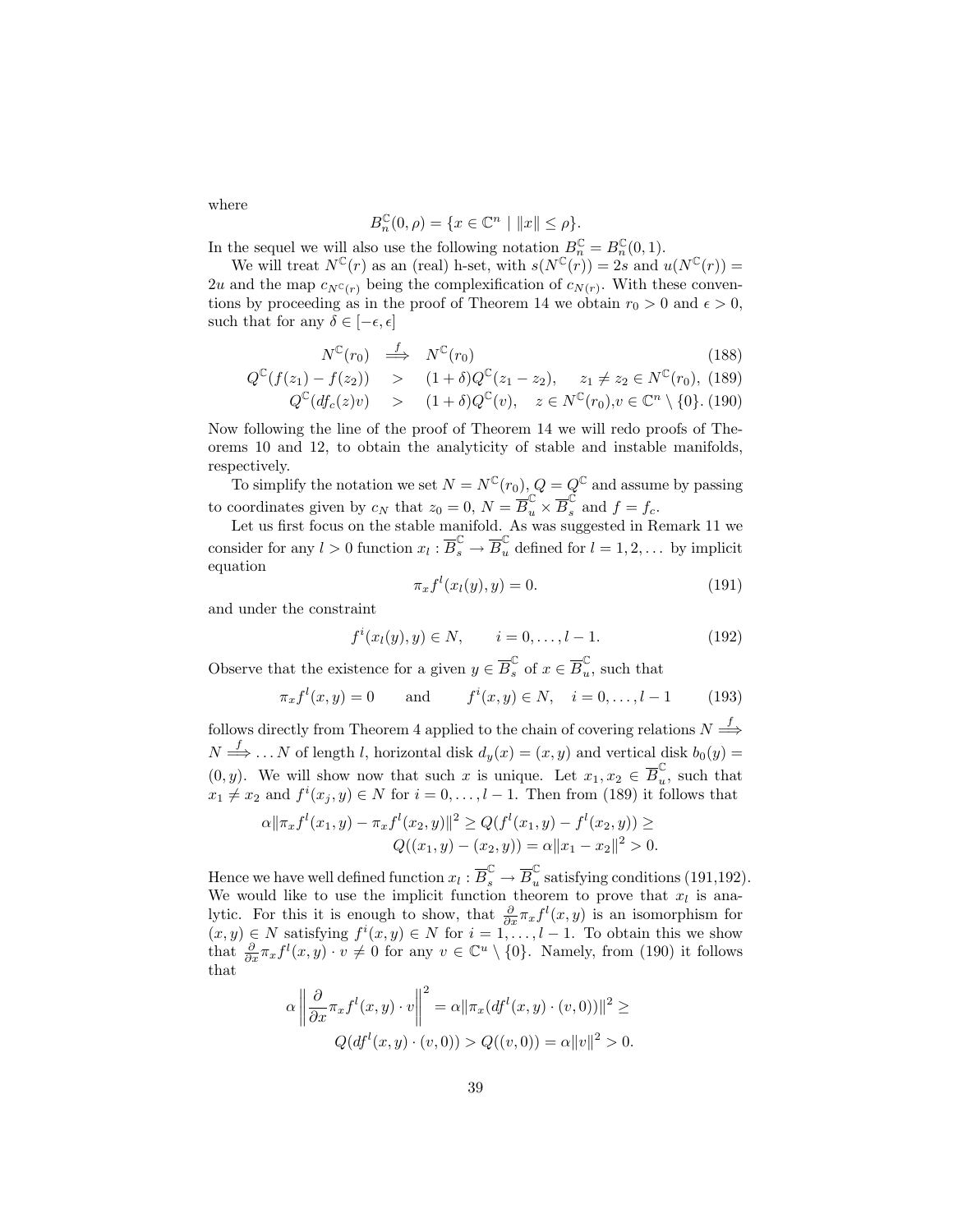From the implicit function theorem (over complex field) we obtain  $x_l : \overline{B}_s^{\mathbb{C}} \to$  $\overline{B}_u^{\mathbb{C}}$  $\mathcal{L}_{u}$ , a family of analytic functions, which are of course real on  $\mathbb{R}^{s}$ . Now we will show that they converge uniformly.

From (189) it follows that for any  $l, m > 0$  holds

$$
Q(f^{l}(x_{l+m}(y), y) - f^{l}(x_{l}(y), y)) \ge (1+\epsilon)^{l} Q((x_{l+m}(y) - x_{l}(y), 0)) =
$$
  

$$
(1+\epsilon)^{l} \alpha ||x_{l+m}(y) - x_{l}(y)||^{2}.
$$

But  $f^l(x_{l+m}(y), y) \in N$  for  $m \geq 0$  and Q is continuous, hence expression the right hand side of the inequality is bounded by  $M = \max_{z_1, z_2 \in N} Q(z_1 - z_2)$ . Therefore we obtain

$$
||x_{l+m}(y) - x_l(y)||^2 \le \alpha^{-1} (1+\epsilon)^{-l} M. \tag{194}
$$

Hence sequence  $x_l$  satisfies the Cauchy condition, therefore it is uniformly convergent to an analytic function  $x^* : \overline{B}_s^{\mathbb{C}} \to \overline{B}_u^{\mathbb{C}}$  $\mathcal{L}_u$ . From condition (192) it follows immediately that for any  $y \in \overline{B}_{s}^{\mathbb{C}}$  $\int_{s}^{\infty}$  the point  $(x^*(y), y) \in \text{Inv}^+(N, f)$  and we continue as in the proof of Theorem 10.

Now we treat the unstable manifold. Following Remark 13 we will investigate the convergence of functions  $y_l : \overline{B}_u^{\mathbb{C}} \to \overline{B}_u^{\mathbb{C}}$  defined by the following conditions

$$
\pi_x f^l(x_l(x),0) = x \tag{195}
$$

$$
f^{i}(x_{l}(x),0) \in N, \text{ for } i = 0,...,l
$$
 (196)

$$
y_l(x) = \pi_y f^l(x_l, 0). \tag{197}
$$

The existence of a point  $x_l(x)$  satisfying (195,196) follows immediately from Theorem 4 applied to chain of covering relations  $N \stackrel{f}{\Longrightarrow} N \stackrel{f}{\Longrightarrow} N \stackrel{f}{\Longrightarrow} N$  of lenght l, horizontal disk  $b_0(z) = (z, 0)$  and vertical disk  $b_e(y) = (y, x)$ . The uniqueness is obtained as follows: for  $x_1 \neq x_2$  and such that  $f^i(x_j, 0) \in N$  for  $j = 1, 2$  and  $i = 1, ..., l - 1$  holds

$$
\alpha \|\pi_x f^l(x_1, 0) - \pi_x f^l(x_2, 0)\|^2 \ge
$$
  
 
$$
Q(f^l(x_1, 0) - f^l(x_2, 0)) > Q((x_1 - x_2), 0) = \alpha \|x_1 - x_2\|^2 > 0,
$$

which proves that  $x_l(x)$  is uniquely defined. We have already shown, when discussing the stable manifold, that  $\frac{\partial}{\partial x} f(x,0)$  is an isomorphism for  $x \in \overline{B}_u^C$  $\frac{0}{u}$ , such that  $f^{i}(x,0) \in N$  for  $i = 1,...,l$ . Therefore  $x_{l}$  and also  $y_{l}$  are analytic function (real on  $B^u$ ).

Now we prove that  $y_l$  converges uniformly. Let  $l, m > 0$ . We have

$$
0 \ge -\beta \|y_l(x) - y_{l+m}(x)\|^2 = Q((x, y_l(x)) - (x, y_{l+m}(x))) =
$$
  

$$
Q(f^l(x_l(x), 0) - f^l(x_{l+m}(x), 0)) \ge (1 - \epsilon)^l Q((x_l, 0) - f^m(x_{l+m}(x), 0))
$$

and we obtain

$$
||y_l(x) - y_{l+m}(x)||^2 \le \beta^{-1} (1 - \epsilon)^l \max_{z_1, z_2 \in N} Q(z_1 - z_2).
$$
 (198)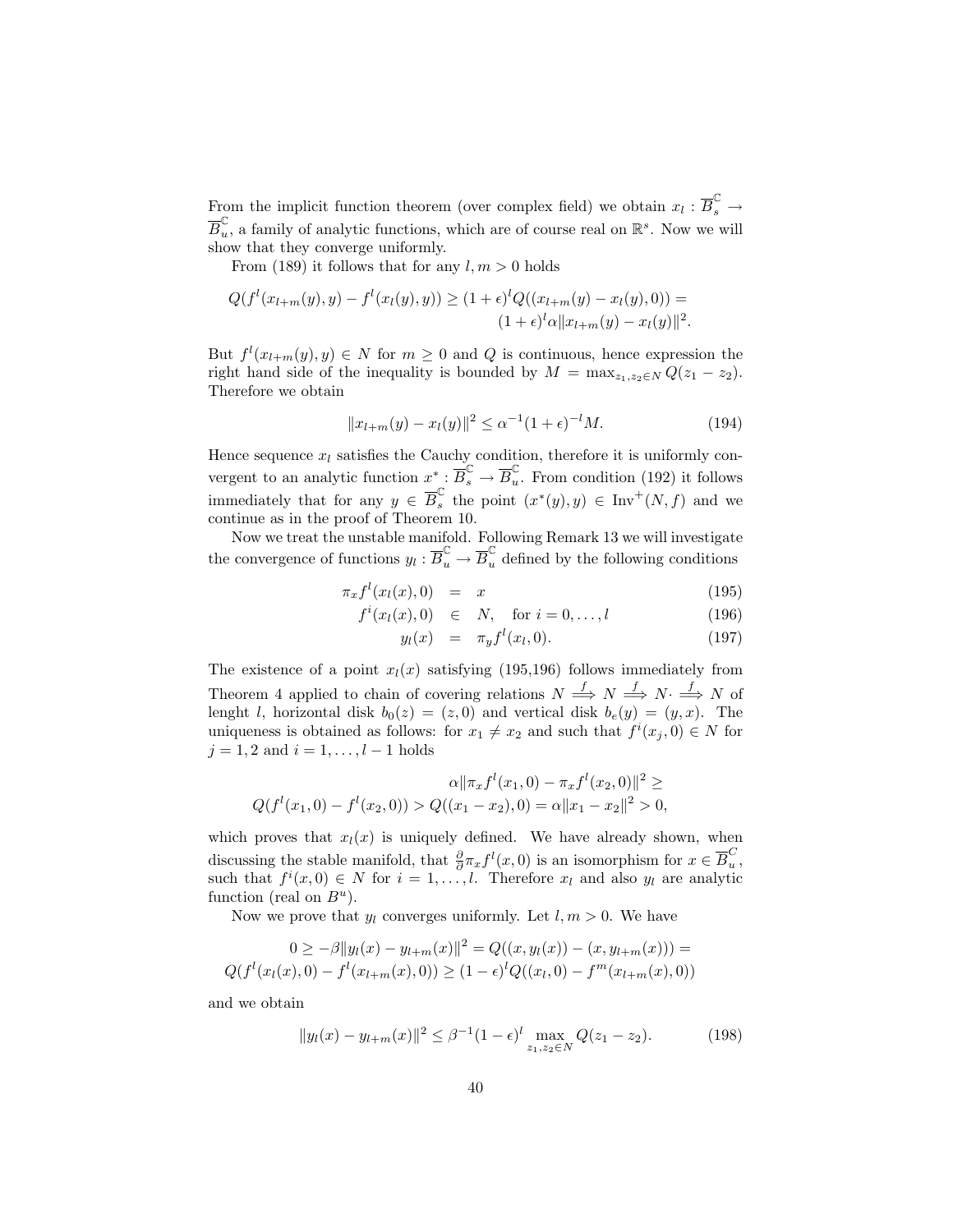Therefore  $y_l$  is a Cauchy sequence converging to an analytic function  $y^* : \overline{B}_u^{\mathbb{C}} \to$  $\overline{B}_u^{\mathbb{C}}$ ↓ It is easy to see that  $y^*(x) = w_0$ , where  $w_0$  is defined in (79) in the proof of Theorem 12. We continue with the proof as in Theorem 12.

By combination of the reasoning contained in the proof of Theorem 20 (covering relations and cone conditions are stable with respect to  $C<sup>1</sup>$ -perturbations) with the the proof of Theorem 24 (the stable and unstable manifolds are defined by limits of uniformly converging analytic functions) one can easily obtain the following result

**Theorem 25** Let  $\Lambda \subset \mathbb{R}^k$  and  $V \subset \mathbb{R}^n$  be open sets. Assume that  $f : \Lambda \times V \to$  $\mathbb{R}^n$ , where  $\Lambda \subset \mathbb{R}^k$ , is real analytic and  $z_0$  is a hyperbolic fixed point of  $f_{\lambda_0}$ .

Then there exist sets  $C \subset \Lambda$  and  $U \subset V$ , such  $(\lambda_0, z_0) \in \text{int}(C \times U)$  and an analytic function  $p: C \to U$ , such that  $p(\lambda)$  is a hyperbolic fixed point for  $f_{\lambda}, p(\lambda_0) = z_0$  and  $W_U^{u,s}(p(\lambda), f_{\lambda})$  depend analytically on  $\lambda$ , for  $\lambda \in C$ , which means that in suitable coordinates holds

$$
W^s(p(\lambda), f_\lambda) = \{p(\lambda) + (x(\lambda, y), y) \mid y \in B_s(0, \rho_1)\}\tag{199}
$$

$$
W^{u}(p(\lambda), f_{\lambda}) = \{p(\lambda) + (x, y(\lambda, x)) \mid x \in B_{u}(0, \rho_{2})\}
$$
\n(200)

where  $x(\lambda, y)$  and  $y(\lambda, x)$  are real analytic functions.

## 10 The stable and unstable manifolds of hyperbolic fixed points for ODEs.

Consider an ordinary differential equation

$$
z' = f(z), \qquad z \in \mathbb{R}^n, \quad f \in C^2(\mathbb{R}^n, \mathbb{R}^n). \tag{201}
$$

Let us denote by  $\varphi(t, p)$  the solution of (201) with the initial condition  $z(0) = p$ . For any  $t \in \mathbb{R}$  by we define a map  $\varphi(t, \cdot) : \mathbb{R}^n \to \mathbb{R}^n$  by  $\varphi(t, \cdot)(x) = \varphi(t, x)$ . We ignore here the question whether  $\varphi(t, x)$  is defined for every  $(t, x)$ , but this can be achieved by modification of f outside a large ball.

**Definition 19** Let  $z_0 \in \mathbb{R}^n$ . We say that  $z_0$  is a hyperbolic fixed point for equation (201) iff  $f(z_0) = 0$  and  $Re\lambda \neq 0$  for all  $\lambda \in Sp(df(z_0))$ , where  $Df(z_0)$ is the derivative of f at  $z_0$  and Re $\lambda$  is the real part of  $\lambda$ .

Let  $Z \subset \mathbb{R}^n$ ,  $z_0 \in Z$ . We define

$$
W_Z^s(z_0, \varphi) = \{ z \mid \forall_{t \ge 0} \varphi(t, z) \in Z, \quad \lim_{t \to \infty} \varphi(t, z) = z_0 \}
$$
 (202)

$$
W_Z^u(z_0, \varphi) = \{ z \mid \forall_{t \le 0} \varphi(t, z) \in Z, \quad \lim_{t \to -\infty} \varphi(t, z) = z_0 \}
$$
 (203)

$$
W^s(z_0, \varphi) = \{ z \mid \lim_{t \to \infty} \varphi(t, z) = z_0 \}
$$
\n(204)

$$
W^{u}(z_0, \varphi) = \{z \mid \lim_{t \to -\infty} \varphi(t, x) = z_0\}
$$
\n
$$
(205)
$$

$$
Inv^{+}(Z,\varphi) = \{ z \mid \forall_{t \ge 0} \varphi(t,z) \in Z \}
$$
\n
$$
(206)
$$

$$
Inv^{-}(Z,\varphi) = \{z \mid \forall_{t \le 0} \varphi(t,z) \in Z\}
$$
\n
$$
(207)
$$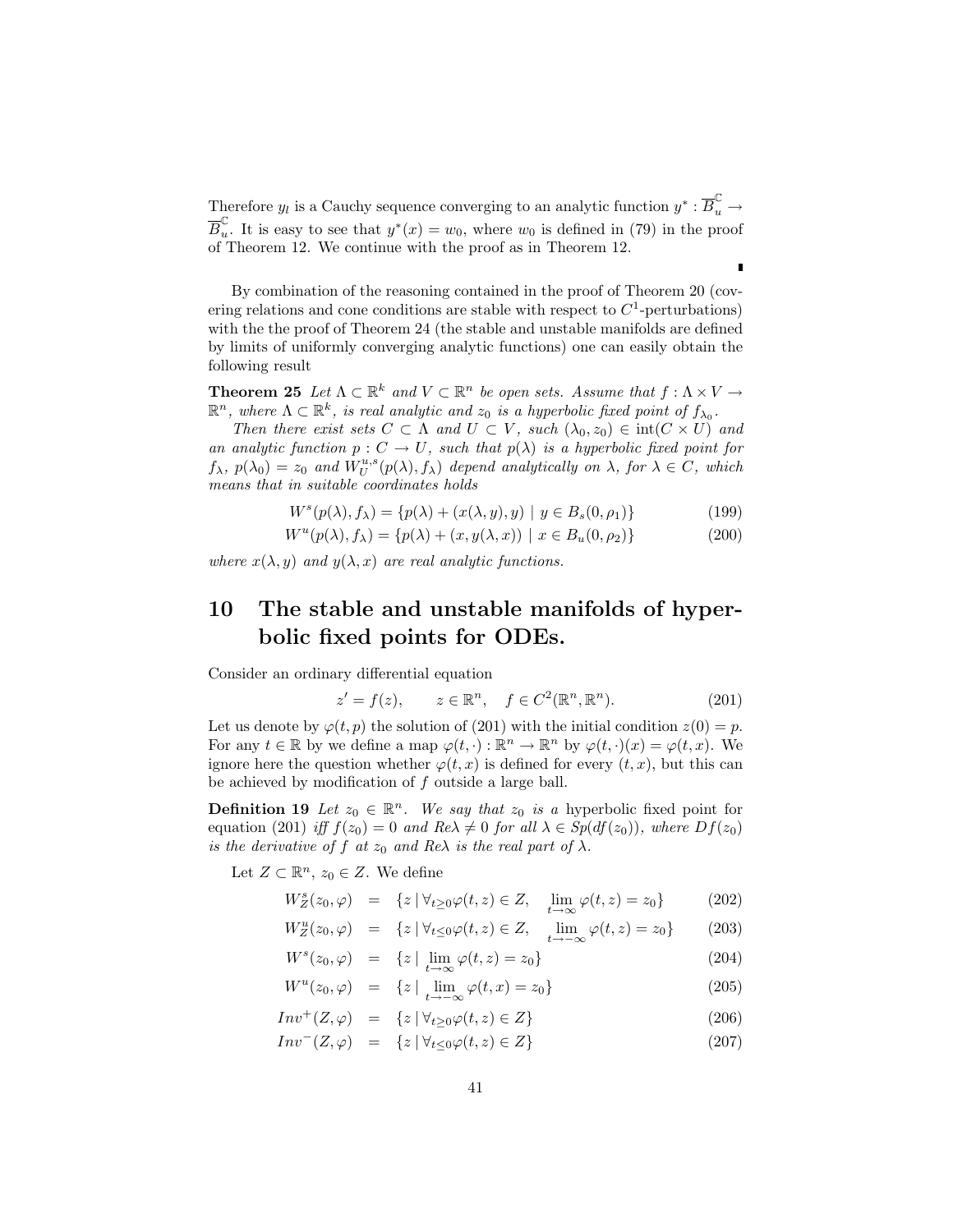Sometimes, when  $\varphi$  is known from the context it will be dropped and we will write  $W_Z^s(z_0), Inv^{\pm}(Z)$  etc.

The goal of this section is to prove the following theorem.

**Theorem 26** Assume that  $z_0 = (x_0, y_0)$  is an hyperbolic fixed point for (201). Let  $Z \subset \mathbb{R}^n$  be an open set, such that  $z_0 \in Z$ .

Then there exists an h-set N with cones, such that  $z_0 \in N$ ,  $N \subset Z$ ,  $W_N^u(z_0)$  is a horizontal disk in N satisfying the cone condition and  $W_N^s(z_0)$  is a vertical disk in N satisfying the cone condition.

Moreover,  $W_N^u(z_0)$  can be represented as a graph of a Lipschitz function over the unstable space for the linearization of  $f$  at  $z_0$  and tangent to it at  $z_0$ . Analogous statement is also valid for  $W_N^s(z_0)$ .

**Proof:** Consider a flow obtained from  $(201)$  by linearization

$$
x' = df(z_0)(x - z_0).
$$
 (208)

Let  $\varphi_L$  denotes the flow induced by (208) and let u and s be the dimension of the unstable and stable manifolds for  $(208)$  at  $z_0$ . It well known that there exists a coordinate system and the scalar product  $(\cdot, \cdot)$  such that following holds

$$
df(z_0) = \left[ \begin{array}{cc} A & 0 \\ 0 & U \end{array} \right] \tag{209}
$$

where  $A \in \mathbb{R}^{u \times u}$ ,  $U \in \mathbb{R}^{s \times s}$ , such that  $A + A<sup>T</sup>$  is positive definite and  $U + U<sup>T</sup>$ is negative definite. In this coordinate system  $W^u(z_0, \varphi_L) = \{z_0\} + \mathbb{R}^u \times \{0\}^s$ and  $W^s(z_0, \varphi_L) = \{z_0\} + \{0\}^u \times \mathbb{R}^s$ . We will use these coordinates in our proof.

Let us fix  $\alpha, \beta \in \mathbb{R}_+$ . Let us define a quadratic form  $Q((x, y)) = \alpha x^2 - \beta y^2$ , where  $x \in \mathbb{R}^u$  and  $y \in \mathbb{R}^s$ .

For any  $\lambda \in [0,1]$  let  $\varphi_{\lambda}$  be the flow induced by

$$
z' = f_{\lambda}(z) := (1 - \lambda)f(z) + \lambda(df(z_0)(z - z_0))
$$
\n(210)

For any  $r > 0$  we define  $N(r)$  by

$$
N(r) = \{z_0\} + \overline{B_u(0, r)} \times \overline{B_s(0, r)}.
$$
 (211)

To proceed further we need the following Lemma, which will be proved after we complete the current proof.

**Lemma 27** There exists  $r_0 > 0$ , such that for  $\lambda \in [0, 1]$  and for any  $0 < r \leq r_0$ the following conditions are satisfied.

$$
\frac{d}{dt}Q(\varphi_{\lambda}(t,z_1) - \varphi_{\lambda}(t,z_2))_{|t=0} > 0, \quad \text{for all } z_1, z_2 \in N(r), \ z_1 \neq z_2 \quad (212)
$$

$$
\frac{d(\pi_x(\varphi_\lambda(t,z)) - x_0)^2}{dt}(z) > 0, \qquad z \in N(r) \text{ and } ||\pi_x(z - z_0)|| \ge \frac{r}{2} \quad (213)
$$

$$
\frac{d(\pi_y(\varphi_\lambda(t,z)) - y_0)^2}{dt}(z) < 0, \qquad z \in N(r) \text{ and } \|\pi_y(z - z_0)\| \ge \frac{r}{2} \tag{214}
$$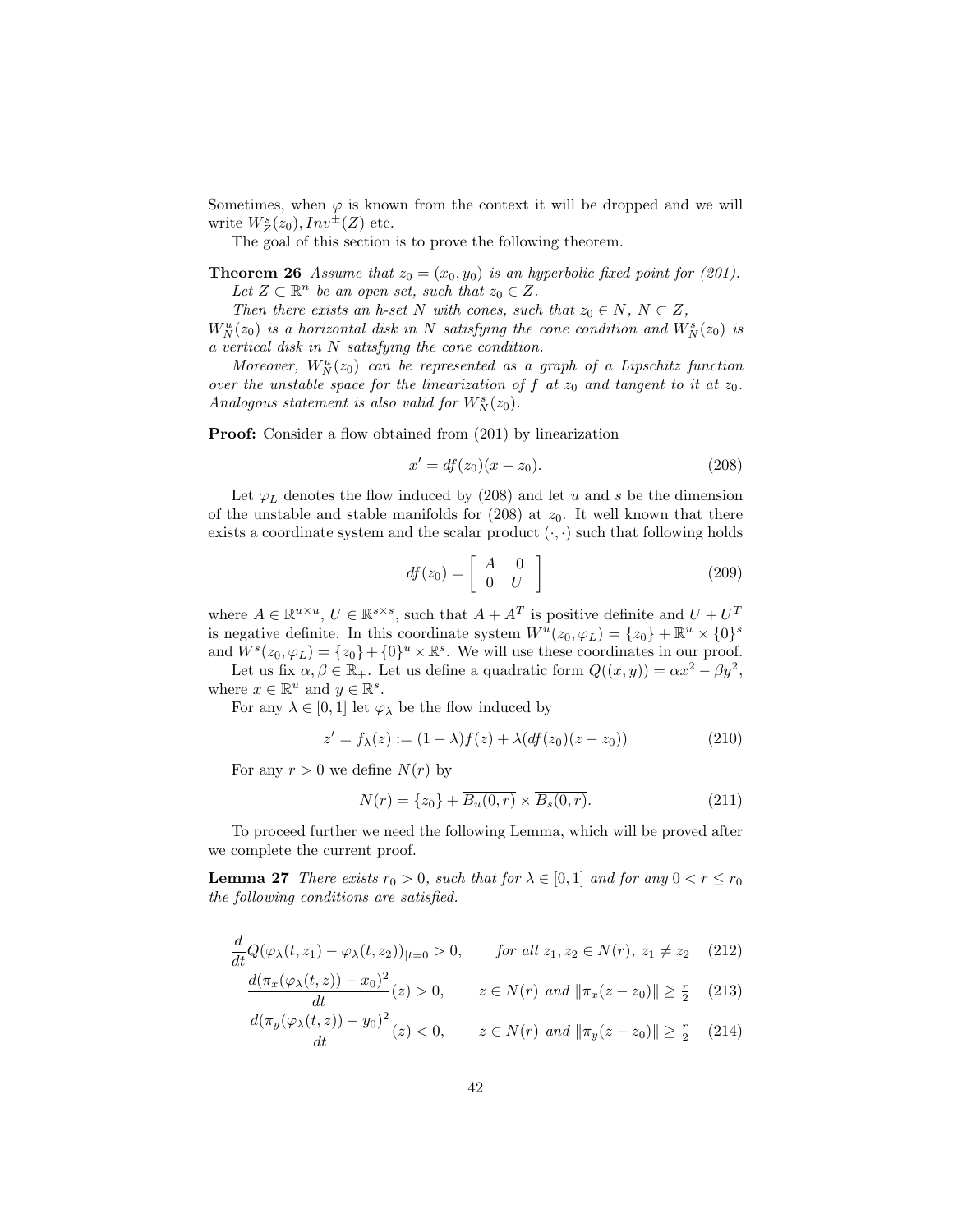Continuation of the proof of Theorem 26. Let us fix  $r = r_0/2$ , where  $r_0$  is as in Lemma 27. We define the h-set N with cones as follows: we set  $|N| = N(r)$ ,  $c_N(z) = \frac{1}{r}(z - z_0), u(N) = u, s(N) = s \text{ and } Q_N(z') = Q(c_N^{-1}(z')) \text{ for } z' \in N_c.$ 

Observe that from Lemma 27 it follows immediately, that in the sense of the Conley index theory [S] the pair  $(N, N^-)$  is an isolating block.

From Lemma 27 if follows that for  $h > 0$  small enough the following conditions are satisfied for every  $\lambda \in [0, 1]$ 

$$
\text{if } z \in N, \text{ then } \varphi_{\lambda}([-h, h], z) \in N(r_0) \tag{215}
$$

- if  $z \in N^-$ , then  $\varphi_{\lambda}((0, h], z) \notin N$ , (216)
- if  $z \in N^+$ , then  $\varphi_{\lambda}([-h, 0), z) \notin N$ , (217)

if 
$$
z, \varphi_{\lambda}(h, z) \in N
$$
, then  $\varphi_{\lambda}([0, h], z) \in N$  (218)

if 
$$
z, \varphi_{\lambda}(-h, z) \in N
$$
, then  $\varphi_{\lambda}([-h, 0], z) \in N$ . (219)

From Lemma 27 and condition (215) it follows that

$$
Q(\varphi(h, z_1) - \varphi(h, z_2)) > Q(z_1 - z_2), \quad \text{for } z_1, z_2 \in N, z_1 \neq z_2 \tag{220}
$$

We will prove that

$$
N \stackrel{\varphi(h,\cdot)}{\Longrightarrow} N. \tag{221}
$$

For the proof of (221) we need a suitable homotopy. First consider  $H(\lambda, h)$  =  $\varphi_{\lambda}(h, \cdot)$ . Obviously,  $H_0 = \varphi(h, \cdot)$  and  $H_1 = \varphi_L(h, \cdot)$ .

From Lemma 27 if follows that

$$
\pi_x(H([0,1], N^-)) \subset \mathbb{R}^u \setminus \overline{B}_u(x_0, r), \tag{222}
$$

$$
\pi_y(H([0, 1], N)) \subset B_s(y_0, r). \tag{223}
$$

Observe that the above conditions imply that

$$
H([0,1], N^-) \cap N = \emptyset,
$$
\n<sup>(224)</sup>

$$
H([0,1],N) \cap N^+ = \emptyset. \tag{225}
$$

We have  $H_1(x, y) = (\exp(Ah)(x - x_0), \exp(Uh)(y - y_0)) + z_0$ . Let us define the homotopy  $G: [0,1] \times \mathbb{R}^u \times \mathbb{R}^s \to \mathbb{R}^u \times \mathbb{R}^s$  by

$$
G(\lambda, x, y) = (\exp(Ah)(x - x_0), (1 - \lambda) \exp(Uh)(y - y_0)) + z_0.
$$
 (226)

Let  $F$  be the homotopy obtained by concatenation of  $H$  and  $G$ , this means that

$$
F(\lambda, z) = \begin{cases} H(2\lambda, z) & \text{for } 0 \le \lambda \le 1/2, \\ G(2(\lambda - 1/2), z) & \text{otherwise.} \end{cases}
$$
 (227)

It is easy to see the homotopy  $F_c(\lambda, z) = c_N(F(\lambda, c_N^{-1}(z)))$  for  $z \in N_c$  satisfies all conditions for the covering relation  $N \stackrel{\varphi(h,\cdot),w}{\Longrightarrow} N$ , where  $w = \pm 1$  (this follows from the linearity of  $F_1$ .)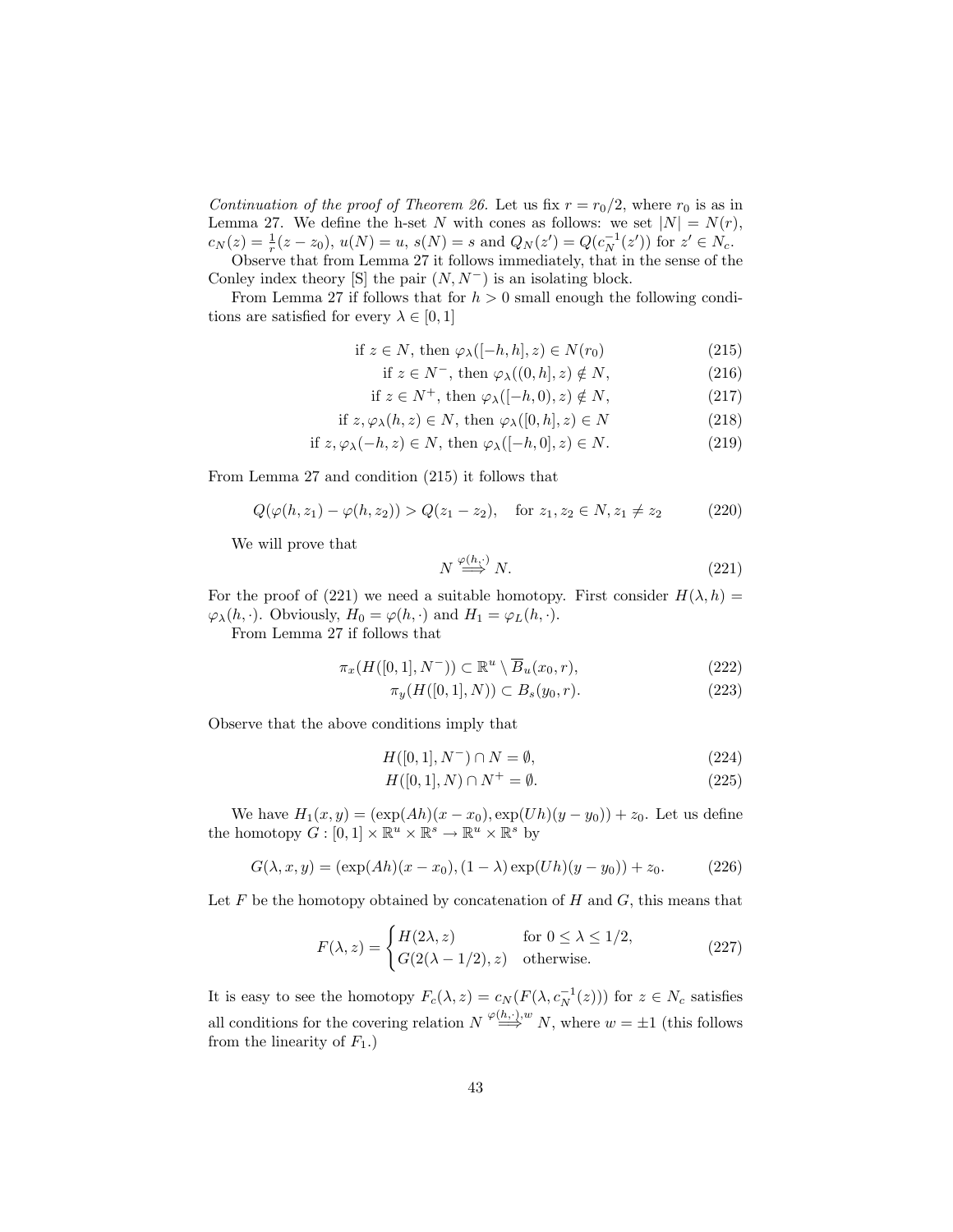Now we apply Theorems 12 and 10 to  $(N, Q)$  and  $\varphi(h, \cdot)$  to infer that  $W_N^u(z_0, \varphi(h, \cdot))$  and  $W_N^s(z_0, \varphi(h, \cdot))$  are horizontal and vertical disks, respectively.

To finish the proof we need to show that

$$
W_N^u(z_0, \varphi(h, \cdot)) = W_N^u(z_0, \varphi)
$$
\n<sup>(228)</sup>

$$
W_N^s(z_0, \varphi(h, \cdot)) = W_N^s(z_0, \varphi)
$$
\n<sup>(229)</sup>

Let us prove (228), the proof of (229) is analogous.

Observe first, that the inclusion  $W_N^u(z_0, \varphi(h, \cdot)) \supset W_N^u(z_0, \varphi)$  is obvious. For the opposite direction let us take  $z \in W_N^u(z_0, \varphi(h, \cdot))$ , then from condition (219) it follows that  $\varphi((-\infty,0],z) \subset N$ . From Lemma 27 if follows that  $V(z)$  =  $Q(z - z_0)$  is decreasing (in strong sense) as long as the orbit stays in N. Hence  $\lim_{t\to-\infty}\varphi(t,z)=z_0.$ 

The tangency of the stable (unstable) manifolds of  $\varphi$  and  $\varphi_L$  at  $z_0$  is obtained as in the map case - see the conclusion of the proof of Theorem 14 for more details.

#### Proof of Lemma 27

Let us fix  $\lambda \in [0,1]$ . For  $z_i \in \mathbb{R}^n$  and  $t \in \mathbb{R}$  let  $z_i(t) = \varphi_\lambda(t, z_i)$ . Let  $Q$  be a symmetric matrix corresponding the quadratic form  $Q$ . Then

$$
\frac{d}{dt}Q(z_1(t) - z_2(t))_{|t=0} =
$$
\n
$$
(f_{\lambda}(z_1) - f_{\lambda}(z_2))^T Q(z_1 - z_2) + (z_1 - z_2)^T Q(f_{\lambda}(z_1) - f_{\lambda}(z_2)) =
$$
\n
$$
(z_1 - z_2)^T C^T Q(z_1 - z_2) + (z_1 - z_2)^T QC(z_1 - z_2) =
$$
\n
$$
(z_1 - z_2)^T (C^T Q + QC)(z_1 - z_2),
$$

where

$$
C = C(\lambda, z_1, z_2) = \int_0^1 df_\lambda(z_1 + t(z_2 - z_1)) dt =
$$
  

$$
(1 - \lambda) \int_0^1 df(z_1 + t(z_2 - z_1)) dt + \lambda df(z_0).
$$

Observe that for  $z_1, z_2 \to z_0$  the matrix  $C(\lambda, z_1, z_2)$  converges to  $df(z_0)$  uniformly with respect to  $\lambda \in [0, 1]$ , hence it is enough to show that the symmetric matrix  $df(z_0)^T Q + Qdf(z_0)$  is positive definite.

We have

$$
df(z_0)^T Q + Qdf(x_0) = \begin{bmatrix} A^T & 0 \\ 0 & U^T \end{bmatrix} \begin{bmatrix} \alpha & 0 \\ 0 & -\beta \end{bmatrix} + \begin{bmatrix} \alpha & 0 \\ 0 & -\beta \end{bmatrix} \begin{bmatrix} A & 0 \\ 0 & U \end{bmatrix} = \begin{bmatrix} \alpha(A + A^T) & 0 \\ 0 & -\beta(U + U^T) \end{bmatrix}
$$

Since matrices  $\alpha(A + A^T)$  and  $-\beta(U + U^T)$  are positive definite, then the same is true about  $df(z_0)^T Q + Q df(x_0)$ .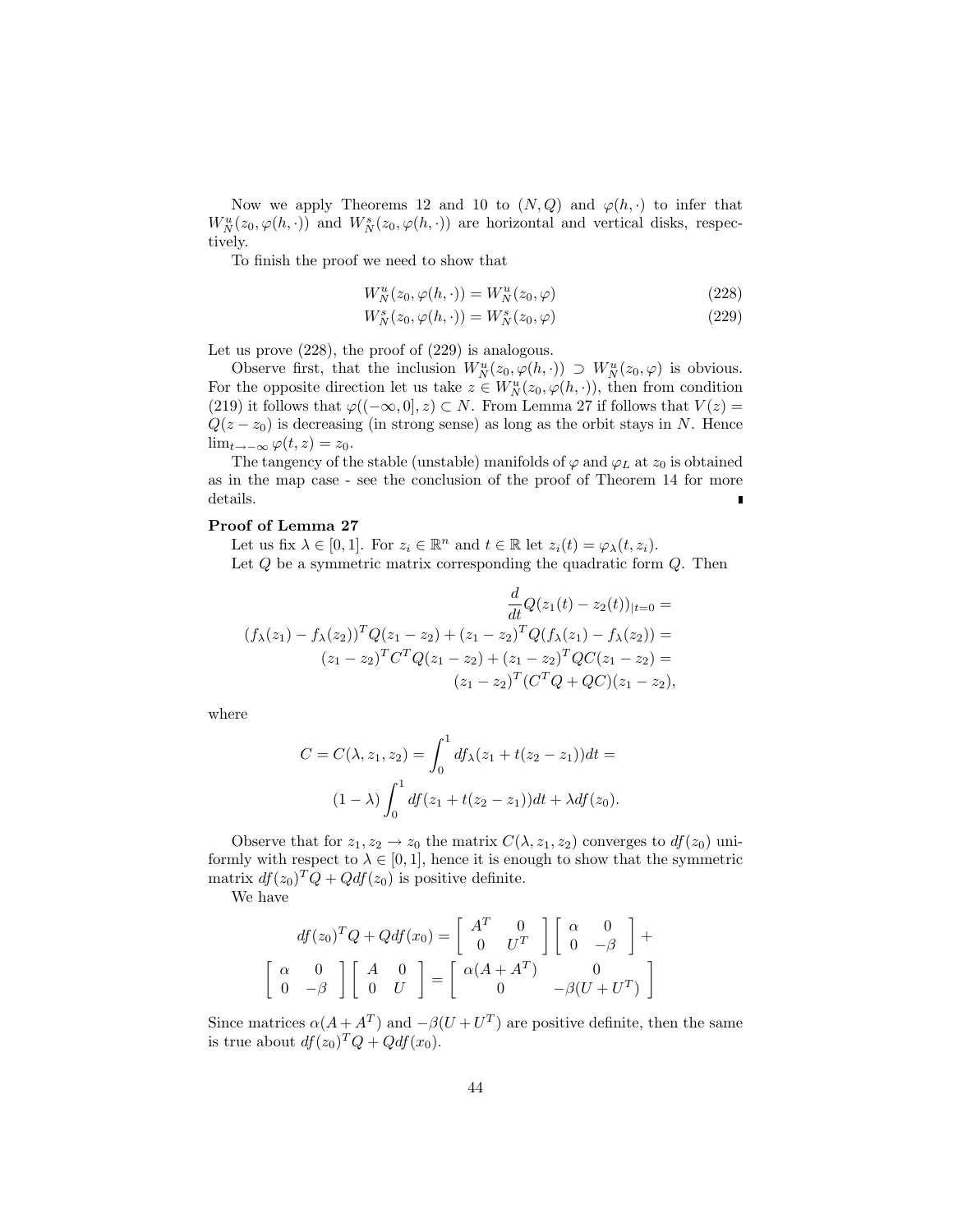Consider condition (213). Let  $z = (x, y)$ . We have for  $t = 0$ 

$$
\frac{d(\pi_x(\varphi_\lambda(t,z))-x_0)^2}{dt} = 2(x-x_0)^T \pi_x f_\lambda(z) =
$$
  
2(x-x\_0)<sup>T</sup>C<sub>11</sub>(x-x\_0) + 2(x-x\_0)<sup>T</sup>C<sub>12</sub>(y-y\_0),

where

$$
C_{11} = C_{11}(\lambda, z, z_0) = \int_0^1 \frac{\partial \pi_x f_\lambda}{\partial x} (z_0 + t(z - z_0)) dt =
$$

$$
\frac{\partial \pi_x f}{\partial x} (z_0) + O(\|z - z_0\|) = A + O(\|z - z_0\|),
$$

$$
C_{12} = C_{12}(\lambda, z, z_0) = \int_0^1 \frac{\partial \pi_x f_\lambda}{\partial y} (z_0 + t(z - z_0)) dt =
$$

$$
\frac{\partial \pi_x f}{\partial y} (z_0) + O(\|z - z_0\|) = O(\|z - z_0\|).
$$

Now let  $z = (x, y) \in N(r)$  and  $||x - x_0|| \geq \frac{r}{2}$ . We have for  $t = 0$ 

$$
\frac{d(\pi_x(\varphi_\lambda(t,z)) - x_0)^2}{dt} =
$$
  
(x - x<sub>0</sub>)<sup>T</sup> (A + A<sup>T</sup>)(x - x<sub>0</sub>) + 2(x - x<sub>0</sub>)<sup>T</sup> O(r)(x - x<sub>0</sub>) +  
2(x - x<sub>0</sub>)<sup>T</sup> O(r)(y - y<sub>0</sub>) \ge a(r/2)<sup>2</sup> - O(r)r<sup>2</sup> = (a/4 - O(r))r<sup>2</sup>,

where  $a > 0$  is such that  $x^T (A + A^T) x \geq ax^2$ . Hence (213) holds provided  $r_0$  is small enough.

The justification of (214) is analogous.

 $\blacksquare$ 

# 11 The relation with the standard notion of hyperbolicity, the linear map case

The goal of this section is to compare the cone conditions used in this paper with the notion of hyperbolicity for linear maps.

**Definition 20** Let  $A : \mathbb{R}^n \to \mathbb{R}^n$  be a linear map. We say that A is hyperbolic iff  $Sp(A) \cap S^1 = \emptyset$ .

#### 11.1 Some examples

Let  $A: \mathbb{R}^n \to \mathbb{R}^n$  be a linear map and  $Q: \mathbb{R}^n \to \mathbb{R}$  be a quadratic form. We define the quadratic form  $V$  by

$$
V(x) = Q(Ax) - Q(x).
$$
 (230)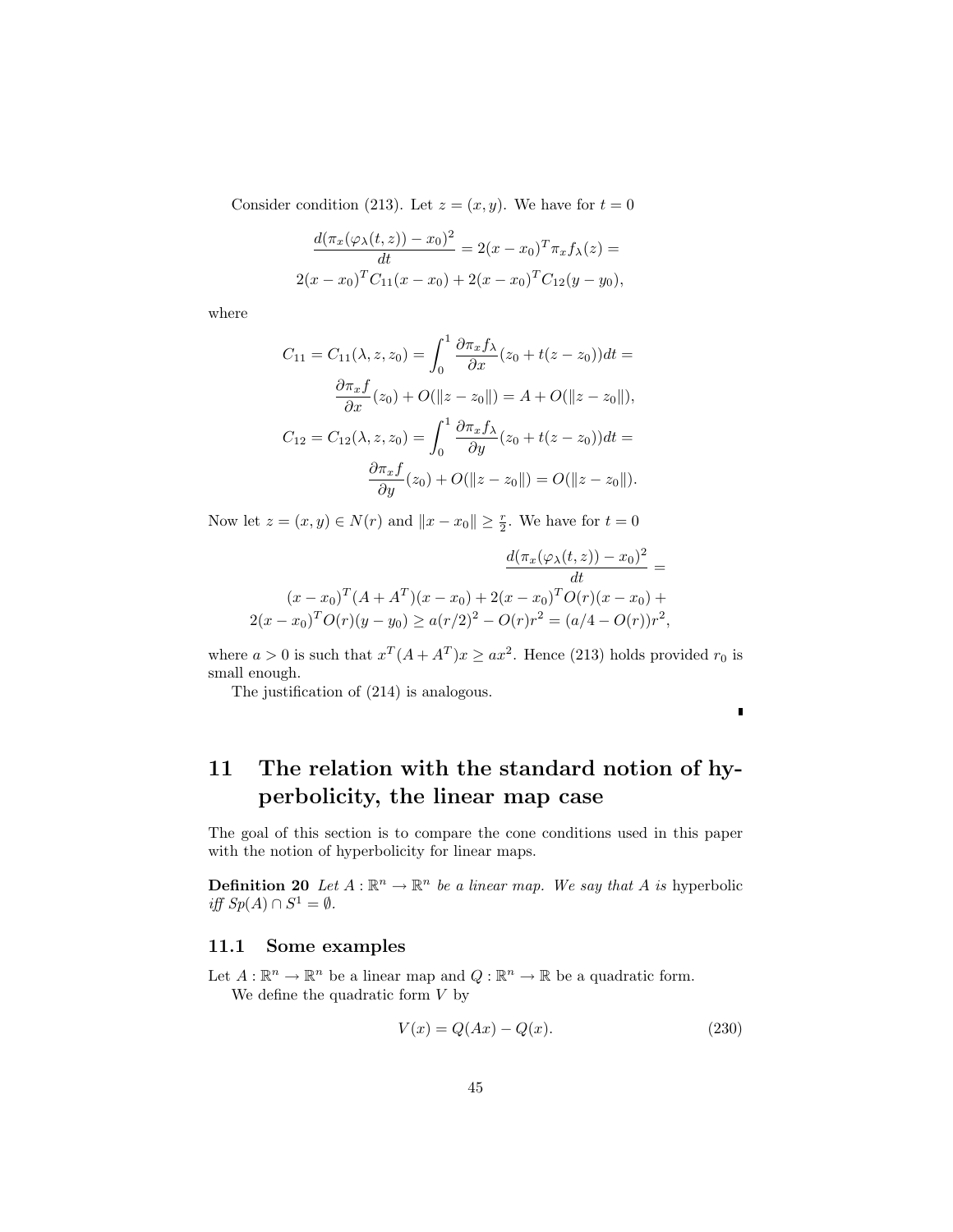Observe that the positive definiteness of  $V$  does not imply that  $A$  is an isomorphism (see Example 1). It is also possible to have a degenerate Q and still obtain nondegenerate  $V$  (see Example 2). However Theorem 28 shows that the positive definiteness of  $V$  implies that  $Q$  is nondegenerate.

**Example 1** Let  $n = 2$  and

$$
A = \begin{bmatrix} 2 & 0 \\ 0 & 0 \end{bmatrix}, \quad Q = \begin{bmatrix} 1 & 0 \\ 0 & -1 \end{bmatrix}.
$$
 (231)

Then

$$
V = \left[ \begin{array}{cc} 3 & 0 \\ 0 & 1 \end{array} \right] \tag{232}
$$

is positive definitive. Observe that A is not an isomorphism.

Example 2 Let  $n = 2$  and

$$
A = \left[ \begin{array}{cc} 0 & 0 \\ 1 & 0 \end{array} \right], \quad Q = \left[ \begin{array}{cc} 0 & 0 \\ 0 & 1 \end{array} \right]. \tag{233}
$$

Then

$$
V = \left[ \begin{array}{cc} 1 & 0 \\ 0 & -1 \end{array} \right] \tag{234}
$$

is non-degenerate, but both A and Q are singular.

#### 11.2 Hyperbolicity

For a linear map  $A: \mathbb{R}^n \to \mathbb{R}^n$  by  $W^s(A)$ ,  $W^u(A)$ ,  $W^c(A)$  we denote respectively the stable, unstable and central subspace for A. We have  $\mathbb{R}^n = W^s(A) \oplus$  $W^u(A) \oplus W^c(A).$ 

**Definition 21** For a quadratic form  $Q: \mathbb{C}^n \to \mathbb{R}$  we define two cones

$$
C^{+}(Q) = \{x \in \mathbb{C}^{n}, \quad Q(x) > 0\}
$$
  

$$
C^{-}(Q) = \{x \in \mathbb{C}^{n}, \quad Q(x) < 0\}.
$$

**Definition 22** A pair of numbers  $(p, q) \in \mathbb{N}^2$  is called a signature of a quadratic form  $Q: \mathbb{R}^n \times \mathbb{R}^n \to \mathbb{R}$  iff there exists a basis  $\{e_i\}$  such that

$$
Q = \sum_{i=1}^{p} (e_i^*)^2 - \sum_{i=1}^{q} (e_{p+i}^*)^2,
$$
\n(235)

where  $\{e_i^*\}$  is a dual basis to  $\{e_i\}.$ 

**Theorem 28** Assume that  $A : \mathbb{R}^n \to \mathbb{R}^n$  is linear map and  $Q : \mathbb{R}^n \to \mathbb{R}$  is a quadratic form of signature  $(n_+, n_-)$ .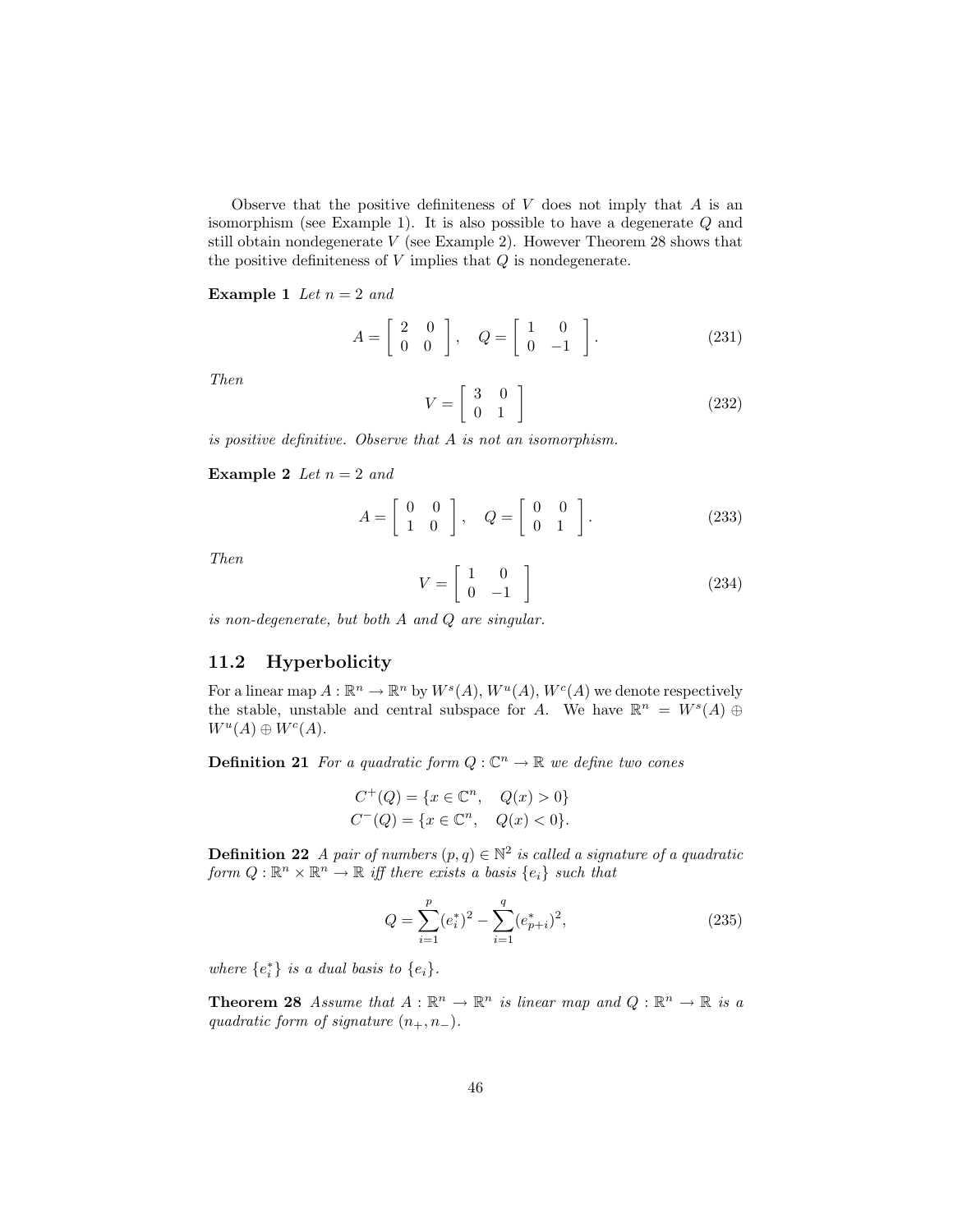Assume, that the quadratic form V given

$$
V(x) = Q(Ax) - Q(x) \tag{236}
$$

is positive definite.

Then Q is nondegenerate, A is hyperbolic and the following conditions are satisfied

$$
n_{+} = \dim W^{u}(A), \quad n_{-} = \dim W^{s}(A) \tag{237}
$$

$$
W^u(A) \quad \subset \quad C^+(Q), \qquad W^s(A) \subset C^-(Q) \tag{238}
$$

#### Proof:

It is well know that with Q we can in a unique way associate a bilinear form  $B: \mathbb{R}^n \times \mathbb{R}^n \to \mathbb{R}$  such that

$$
Q(u) = B(u, u). \tag{239}
$$

Consider now the complexification of  $\mathbb{R}^n$ , Q, B and A. When complexifying B we choose the following convention

$$
B(\alpha u, \beta v) = \alpha \overline{\beta} B(u, v), \qquad \alpha, \beta \in \mathbb{C}, \quad u, v \in \mathbb{C}^n \tag{240}
$$

We have

$$
Q(\lambda u) = |\lambda|^2 Q(u), \qquad \lambda \in \mathbb{C}, \quad u \in \mathbb{C}^n. \tag{241}
$$

It is easy to see that the quadratic form  $V$  given by  $(236)$  satisfies

$$
V(x) > 0, \qquad \forall x \in \mathbb{C}^n \setminus \{0\} \tag{242}
$$

Let  $(\lambda, v) \in \mathbb{C} \times \mathbb{C}^n$  be an eigenpair for A, i.e.  $Av = \lambda v$  and  $v \neq 0$ . We will show that

$$
|\lambda| \neq 1 \tag{243}
$$

$$
\text{if } |\lambda| > 1, \quad \text{then } v \in C^+(Q) \tag{244}
$$

$$
\text{if } |\lambda| < 1, \quad \text{then} \quad v \in C^-(Q). \tag{245}
$$

We have

$$
0 < Q(Av) - Q(v) = (|\lambda|^2 - 1)Q(v).
$$

Therefore conditions (243–245) are satisfied.

Observe that we have just proved that A is hyperbolic.

Let us set

$$
u = \dim(W^u(A)), \quad s = \dim(W^s(A)).
$$

Let  $v_1, \ldots, v_u, w_1, \ldots, w_s$  be a Jordan basis for A, such that the vectors  $v_1, \ldots, v_u$ span  $W^u(A)$  and  $w_1, \ldots, w_s$  span  $W^s(A)$ . Moreover, we have

$$
Av_j = \lambda_j v_j + \sum_{i < j} a_{ij} v_i, \quad j = 1, \dots, u \tag{246}
$$

$$
Aw_j = \gamma_j w_j + \sum_{i < j} b_{ij} w_i, \quad j = 1, \dots, s \tag{247}
$$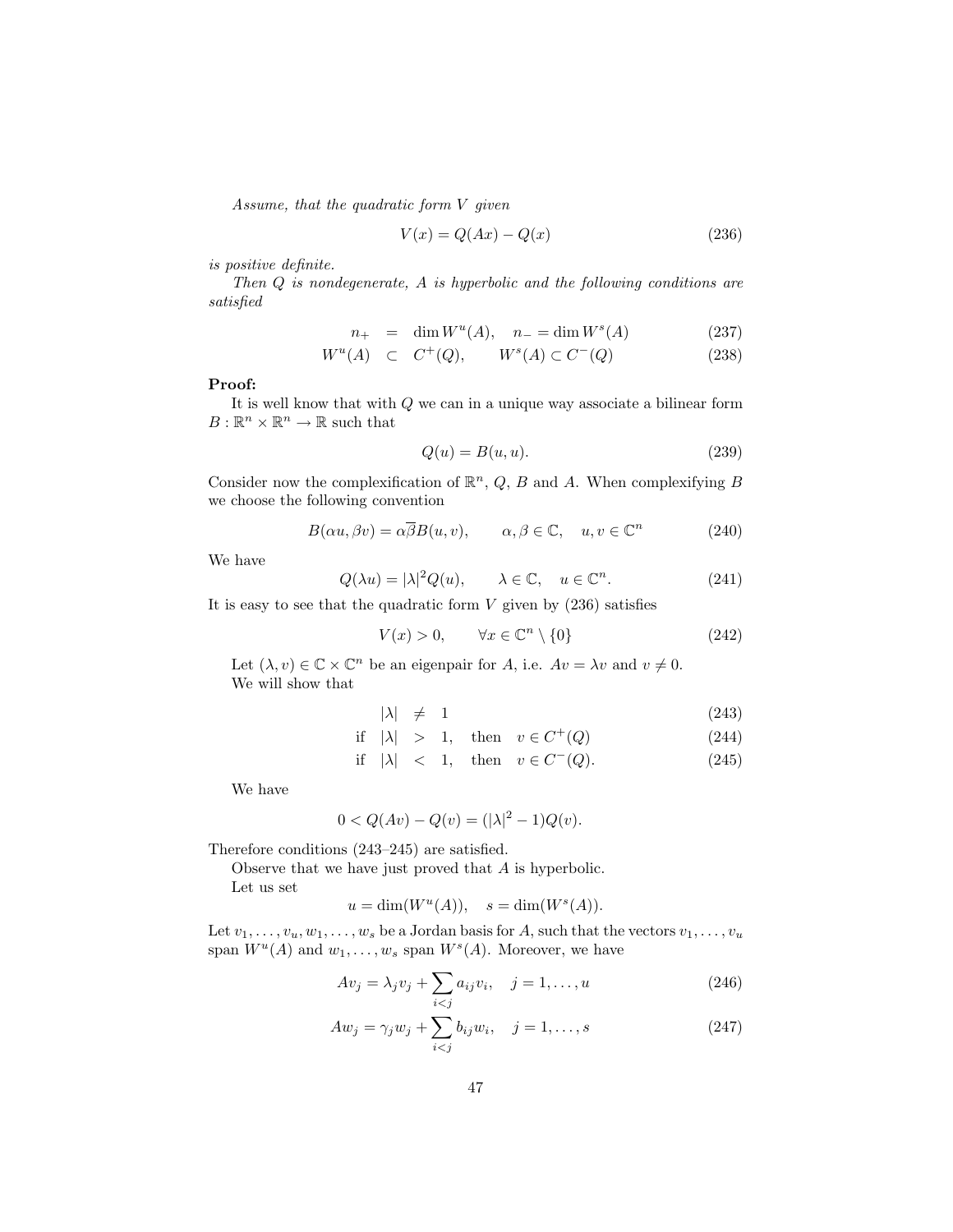where  $|\lambda_j| > 1$  and  $|\gamma_l| < 1$  and  $a_{ij}, b_{ij}$  are some complex numbers. Observe that A is upper triangular on  $W^u(A)$  and  $W^s(A)$  in this basis.

We will prove inductively that there exists a basis in  $\{\tilde{v}_i\}_{i=1,\dots,dim(W^u(A))}$ in  $W^u(A)$  and  $\{\tilde{w}_i\}_{i=1,\dots,dim(W^s(A))}$  in  $W^s(A)$ , such that

$$
B(\tilde{v}_i, \tilde{v}_j) = 0, \quad i \neq j, \quad i, j = 1, \dots, u \tag{248}
$$

$$
Q(\tilde{v}_i) = B(\tilde{v}_i, \tilde{v}_i) > 0, \quad i = 1, \dots, u \tag{249}
$$

$$
B(\tilde{w}_i, \tilde{w}_j) = 0, \quad i \neq j, \quad i, j = 1, \dots, s \tag{250}
$$

$$
Q(\tilde{w}_i) = B(\tilde{w}_i, \tilde{w}_i) < 0, \quad i = 1, \dots, s. \tag{251}
$$

To achieve this goal we apply the Gram-Schmidt orthogonalization based on the symmetric form B separately to the sets  ${v_i}_{i=1,\ldots,u}$  and  ${w_i}_{i=1,\ldots,s}$ . Observe that, if successful, this procedure will result in a basis in which A preserves its upper-triangular form both in  $W^u(A)$  and  $W^s(A)$ . The necessary condition for applicability of this procedure is that after  $i$ -th step we have

$$
Q(\tilde{v}_i) \neq 0, \qquad Q(\tilde{w}_i) \neq 0. \tag{252}
$$

Observe that due to  $(244-245)$  condition  $(252)$  holds for  $i = 1$ .

We will first provide the proof for the existence of  $\{\tilde{v}_i\}$ 's. Assume that we had already constructed  $\tilde{v}_1, \ldots, \tilde{v}_i$ , such that  $Q(\tilde{v}_k) > 0$  for  $k = 1, \ldots, i$ .

From Gram-Schmidt procedure we obtain  $\tilde{v}_{i+1}$ . Since for any  $i \lambda_i \neq 0$ , therefore it is easy to see that there exists  $z_{i+1} = \tilde{v}_{i+1} + \sum_{k \leq i} \alpha_k \tilde{v}_k$  such that  $Az_{i+1} = \lambda_{i+1}\tilde{v}_{i+1}.$ 

We have

$$
0 < Q(A(z_{i+1})) - Q(z_{i+1}) = |\lambda_{i+1}|^2 Q(\tilde{v}_{i+1}) - Q(\tilde{v}_{i+1}) - \sum_{k \le i} |\alpha_k|^2 Q(\tilde{v}_k).
$$
 (253)

Since by induction assumption  $Q(\tilde{v}_k) > 0$  for  $k = 1, ..., i$  therefore we obtain

$$
(|\lambda_{i+1}|^2 - 1)Q(\tilde{v}_{i+1}) > 0,
$$
\n(254)

which implies that  $Q(\tilde{v}_{i+1}) > 0$ , because  $|\lambda_{i+1}| > 1$ .

To handle  $\tilde{w}_i$ 's we need to alter a bit the above proof. Namely, for the induction step assume that we had already constructed  $\tilde{w}_1, \ldots, \tilde{w}_i$ , such that  $Q(\tilde{w}_k) < 0$  for  $k = 1, \ldots, i$ .

From Gram-Schmidt procedure we obtain  $\tilde{w}_{i+1}$ . We have

$$
A(\tilde{w}_{i+1}) = \gamma_{i+1}\tilde{w}_{i+1} + \sum_{k \le i} \alpha_k \tilde{w}_k
$$
\n(255)

Hence we obtain

$$
0 < Q(A(\tilde{w}_{i+1})) - Q(\tilde{w}_{i+1}) = |\gamma_{i+1}|^2 Q(\tilde{w}_{i+1}) + \sum_{k \leq i} |\alpha_k|^2 Q(\tilde{w}_k) - Q(\tilde{w}_{i+1}).
$$

Since by induction assumption  $Q(\tilde{w}_k) < 0$  for  $k = 1, ..., i$  therefore we obtain

$$
(|\gamma_{i+1}|^2 - 1)Q(\tilde{w}_{i+1}) > 0,
$$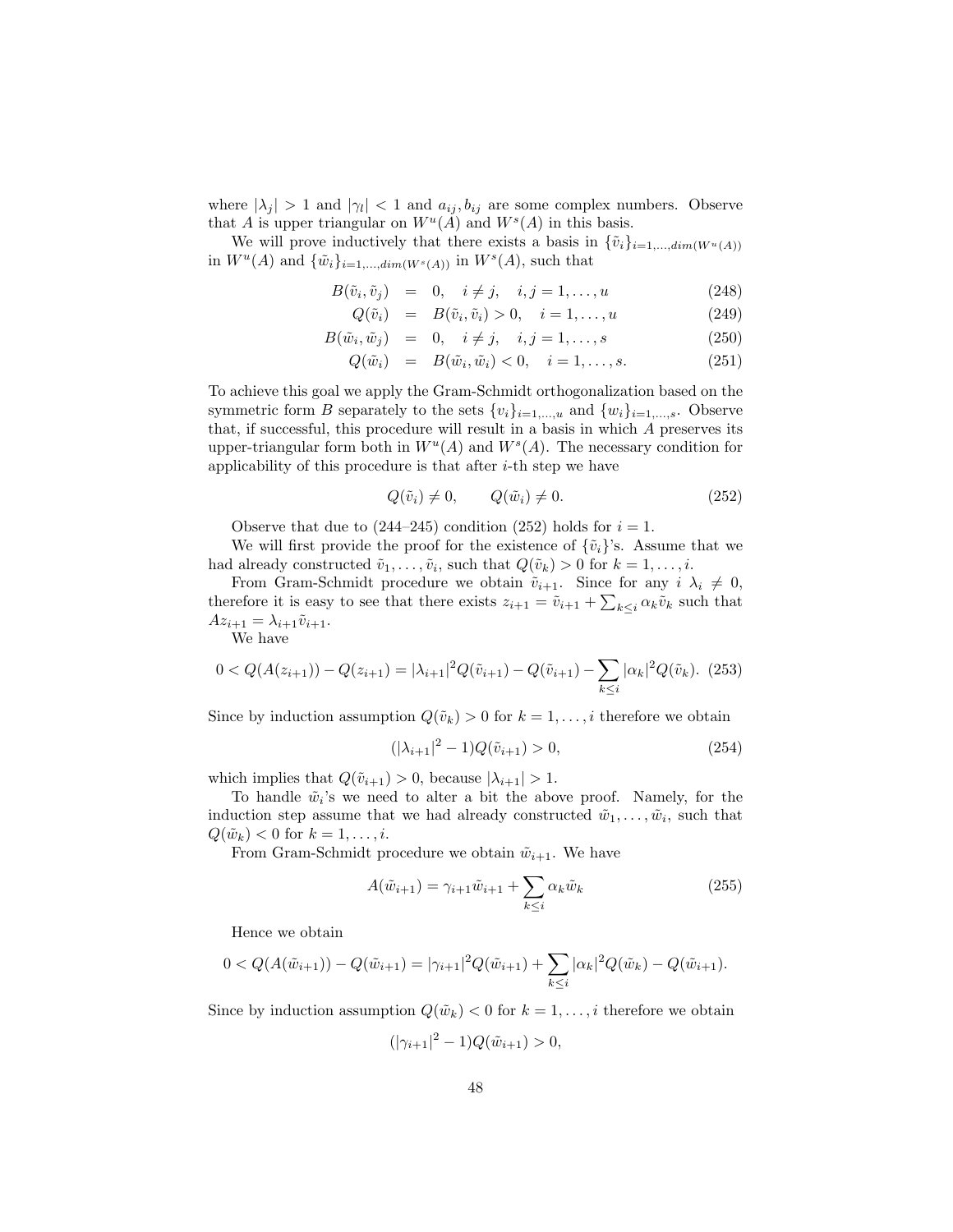which implies that  $Q(\tilde{w}_{i+1}) < 0$ , because  $|\gamma_{i+1}| < 1$ .

Now we have to come back from complexification to  $\mathbb{R}^n$ . Observe that the above construction it flows that the bilinear form  $B$  is positive definite in restriction to  $W^u(A)$ , is negative definite on  $W^s(A)$ . Therefore in suitable bases in  $W^u(A)$  and  $W^s(A)$  has the following form

$$
Q(x,y) = \sum_{i=1}^{u} x_i^2 - \sum_{j=1}^{s} y_j^2 + \sum_{i=1,j=1}^{i=u,j=s} 2a_{ij}x_iy_j
$$
 (256)

where  $x_i$ 's and  $y_j$ 's are coordinates on  $W^u(A)$  and on  $W^s(A)$ , respectively.

It is easy to see that Q can in a suitable basis by written as

$$
Q(x,y) = \sum_{i=1}^{u} x_i^2 - \sum_{j=1}^{s} y_j^2.
$$
 (257)

To see this consider the standard procedure bringing a quadratic form into the canonical one given by (257). The first step consist in the following transformation

$$
x_1^2 + \sum_{j=1}^s 2a_{1j}x_1y_j - \sum_{j=1}^s y_j^2 = \left(x_1 + \sum_{j=1}^s a_{1j}y_j\right)^2 - \sum_{j=1}^s (1 + a_{1j}^2)y_j^2 \tag{258}
$$

We introduce new coordinates  $\tilde{x}_1 = x_1 + \sum_{j=1}^s a_{1j}y_j$ ,  $\tilde{x}_i = x_i$  for  $i = 2, ..., u$ and  $\tilde{y}_j = \sqrt{1 + a_{1j}^2 y_j}$  for  $j = 1, 2, \ldots, s$ . Now our quadratic form Q has the following expression

$$
Q(\tilde{x}, \tilde{y}) = \sum_{i=1}^{u} \tilde{x}_i^2 - \sum_{j=1}^{s} \tilde{y}_j^2 + \sum_{i=2, j=1}^{i=u, j=s} 2\tilde{a}_{ij}\tilde{x}_i\tilde{y}_j.
$$
 (259)

Observe that after this step we still have  $-1$  as coefficient of terms  $y_i^2$  and terms  $x_1y_j$  disappeared. Therefore we can remove terms  $x_2y_j$  in next step and so on, until we obtain (257) in a suitable basis.

This shows that the signature of  $Q$  is  $(u, s)$  and therefore  $Q$  is nondegenerate.  $\blacksquare$ 

Observe that, since the set of positive definite matrices in an open subset of the set symmetric matrix, then if  $V$  given by  $(236)$  is positive definite, then there exist  $0 < l < 1 < k$ , such that

$$
V(x) = Q(Ax) - mQ(x) \tag{260}
$$

is positive definite for  $m \in (l, k)$ . The next theorem relates the interval  $(l, k)$ and the spectrum of A.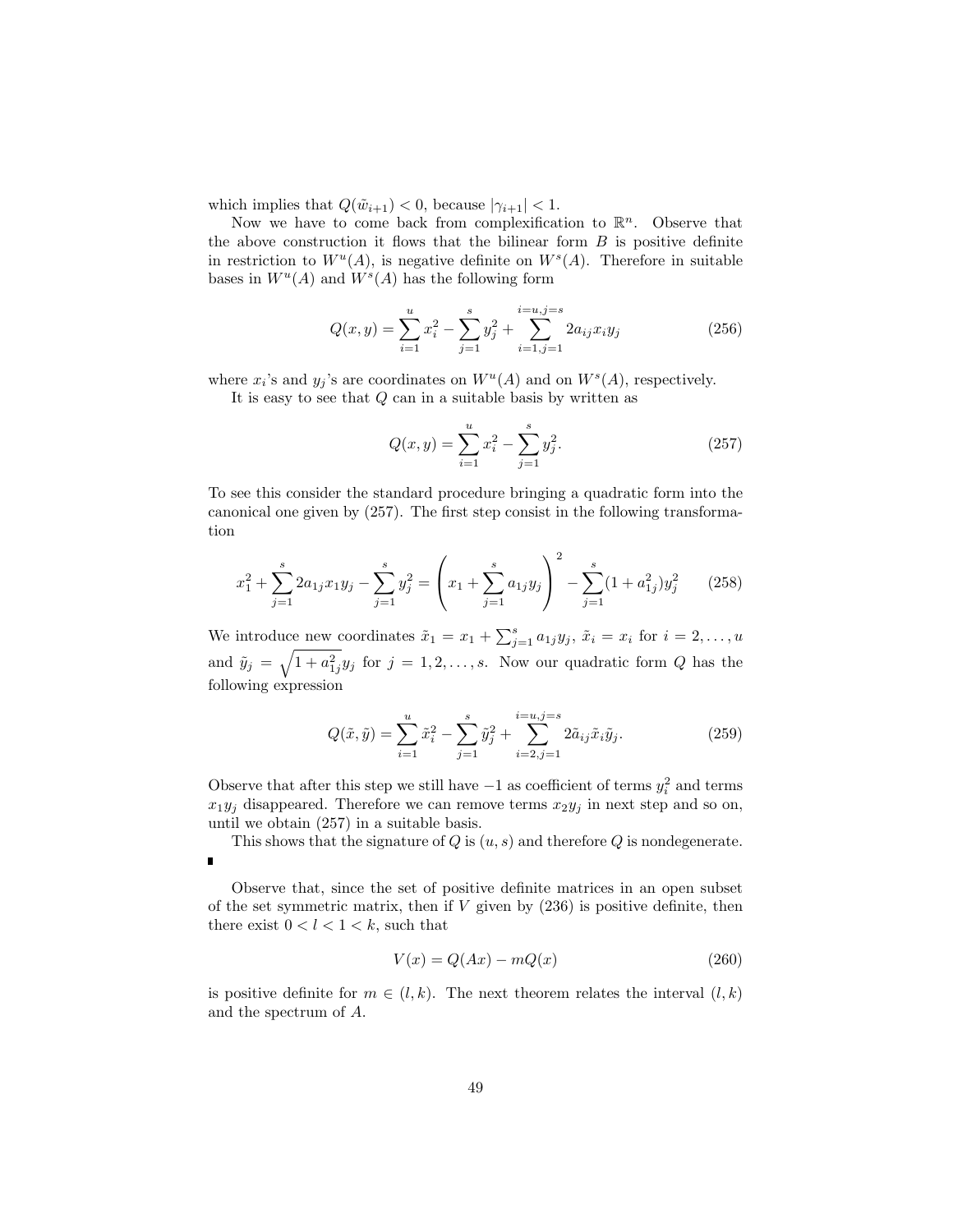**Theorem 29** The same assumptions as in Thm. 28. Let  $0 < l < 1 < k$ , be such that for any  $m \in (l, k)$ , the quadratic form

$$
V_m(x) = Q(Ax) - mQ(x) \tag{261}
$$

is positive definite.

Then  $Sp(A) \cap$  (  $\sqrt{l}, \sqrt{k}$ ) =  $\emptyset$ .

**Proof:** We complexify  $\mathbb{R}^n$ , Q and A as in the proof of Thm. 28.

Let  $(\lambda, v)$  be an eigenpair for A.

Let us fix  $m \in (l, k)$ . From our assumption it follows that

$$
|\lambda|^2 Q(v) = Q(\lambda v) = Q(Av) > mQ(v).
$$
 (262)

Hence

$$
|\lambda|^2 \neq m. \tag{263}
$$

 $\blacksquare$ 

### References

- [A] G. Arioli, Periodic orbits, symbolic dynamics and topological entropy for the restricted 3-body problem. Comm. Math. Phys. 231 (2002), no. 1, 1–24.
- [AZ] G. Arioli, P. Zgliczyński, Symbolic dynamics for the Hénon-Heiles Hamiltonian on the critical level. J. Differential Equations 171 (2001), no. 1, 173–202.
- [BF] I. Baldomá and E. Fontich, Stable manifolds associated to fixed points with linear part equal to identity,  $JDEq$ , 197 (2004) 45–72.
- [C] M. Chaperon, Stable manifolds and the Perron-Irwin method. Ergodic Theory Dynam. Systems 24 (2004), no. 5, 1359–1394.
- [CGB] T. Csendes, B. Garay, B. B´anhelyi, A verified optimization technique to locate chaotic regions of Hnon systems. J. Global Optim. 35 (2006), no. 1, 145–160
- [E1] R. Easton, Isolating blocks and symbolic dynamics, J. Differential Equations 17 (1975) 96–118.
- [E2] R. Easton, Homoclinic phenomena in Hamiltonian systems with several degrees of freedom, J. Differential Equations 29 (1978) 241–252.
- [F] E. Fontich, Stable curves asymptotic to a degenerate fixed point, Nonlinear Analysis, 35(1999) 711-733
- [Ga1] Z. Galias, Rigorous numerical studies of the existence of periodic orbits for the Hénon map.  $SCAN-97 (Lyon)$ . J.UCS 4 (1998), no. 2, 114–124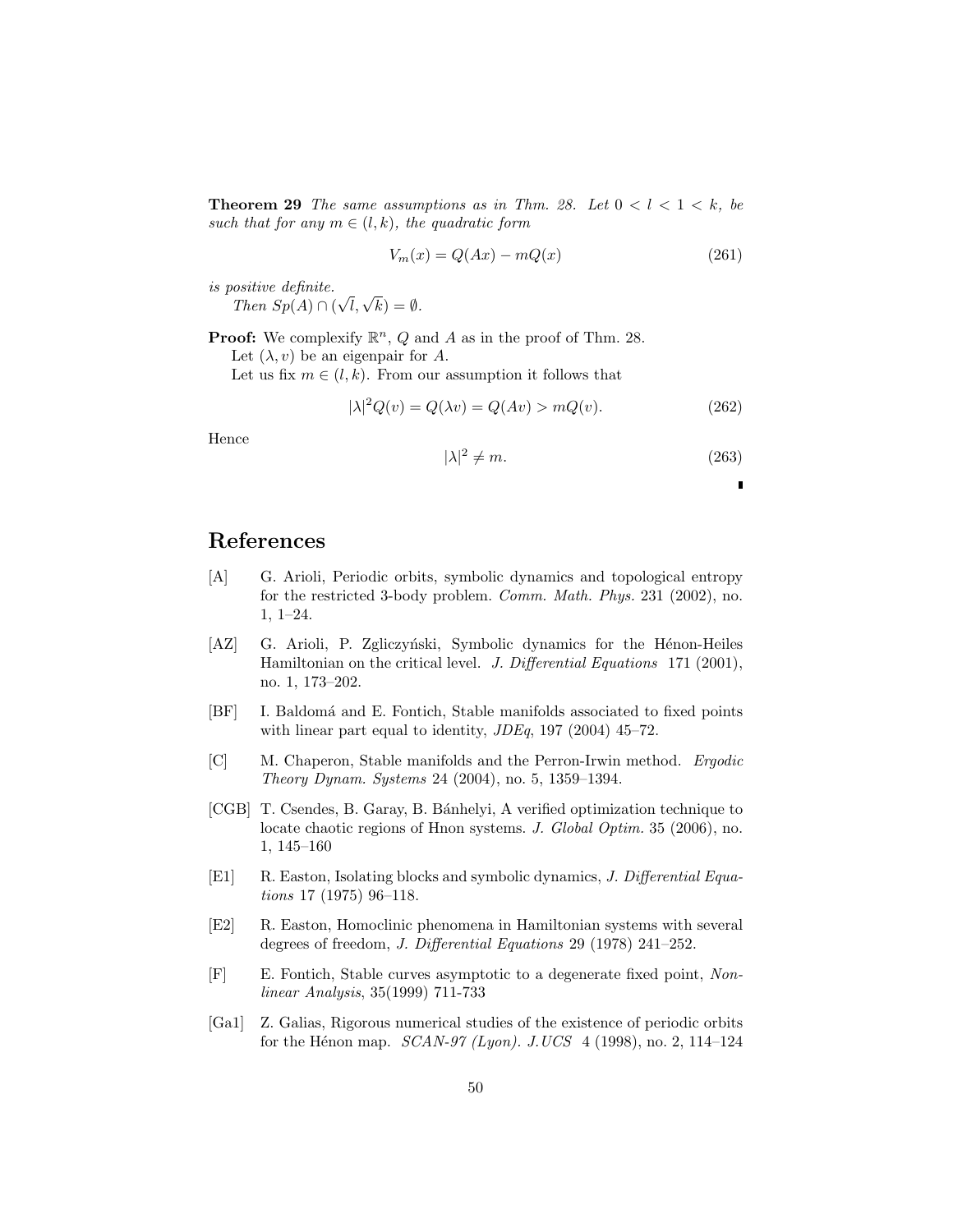- [Ga2] Z. Galias, Positive topological entropy of Chua's circuit: a computer assisted proof. Internat. J. Bifur. Chaos Appl. Sci. Engrg. 7 (1997), no. 2, 331–349
- [GaZ1] Z. Galias, P. Zgliczyński, Computer assisted proof of chaos in the Lorenz equations. Phys. D 115 (1998), no. 3-4, 165–188
- [GaZ2] Z. Galias, P. Zgliczyński, Abundance of homoclinic and heteroclinic orbits and rigorous bounds for the topological entropy for the Hénon map. Nonlinearity 14 (2001), no. 5, 909–932
- [GiL] M. Gidea, R. de la Llave, Topological methods in the instability problem of Hamiltonian systems. Discrete Contin. Dyn. Syst. 14 (2006), no. 2, 295–328.
- [GiR] M. Gidea, C. Robinson, Shadowing orbits for transition chains of invariant tori alternating with Birkhoff zones of instability. Nonlinearity 20 (2007), no. 5, 1115–1143.
- [GiZ] M. Gidea and P. Zgliczyński, Covering relations for multidimensional dynamical systems, *Journal of Differential Equations*, **202/1** (2004), 33-58.
- [Hal] J. Hale, *Ordinary Differential Equations*, 1980, Wiley-Interscience, New York, London, Sydney
- [Ha] P. Hartman, *Ordinary Differential Equations*, 1964 John Wiley & Sons, Inc., New York, London, Sydney
- [HPS] M.W. Hirsch, C.C. Pugh and M. Shub, Invariant manifolds, Lecture Notes in Mathematics vol. 583, 1997
- [HL] M. Holland, S. Luzzatto,A new proof of the stable manifold theorem for hyperbolic fixed points on surfaces. J. Difference Equ. Appl. 11 (2005), no. 6, 535–551
- [I70] M. C. Irwin, On the stable manifold theorem, Bull. London Math. Soc. 2 (1970), 196–198.
- [I80] M. C. Irwin, A new proof of the pseudostable manifold theorem, J. London Math. Soc. 21 (1980), 557–566.
- [KWZ] H. Kokubu, D. Wilczak and P. Zgliczyński, Rigorous verification of the existence of cocoon bifurcation for the Michelson system , Nonlinearity 20 (2007) 2147-2174
- [Mc] R. McGehee, A Stable Manifold Theorem for Degenerate Fixed Points with Applications to Celestial Mechanics, JDEq, 14, 70-88(1973).
- [McS] R. McGehee, E. Sander, A new proof of the stable manifold theorem. Z. Angew. Math. Phys. 47 (1996), no. 4, 497–513.